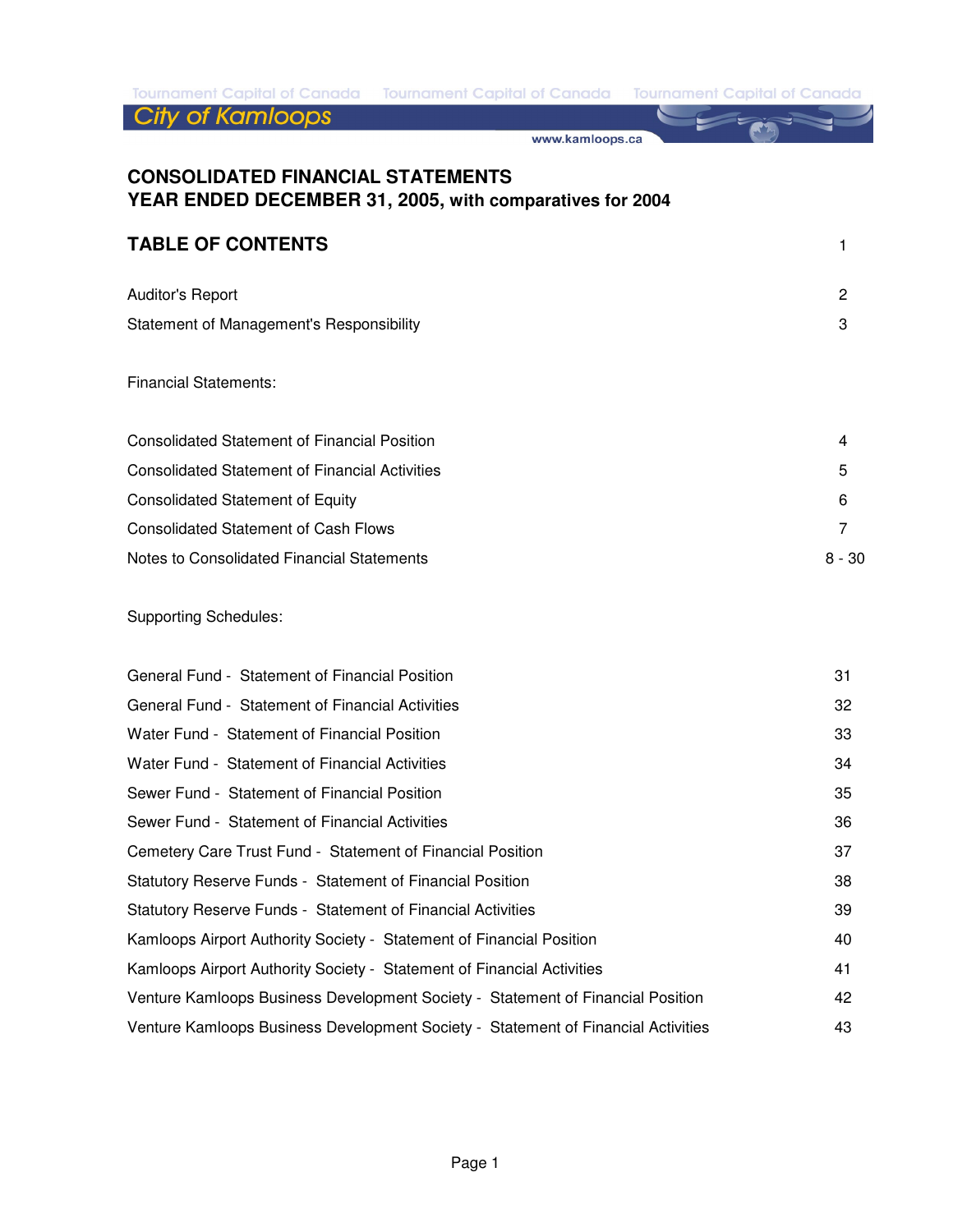**Auditors' Report**

To the Mayor and Council of the City of Kamloops

We have audited the consolidated statement of financial position of the City of Kamloops as at December 31, 2005 and the consolidated statements of financial activities, equity and cash flows for the year then ended. These financial statements are the responsibility of the City's management. Our responsibility is to express an opinion on these financial statements based on our audit.

We conducted our audit in accordance with Canadian generally accepted auditing standards. Those standards require that we plan and perform an audit to obtain reasonable assurance whether the financial statements are free of material misstatement. An audit includes examining, on a test basis, evidence supporting the amounts and disclosures in the financial statements. An audit also includes assessing the accounting principles used and significant estimates made by management, as well as evaluating the overall financial statement presentation.

In our opinion, these consolidated financial statements present fairly, in all material respects, the financial position of the city as at December 31, 2005 and the results of its operations and its cash flows for the year then ended in accordance with Canadian generally accepted accounting principles.

**BDO Dunwoody** LLP **Chartered Accountants**

Kamloops, British Columbia March 28, 2006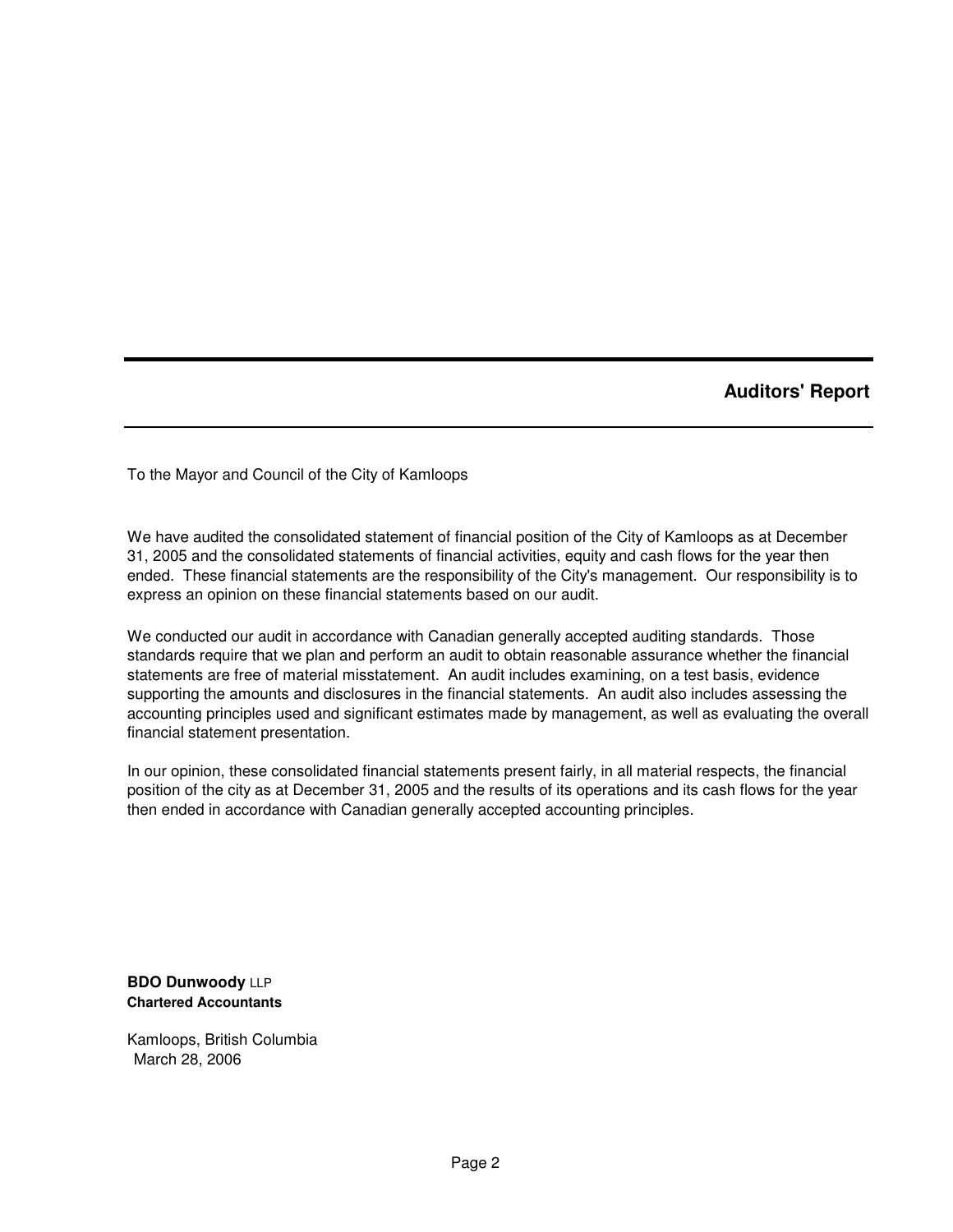**Tournament Capital of Canada** 

www.kamloops.ca

## **Management's Responsibility for Financial Reporting**

The accompanying financial statements of the City of Kamloops and all the information in this annual report are the responsibility of management and have been approved by the Mayor and Council of the City.

The financial statements have been prepared by management in accordance with Canadian generally accepted accounting principles. Financial statements are not precise since they include certain amounts based on estimates and judgements. When alternative accounting methods exist, management has chosen those it deems most appropriate in the circumstances, in order to ensure that the financial statements are presented fairly, in all material respects.

The City maintains systems of internal accounting and administrative controls of high quality, consistent with reasonable cost. Such systems are designed to provide reasonable assurance that the financial information is relevant, reliable and accurate and the City's assets are appropriately accounted for and adequately safeguarded.

The City Council is responsible for ensuring that management fulfills its responsibilities for financial reporting and is ultimately responsible for reviewing and approving the financial statements.

The Audit Committee reviews the City's financial statements and recommend their approval to City Council. The Audit Committee meets periodically with management, as well as the external auditors, to discuss internal controls over the financial reporting issues, to satisfy themselves that each party is properly discharging their responsibilities, and to review the annual report, the financial statements and the external auditors' report. The Mayor and Council takes this information into consideration when approving the financial statements for issuance to the ratepayers. The Mayor and Council also consider the engagement of the external auditors.

The financial statements have been audited by BDO Dunwoody LLP in accordance with Canadian generally accepted auditing standard on behalf of the ratepayers. BDO Dunwoody LLP has full access to the Council and management.

Mayor

Finance and Information Technology Director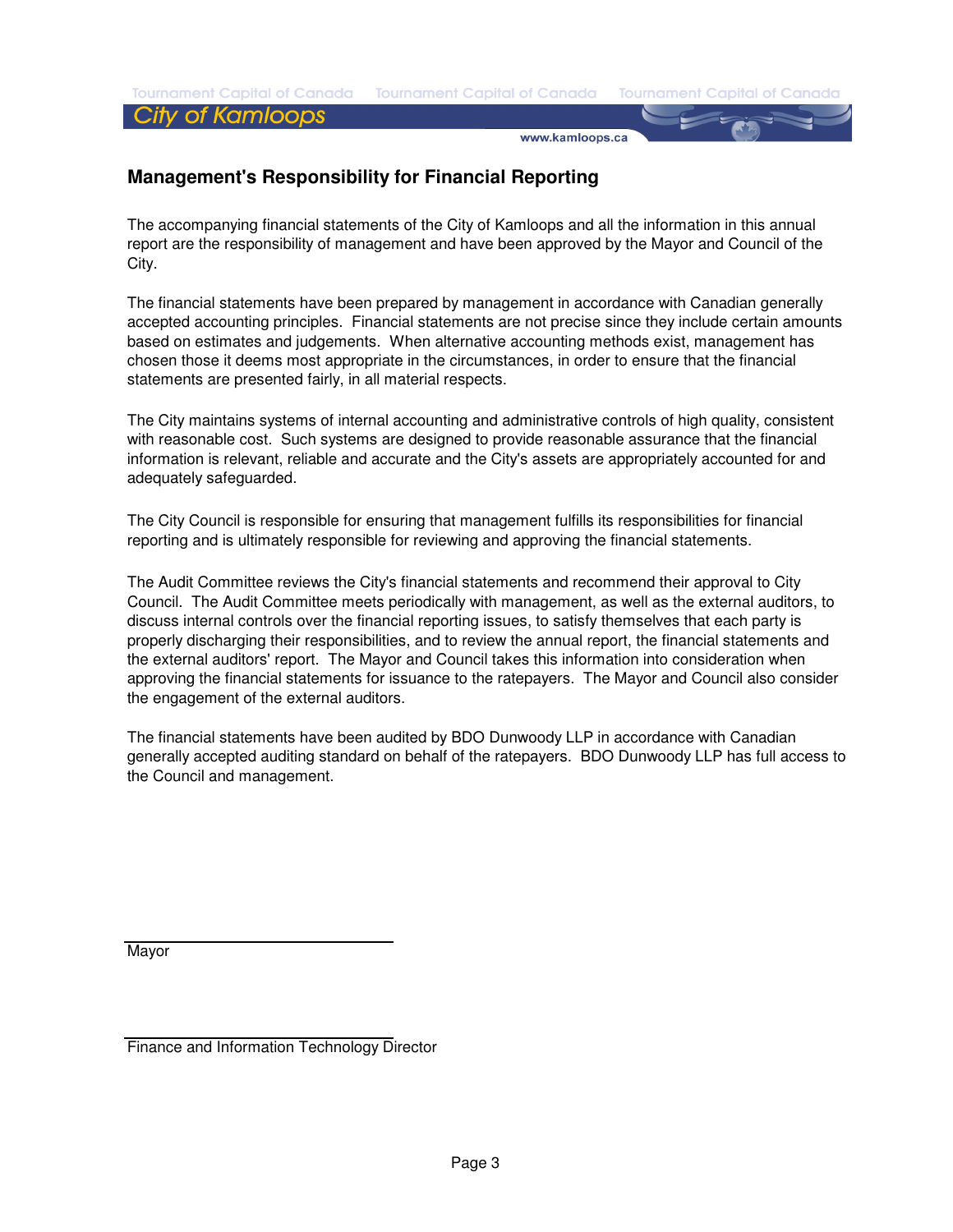www.kamloops.ca

## **CONSOLIDATED STATEMENT OF FINANCIAL POSITION AS AT DECEMBER 31, 2005, with comparatives for 2004**

|                                                                                                                                                                             | 2005                                                                              | 2004                                                                              |
|-----------------------------------------------------------------------------------------------------------------------------------------------------------------------------|-----------------------------------------------------------------------------------|-----------------------------------------------------------------------------------|
| <b>Financial assets</b>                                                                                                                                                     |                                                                                   |                                                                                   |
| Cash and short-term investments (note 2)<br>Accounts receivable (note 3)<br>Long-term investments                                                                           | \$<br>52,822,536<br>11,871,530<br>248,764                                         | \$<br>46,561,938<br>10,032,844<br>238,841                                         |
|                                                                                                                                                                             | 64,942,830                                                                        | 56,833,623                                                                        |
| <b>Liabilities</b>                                                                                                                                                          |                                                                                   |                                                                                   |
| Accounts payable (note 4)<br>Payroll benefits payable<br>Post-employment benefits payable (note 5)                                                                          | 19,881,464<br>2,904,907<br>5,388,476                                              | 17,553,631<br>2,929,263<br>4,930,000                                              |
| Landfill post-closure costs (note 6)                                                                                                                                        | 1,313,144                                                                         | 1,259,858                                                                         |
| Deferred revenue (note 7)<br>Long-term debt (note 8)<br>Obligation under capital lease (note 9)                                                                             | 20,560,449<br>62,482,519<br>414,567                                               | 18,221,021<br>37,434,328<br>477,784                                               |
|                                                                                                                                                                             | 112,945,526                                                                       | 82,805,885                                                                        |
| <b>Net financial liabilities</b>                                                                                                                                            | (48,002,696)                                                                      | (25, 972, 262)                                                                    |
| <b>Non-financial assets</b>                                                                                                                                                 |                                                                                   |                                                                                   |
| Inventory<br>Prepaid expenses<br>Capital assets (note 10)                                                                                                                   | 979,099<br>1,045,367<br>687,538,846                                               | 990,073<br>901,918<br>626,647,521                                                 |
|                                                                                                                                                                             | 689,563,312                                                                       | 628,539,512                                                                       |
| <b>Net Position</b>                                                                                                                                                         | 641,560,616                                                                       | 602,567,250                                                                       |
| <b>Reserves, Surplus and Equity</b>                                                                                                                                         |                                                                                   |                                                                                   |
| Reserves for operating purposes (note 11)<br>Reserves for capital purposes (note 12)<br>Surplus from operations (note 13)<br>Total financial equity<br>Total capital equity | 6,862,579<br>33,095,621<br>13,916,718<br>53,874,918<br>587,685,698<br>641,560,616 | 7,651,259<br>25,780,694<br>12,190,215<br>45,622,168<br>556,945,082<br>602,567,250 |
|                                                                                                                                                                             |                                                                                   | \$                                                                                |
|                                                                                                                                                                             |                                                                                   |                                                                                   |

Commitments and contingencies - Note 18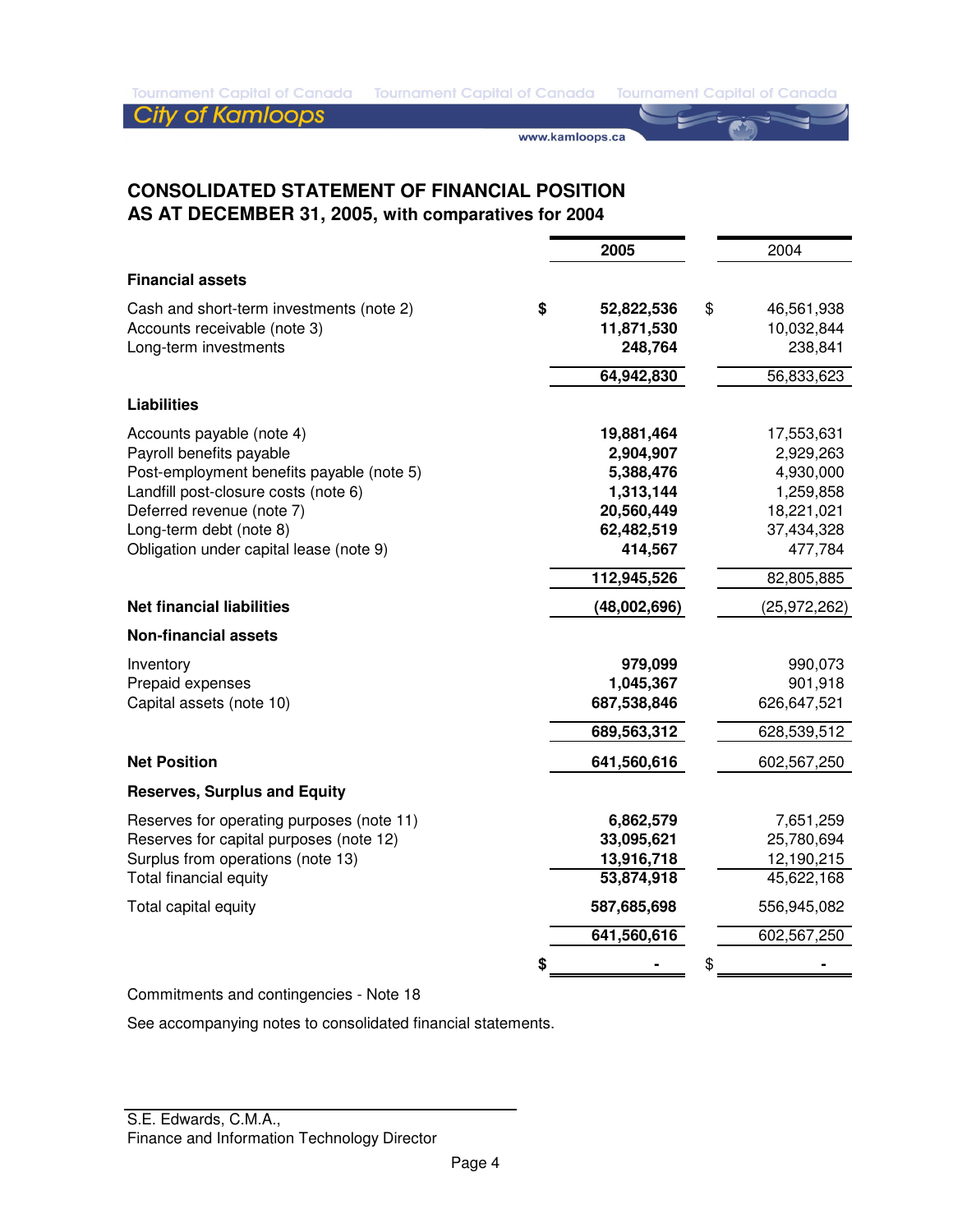www.kamloops.ca

## **CONSOLIDATED STATEMENT OF FINANCIAL ACTIVITIES YEAR ENDED DECEMBER 31, 2005, with comparatives for 2004**

|                                                 | 2005 Budget                  | 2005                   | 2004                   |
|-------------------------------------------------|------------------------------|------------------------|------------------------|
|                                                 | (unaudited)                  |                        |                        |
| <b>Revenue</b>                                  |                              |                        |                        |
| \$<br>Taxation (note 14)                        | 69,364,756 \$                | 69,186,036 \$          | 65,263,955             |
| Development levies utilized                     | 4,875,749                    | 2,642,182              | 1,109,370              |
| Fees, rates and sales of service (note 15)      | 34, 361, 878                 | 35,788,101             | 32,531,804             |
| Grants (note 16)                                | 17,905,048                   | 17,387,017             | 17,194,463             |
| Investment income                               | 3,012,165                    | 3,003,702              | 3,050,761              |
| Private contributions                           | 1,278,530                    | 582,507                | 472,509                |
| Sale of capital assets                          | 88,500                       | 4,326,933              | 453,178                |
|                                                 | 130,886,626                  | 132,916,478            | 120,076,040            |
| <b>Expenditures (note 17)</b>                   |                              |                        |                        |
| Cemetery                                        | 510,213                      | 500,748                | 518,097                |
| Community development                           | 3,812,167                    | 3,698,797              | 2,984,351              |
| Corporate administration                        | 8,034,253                    | 7,247,921              | 6,492,548              |
| <b>Environmental services</b>                   | 157,316                      | 151,366                | 86,696                 |
| Fire services                                   | 9,668,013                    | 9,688,693              | 9,471,731              |
| Infrastructure maintenance                      | 5,292,922                    | 4,998,864              | 5,554,614              |
| Legislative and enforcement                     | 3,126,007                    | 3,017,648              | 2,960,181              |
| Parks, recreation and leisure services          | 16,975,595                   | 16,488,875             | 16,531,390             |
| Police services                                 | 17,139,797                   | 16,324,371             | 15,929,348             |
| <b>Public Transit</b>                           | 8,328,053                    | 8,379,900              | 8,195,598              |
| Solid waste<br>Water utility                    | 3,512,309<br>5,808,190       | 3,653,012<br>5,470,970 | 3,519,254<br>4,594,334 |
| Sewer utility                                   | 4,525,202                    | 4,047,226              | 4,035,629              |
| Kamloops Airport Authority Society              |                              | 65,086                 | 215,299                |
| Venture Kamloops Business Development Society   |                              | 826,377                |                        |
| Debt servicing costs                            | 6,225,082                    | 4,860,600              | 3,797,190              |
| Capital expenditures                            | 89,948,850                   | 66,233,046             | 45,963,745             |
|                                                 | 183,063,969                  | 155,653,500            | 130,850,005            |
| Net operating activity                          | (52, 177, 343)               | (22, 737, 022)         | (10,773,965)           |
| Reduction of long-term debt                     | (3,891,932)                  | (3,843,003)            | (3,660,004)            |
| Repayment of obligations under capital lease    |                              | (63, 217)              | (64,093)               |
| Capital assets acquired pending debenture issue | 41,746,181                   | 34,056,929             | 20,788,261             |
| \$<br>Increase (decrease) in financial equity   | $\overline{(14,323,094)}$ \$ | $7,413,687$ \$         | 6,290,199              |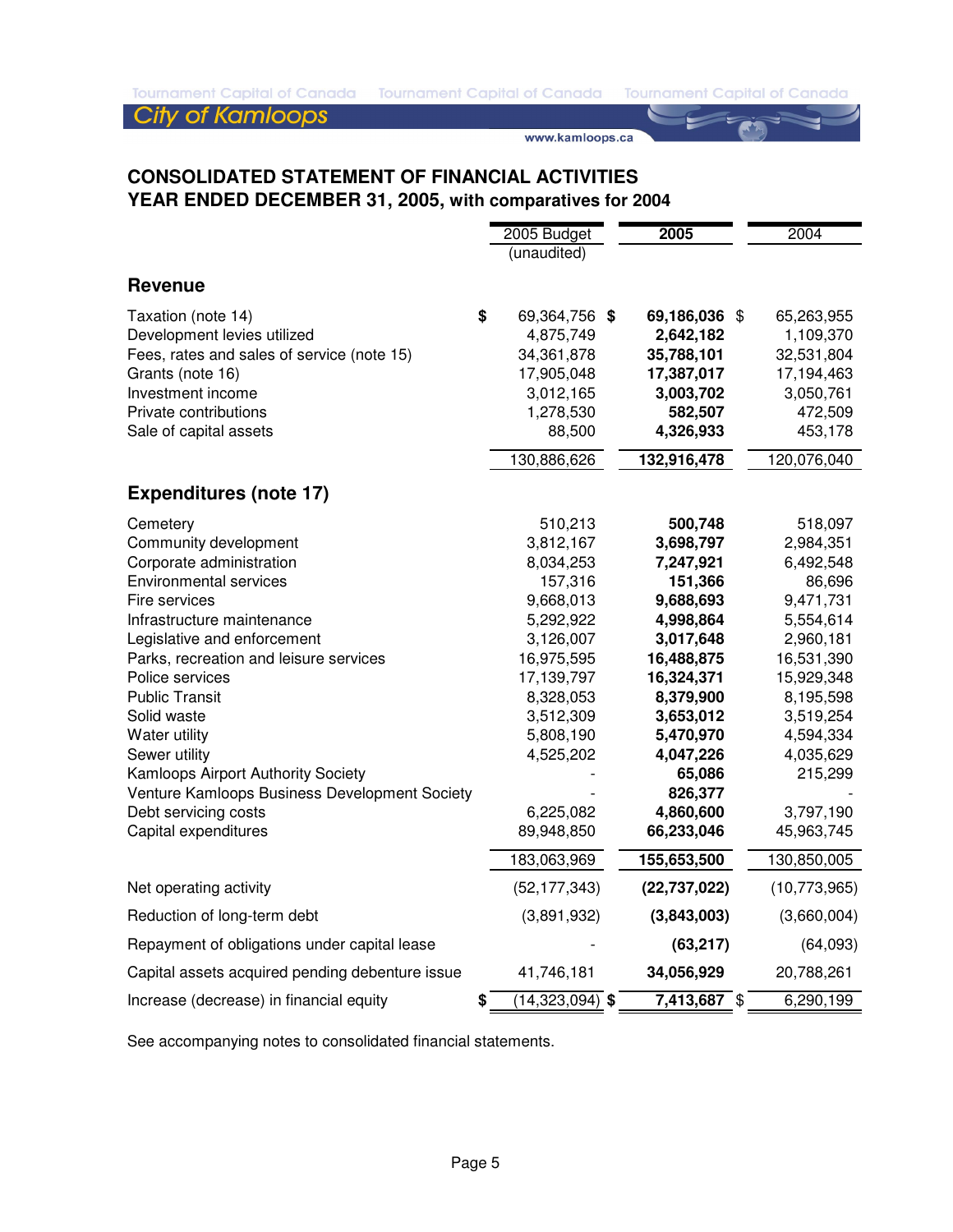www.kamloops.ca

## **CONSOLIDATED STATEMENT OF EQUITY YEAR ENDED DECEMBER 31, 2005 with comparatives for 2004**

|                                             | 2005          | 2004              |
|---------------------------------------------|---------------|-------------------|
| <b>Opening Balance</b>                      | 602,567,250   | \$<br>568,838,890 |
| <b>Financial Equity:</b>                    |               |                   |
| Change in reserves for operating purposes   | (788, 680)    | 934,609           |
| Change in reserves for capital purposes     | 7,314,927     | 4,423,038         |
| Operating surplus (deficit) for the year    | 1,726,503     | 932,551           |
| Net change in financial equity              | 8,252,750     | 6,290,198         |
| Capital Equity:                             |               |                   |
| Capital expenditures                        | 66,233,046    | 45,963,745        |
| Cost of assets disposed                     | (5, 341, 721) | (1,461,419)       |
| Principal payments on long-term debt        | 2,712,678     | 2,712,678         |
| Actuarial adjustments on long-term debt     | 1,130,325     | 947,326           |
| Repayment of obligation under capital lease | 63,217        | 64,093            |
| Debenture debt pending                      | (34,056,929)  | (20, 788, 261)    |
| Net change in capital equity                | 30,740,616    | 27,438,162        |
| <b>Ending balance</b>                       | 641,560,616   | \$<br>602,567,250 |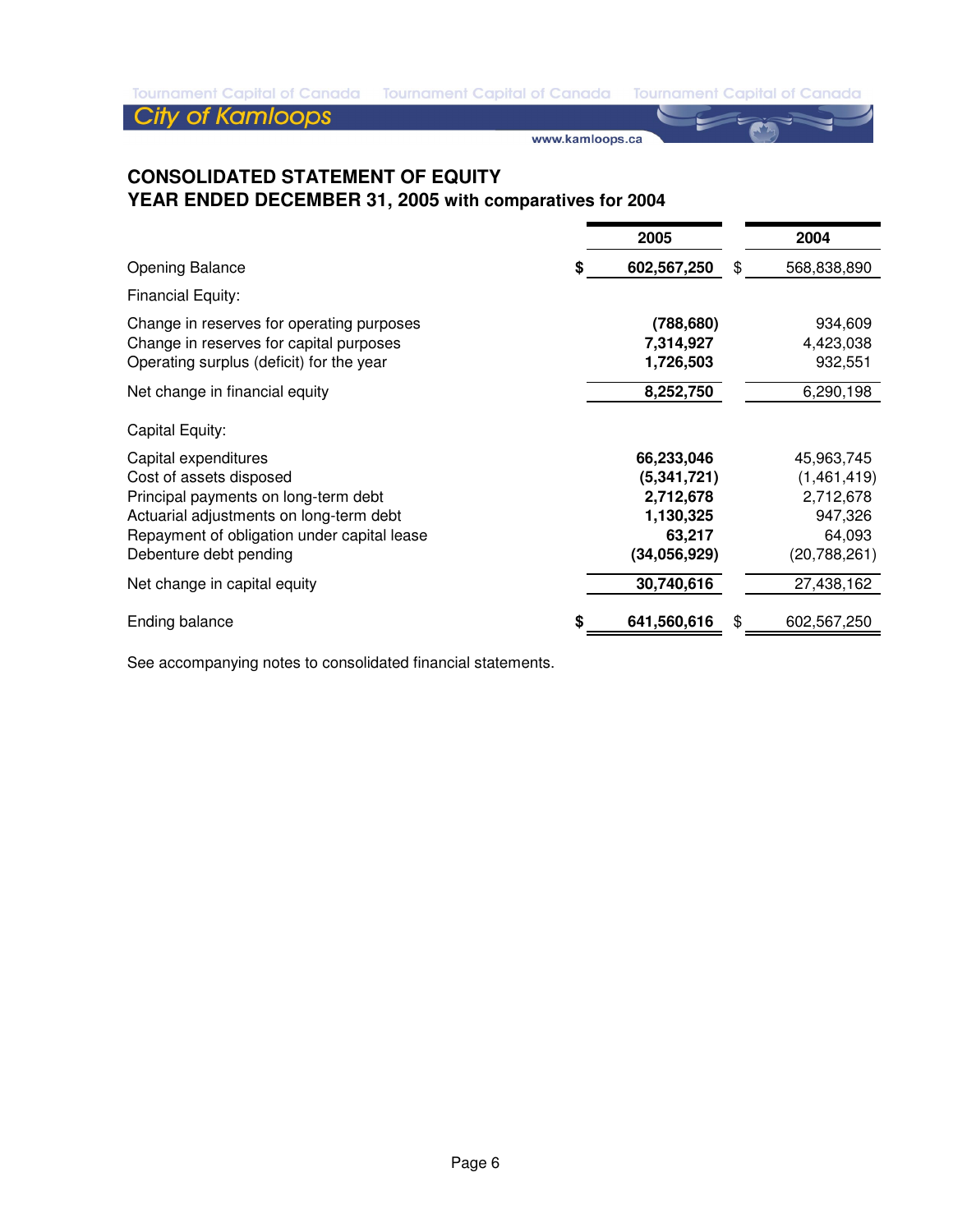Tournament Capital of Canada Tournament Capital of Canada Tournament Capital of Canada

**City of Kamloops** 

www.kamloops.ca

## **CONSOLIDATED STATEMENT OF CASH FLOWS YEAR ENDED DECEMBER 31, 2005, with comparatives for 2004**

|                                                                                                                                                                                                                                                                                                                                                                                                                                                                                                                    |    | 2005                                                                                                                                    | 2004                                                                                                                     |
|--------------------------------------------------------------------------------------------------------------------------------------------------------------------------------------------------------------------------------------------------------------------------------------------------------------------------------------------------------------------------------------------------------------------------------------------------------------------------------------------------------------------|----|-----------------------------------------------------------------------------------------------------------------------------------------|--------------------------------------------------------------------------------------------------------------------------|
| Cash provided by (used for):                                                                                                                                                                                                                                                                                                                                                                                                                                                                                       |    |                                                                                                                                         |                                                                                                                          |
| Operating<br>Net operating activity                                                                                                                                                                                                                                                                                                                                                                                                                                                                                | \$ | (22, 737, 022)                                                                                                                          | \$<br>(10, 773, 965)                                                                                                     |
| Changes in non-cash operating items:<br>Decrease (increase) in accounts receivable<br>Decrease (increase) in inventory<br>Decrease (increase) in prepaid expenses<br>Decrease (increase) in investments<br>Increase (decrease) in accounts payable<br>Increase (decrease) in payroll benefits payable<br>Increase (decrease) in post-employment benefits payable<br>Increase (decrease) in landfill post-closure costs<br>Increase (decrease) in deferred revenue<br>Increase (decrease) in deferred contributions |    | (1,838,686)<br>10,974<br>(143, 449)<br>(9,923)<br>2,327,833<br>(24, 356)<br>458,476<br>53,286<br>2,339,428<br>839,061<br>(18, 724, 378) | 3,825,534<br>33,943<br>(538, 650)<br>(10, 302)<br>2,666,828<br>14,671<br>687,777<br>53,286<br>1,917,998<br>(2, 122, 880) |
| Financing:<br>Proceeds from issuance of long-term debt<br>Principal repayments on long-term debt<br>Increase of interim financing<br>Repayment of obligations under capital lease                                                                                                                                                                                                                                                                                                                                  |    | 27,378,004<br>(3,843,003)<br>1,513,192<br>(63, 217)<br>24,984,976                                                                       | (3,660,004)<br>(8, 296, 029)<br>(64,093)<br>(12,020,126)                                                                 |
| Increase (decrease) in cash for the year                                                                                                                                                                                                                                                                                                                                                                                                                                                                           |    | 6,260,598                                                                                                                               | (14, 143, 006)                                                                                                           |
| Cash, beginning of the year                                                                                                                                                                                                                                                                                                                                                                                                                                                                                        |    | 46,561,938                                                                                                                              | 60,704,944                                                                                                               |
| Cash, end of the year                                                                                                                                                                                                                                                                                                                                                                                                                                                                                              | S  | 52,822,536                                                                                                                              | 46,561,938                                                                                                               |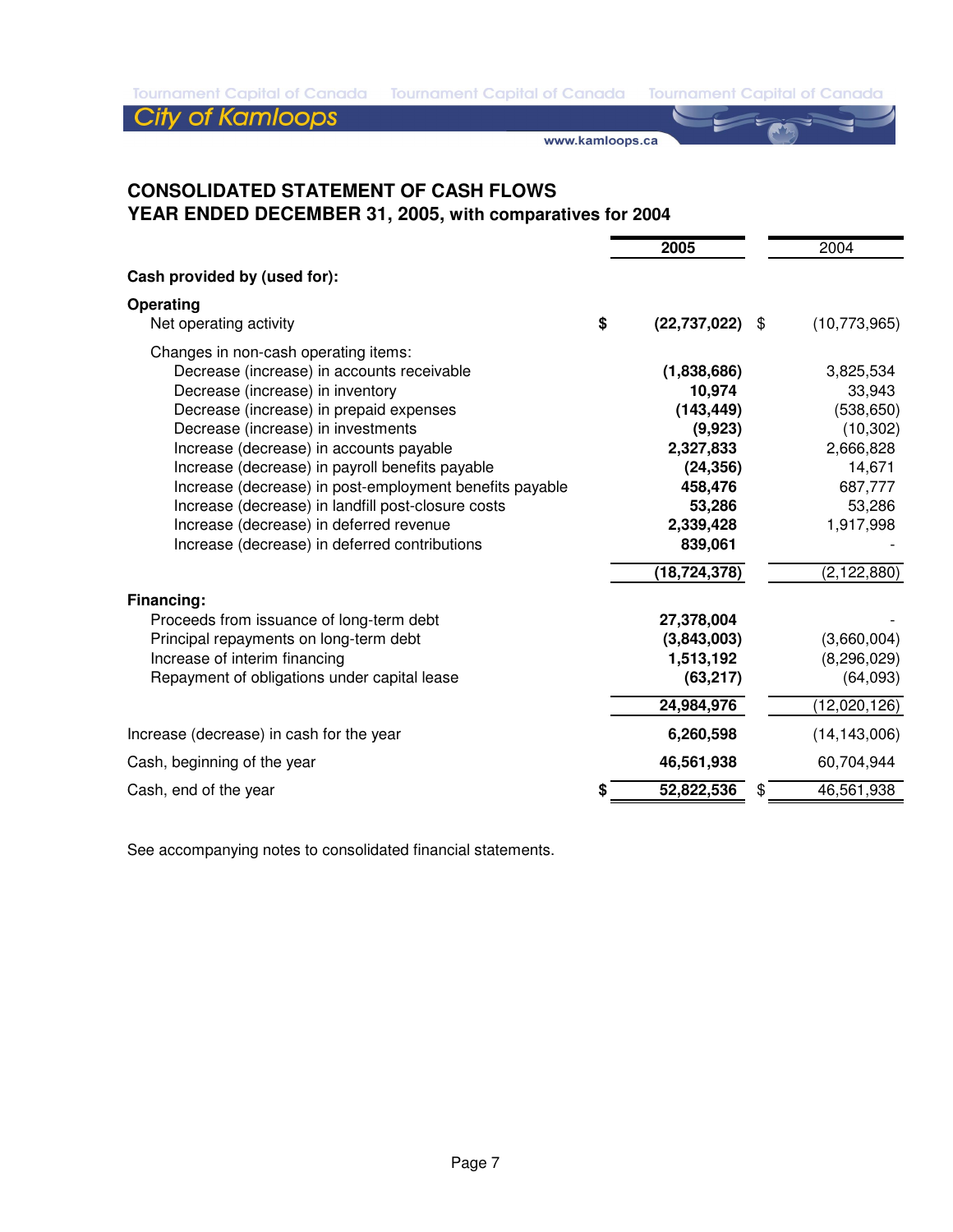## **City of Kamloops**

www.kamloops.ca

## **NOTES TO CONSOLIDATED FINANCIAL STATEMENTS YEAR ENDED DECEMBER 31, 2005**

The City of Kamloops was incorporated in 1893 under statute of the Province of British Columbia. Its principal activities include the provision of local government services to residents of the incorporated area. These include cemetery; community development; fire; infrastructure maintenance; legislative and enforcement; parks, recreation and leisure; police; public transit; solid waste; water utility; sewer utility and fiscal services. The City is also responsible for the Kamloops Airport Authority Society and the Venture Kamloops Business Development Society.

#### **1 . Significant accounting policies:**

(a) Basis of presentation:

The consolidated financial statements of the City have been prepared, in all material respects, in accordance with Canadian generally accepted accounting principles for local governments as recommended by the Public Sector Accounting Board (PSAB) of the Canadian Institute of Chartered Accountants (CICA).

(b) Fund accounting

The resources and operations of the City are comprised of the funds listed below. Supporting schedules to the consolidated financial statements are included to show the financial activities and balance of each fund for supplementary information.

#### General Fund:

Accounts for operating and capital revenues and expenditures for the all activites of the City except those included in the water and sewer funds and holds all property required for these purposes and related long term debt.

#### Water Fund:

Accounts for operating and capital revenues and expenditures for the water utility and holds all property required for this purposes and related long term debt.

#### Sewer Fund:

Accounts for operating and capital revenues and expenditures for the sewer utility and holds all property required for this purposes and related long term debt.

(c) Basis of consolidation:

The consolidated financial statements include the accounts of the General, Water, and Sewer funds as well as the Kamloops Airport Authority Society and the Venture Kamloops Business Development Society. Separate audited financial statements have been prepared for the Societies. Inter-fund balances and transactions have been eliminated.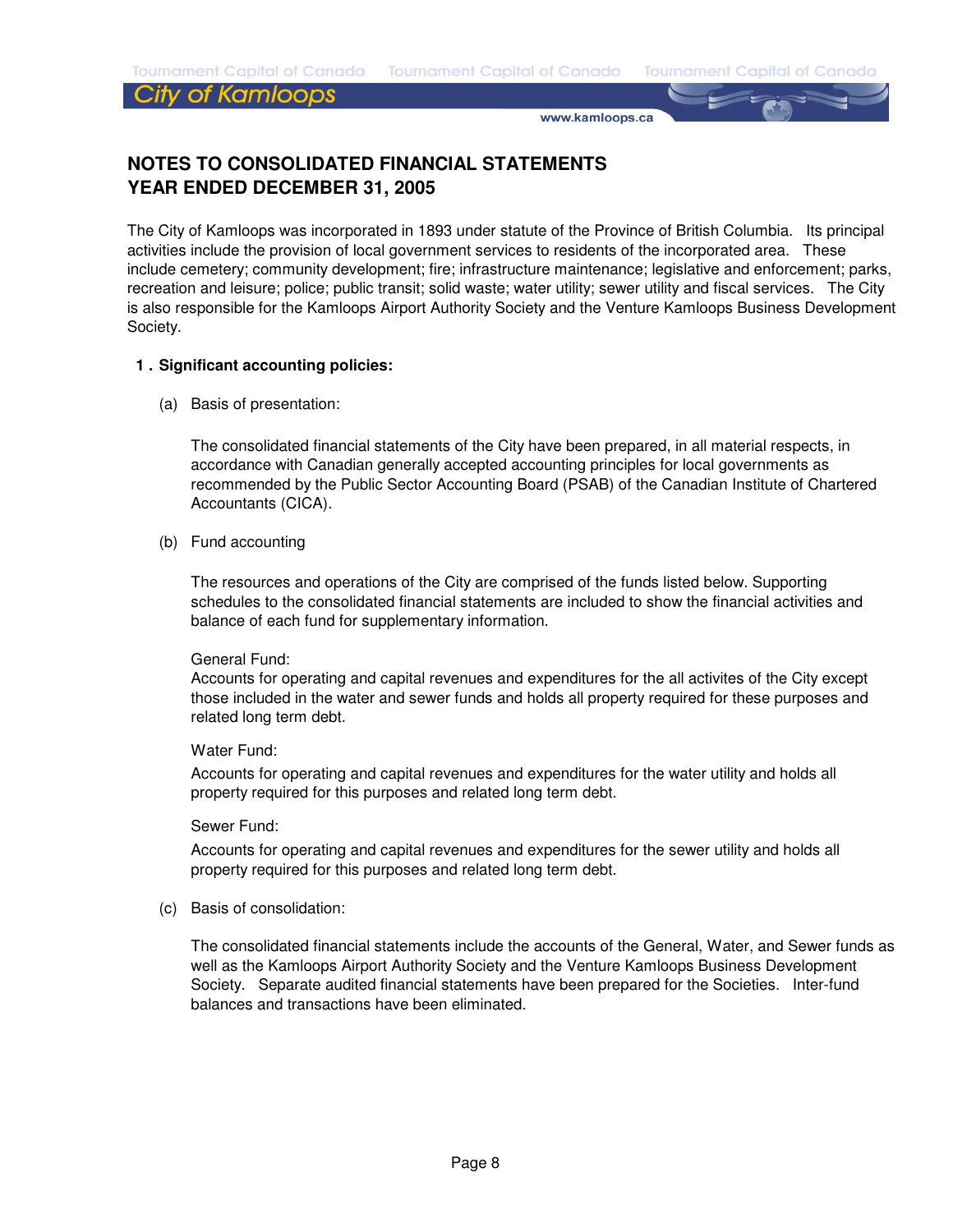### City of Kamloops

www.kamloops.ca

## **NOTES TO CONSOLIDATED FINANCIAL STATEMENTS YEAR ENDED DECEMBER 31, 2005**

- **1 . Significant accounting policies (continued):**
	- (d) Revenue recognition

Revenues are recorded in the period in which the transactions or events that gave rise to the revenues occur. Amounts that have been received in advance of services being rendered are recorded as deferred revenue until the City discharges the obligations that led to the collection of funds.

(e) Inventory:

Inventory is valued at the lower of cost and net realizable value with cost determined by the average cost method.

(f) Investments:

Short-term investments and investments are recorded at cost, which approximate net realizable value.

(g) Capital assets:

Buildings, machinery and equipment, and engineered structures that have been acquired or constructed are recorded at cost. Amortization is not provided. Expenditures for repairs and upgrading that do not significantly add to the value or life of an asset are expensed as incurred.

Infrastructure provided by developers and assumed by the City is not reflected in the capital assets of the City of Kamloops.

(h) Long-term debt:

Long-term debt is recorded net of any related sinking fund balances. Debt service charges, including principal and interest, are charged against current revenue in the period in which they occur.

(i) Reserves:

Reserves for operating and capital purposes represent amounts reserved either internally or by statute for specific future purposes.

(j) Use of estimates:

The preparation of financial statements in accordance with Canadian generally accepted accounting principles requires management to make estimates and assumptions that have an effect on the reported amounts of assets and liabilities and the disclosure of contingent assets and liabilities at the date of the financial statements and the reported amounts of revenue and expenditures during the year. Actual results could be different from those estimates.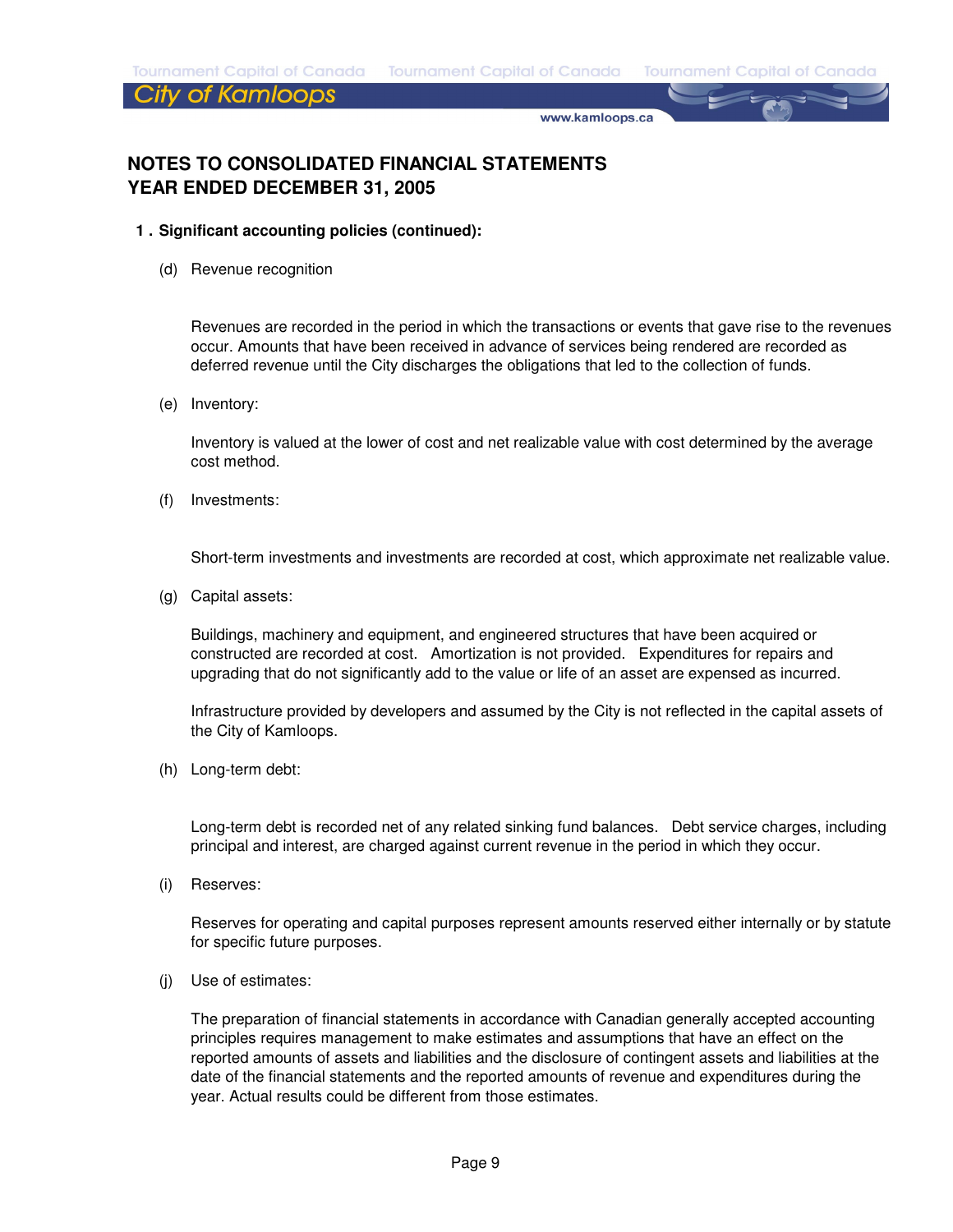www.kamloops.ca

## **NOTES TO CONSOLIDATED FINANCIAL STATEMENTS YEAR ENDED DECEMBER 31, 2005**

#### **1 . Significant accounting policies (continued):**

(j) Financial instruments:

Unless otherwise noted, it is management's opinion that the City is not exposed to significant interest, currency or credit risks arising from its financial instruments. The fair values of its financial instruments reported in the financial statements approximate their carrying values, unless otherwise noted.

#### **2 . Cash and short-term investments:**

|                                                                                                                                                                                                                    | 2005                                                                                            | 2004                                                                             |
|--------------------------------------------------------------------------------------------------------------------------------------------------------------------------------------------------------------------|-------------------------------------------------------------------------------------------------|----------------------------------------------------------------------------------|
| Restricted cash and short-term investments:<br>Statutory reserves<br>Development cost charges<br>Cemetery Perpetual Care Trust Fund<br>Kamloops Airport Authority<br>Venture Kamloops Business Development Society | \$<br>12,155,359 \$<br>10,137,739<br>1,049,263<br>371,676<br>40,677                             | 11,097,354<br>8,666,362<br>919,919<br>334,454                                    |
| Unrestricted cash and short-term investments                                                                                                                                                                       | 23,754,714<br>29,067,822                                                                        | 21,018,089<br>25,543,849                                                         |
|                                                                                                                                                                                                                    | $52,822,536$ \$                                                                                 | 46,561,938                                                                       |
| 3. Accounts Receivable:                                                                                                                                                                                            |                                                                                                 |                                                                                  |
|                                                                                                                                                                                                                    | 2005                                                                                            | 2004                                                                             |
| <b>General fund:</b><br><b>Taxes</b><br><b>Utilities</b><br>Trade<br>Accrued interest<br>Province of British Columbia<br>Government of Canada                                                                      | \$<br>2,441,639 \$<br>1,121,164<br>3,683,961<br>423,067<br>2,005,317<br>1,156,104<br>10,831,252 | 2,542,114<br>1,008,593<br>2,911,777<br>336,722<br>41,713<br>839,957<br>7,680,876 |
| <b>Water Fund:</b><br>Trade<br>Province of British Columbia                                                                                                                                                        | 822,550<br>822,550                                                                              | 687,128<br>1,495,565<br>2,182,693                                                |
|                                                                                                                                                                                                                    |                                                                                                 |                                                                                  |
| <b>Sewer Fund:</b><br>Province of British Columbia                                                                                                                                                                 | 10,000                                                                                          |                                                                                  |
|                                                                                                                                                                                                                    | 10,000                                                                                          |                                                                                  |
| Page 10                                                                                                                                                                                                            |                                                                                                 |                                                                                  |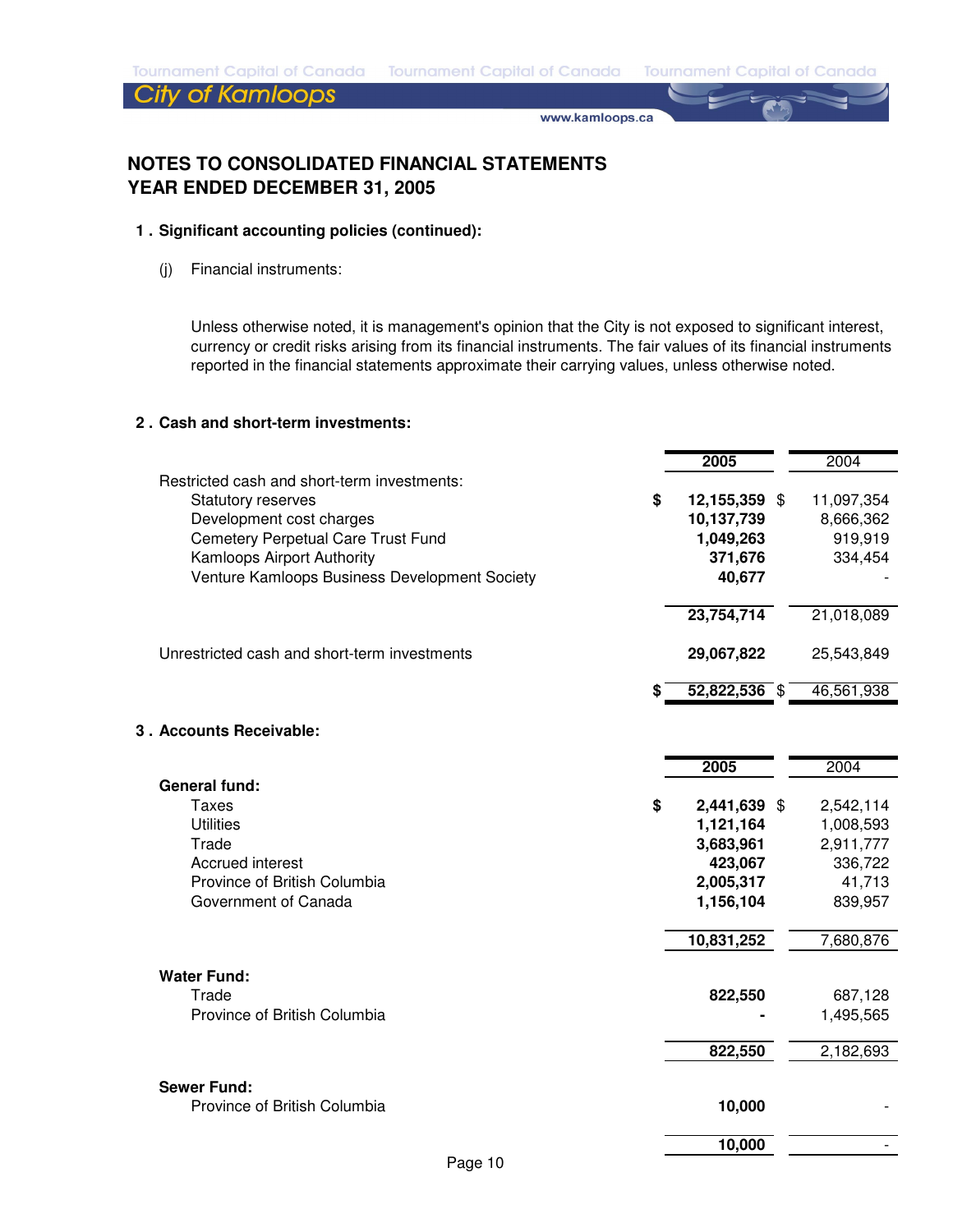Tournament Capital of Canada Tournament Capital of Canada Tournament Capital of Canada

## **City of Kamloops**

www.kamloops.ca

## **NOTES TO CONSOLIDATED FINANCIAL STATEMENTS YEAR ENDED DECEMBER 31, 2005**

#### **3 . Accounts Receivable (cont.):**

| <b>Cemetery Trust:</b>                                |    |               |            |
|-------------------------------------------------------|----|---------------|------------|
| Accrued interest                                      |    | 5,419         | 7,479      |
| <b>Kamloops Airport Authority:</b>                    |    |               |            |
| Trade                                                 |    | 160,671       | 161,796    |
| <b>Venture Kamloops Business Development Society:</b> |    |               |            |
| Trade                                                 |    | 41,638        |            |
|                                                       | \$ | 11,871,530 \$ | 10,032,844 |
| 4. Accounts payable                                   |    |               |            |
|                                                       |    | 2005          | 2004       |
| <b>General fund:</b><br>Trade                         | \$ | 15,010,245 \$ | 12,998,356 |
| Payroll and benefits                                  |    | 248,528       | 266,106    |
| Province of British Columbia                          |    | 1,266,979     | 1,178,303  |
| Government of Canada                                  |    | 3,284,439     | 3,028,567  |
|                                                       |    | 19,810,191    | 17,471,332 |
| <b>Kamloops Airport Authority:</b>                    |    |               |            |
| Trade                                                 |    | 52,424        | 82,299     |
| <b>Venture Kamloops Business Development Society:</b> |    |               |            |
| Trade                                                 |    | 18,849        |            |
|                                                       | S  | 19,881,464 \$ | 17,553,631 |

#### **5 . Post-employment benefits payable**

The City of Kamloops sponsors a defined benefit plan for retirement benefits other than pensions for certain employees. The plan provides for a payout of accumulated sick leave for CUPE local 900 employees; an early retirement incentive payment and deferred vacation payout for IAFF local 931 employees; and an early retirement incentive payment for Management employees.

Total benefit payments paid during the year were \$469,377 (2004 - \$449,260). The plan is unfunded and requires no contribution from employees. The retirement benefit liability at December, 31, 2005 includes the following components:

|                                              | 2005             | 2004      |
|----------------------------------------------|------------------|-----------|
| Accrued benefit obligation                   | 5,487,000<br>\$. | 5,301,000 |
| Unamortized actuarial loss                   | (375,000)        | (371,000) |
| Funding excess                               | 276.476          |           |
| Post-employment benefit liability<br>Page 11 | 5,388,476        | 4,930,000 |
|                                              |                  |           |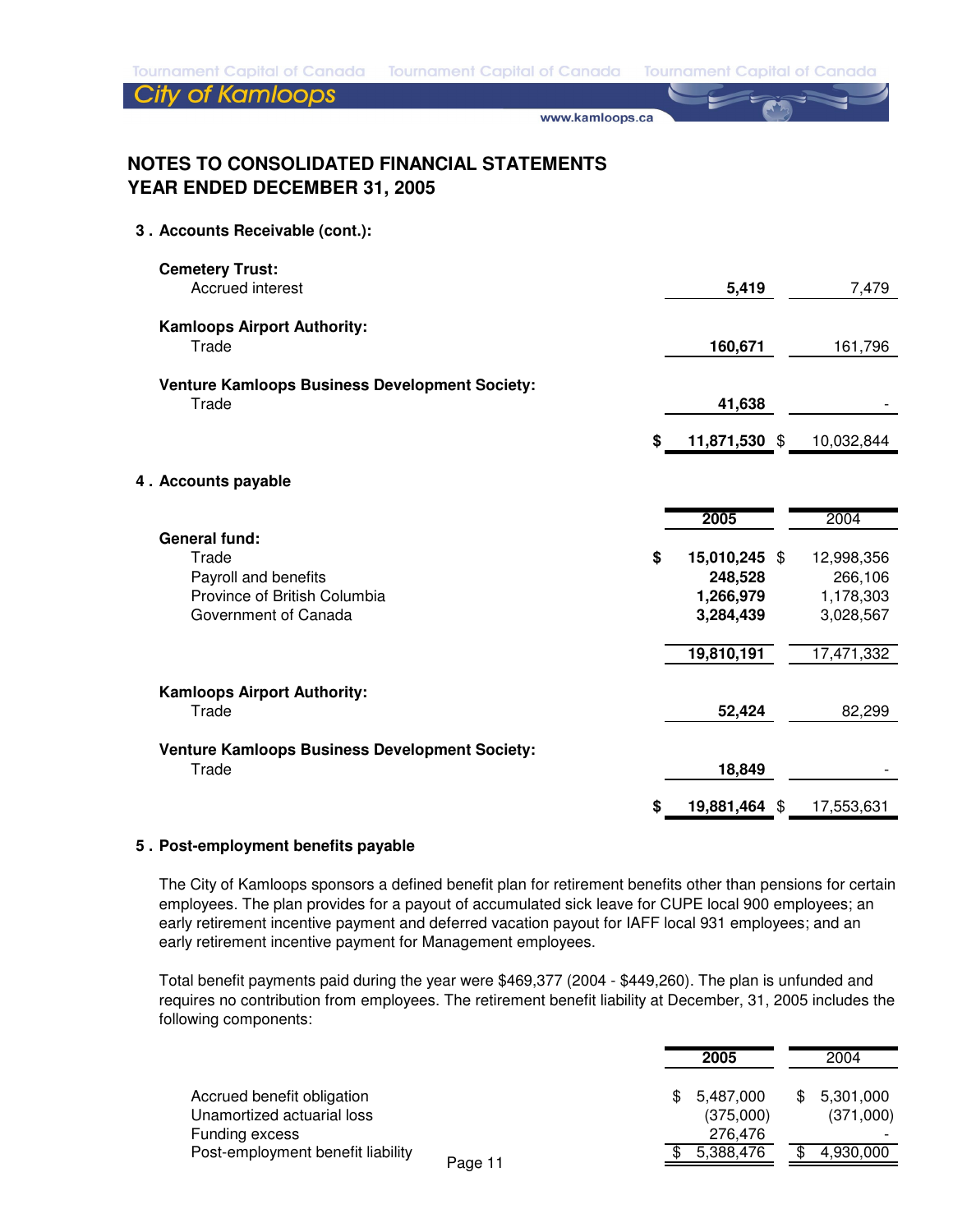### City of Kamloops

www.kamloops.ca

## **NOTES TO CONSOLIDATED FINANCIAL STATEMENTS YEAR ENDED DECEMBER 31, 2005**

#### **5 . Post-employment benefits payable (cont.)**

Actuarial valuations for accounting purposes are performed using the projected benefit method prorated on services. The most recent actuarial report was prepared at February 10, 2006. The accrued benefit obligation shown for 2005 is based on amounts included in the 2006 valuation. There is a net unamortized actuarial loss to be amortized on a straight-line basis over the expected average remaining service life of the related employee group (14 - 16 years).

The actuarial valuation was based on a number of assumptions about future events, such as inflation rates, interest rates, wage and salary increases, and employee turnover and mortality. The assumptions used reflect the City's best estimates. The expected inflation rate is 3.25%. The discount rate used to determine the accrued benefit obligation is 4.25%.

The total expenditures related to retirement benefits other than pensions include the following components:

|                                                   | 2005 |            |  | 2004       |
|---------------------------------------------------|------|------------|--|------------|
| Current period benefit cost                       |      | 735.231    |  | 409.921    |
| Prior period cost of plan amendment               |      |            |  | 567.296    |
| Retirement benefit expenditure                    |      | (469, 377) |  | (449, 260) |
| Retirement benefit interest expenditure           |      | 192.527    |  | 159,820    |
| Total expenditures related to retirement benefits |      | 458.381    |  | 687,777    |

#### **5 . Post-employment benefits payable (continued):**

The retirement benefit expenditure is included in the statement of revenues and expenditures as a component of program expenditures. The retirement benefit interest expenditure is included in the public debt interest expenditure. The prior period cost of plan amendment is included in the current expenditures for the year indicated.

#### **6 . Landfill post-closure costs:**

The City of Kamloops operates two solid waste landfill sites in the Kamloops area and assumes certain obligations for the landfill sites including closure and post closure liabilities. The reported liabilities are based on estimates and assumptions with respect to events extending over the remaining life of each of the landfills. The aggregate discounted future cash flows for closure and post-closure costs for the two landfills is \$1,313,144 (2004 - \$1,259,858). This liability and annual expenditure is calculated based on the ratio of current usage to total capacity of the site and the discounted estimated future cash flows associated with closure and post-closure activities.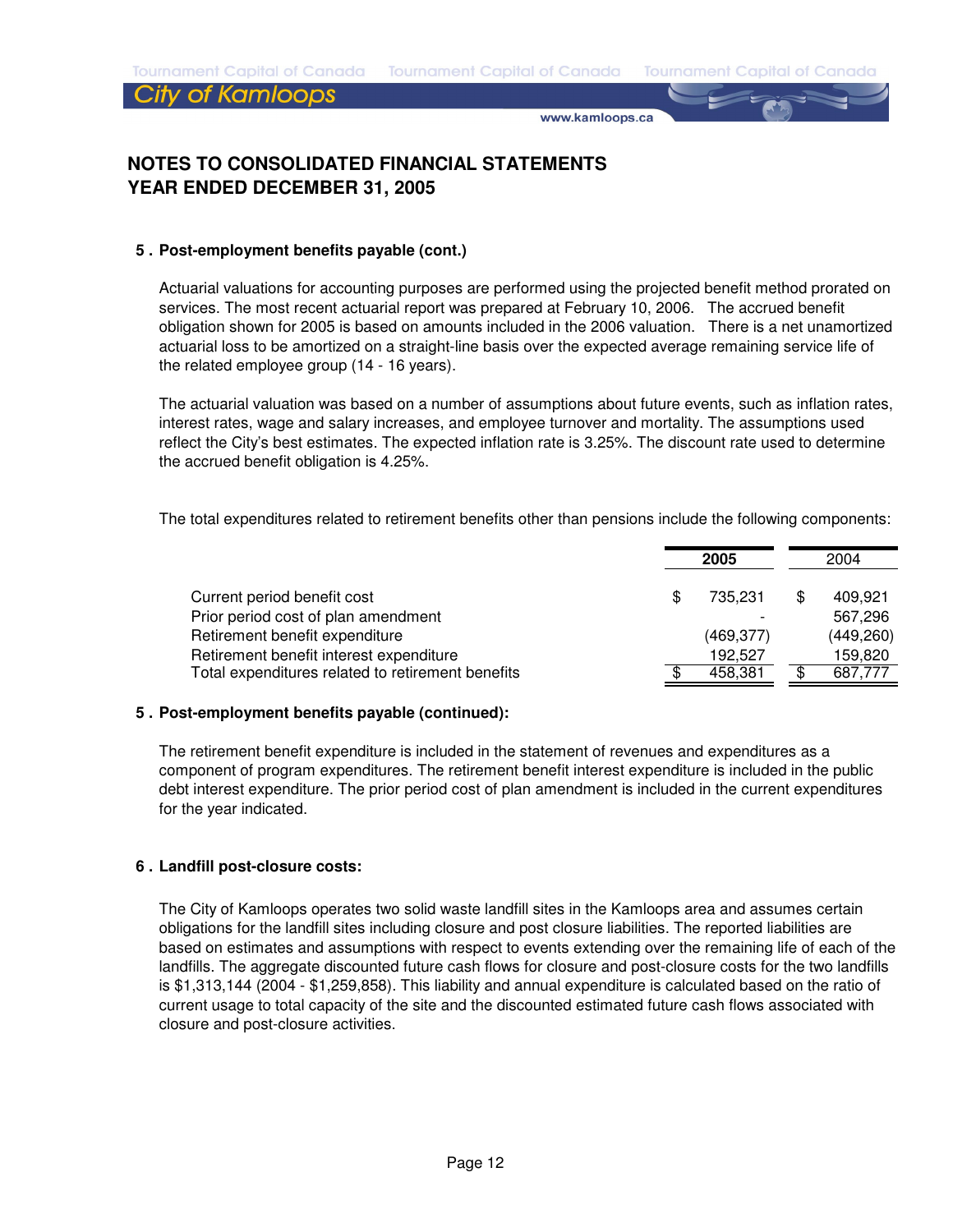#### City of Kamloops

www.kamloops.ca

## **NOTES TO CONSOLIDATED FINANCIAL STATEMENTS YEAR ENDED DECEMBER 31, 2005**

#### **6 . Landfill post-closure costs (cont.):**

The main landfill at the Mission Flats site is expected to serve until 2066 with 25 years needed for postclosure care based on an independent assessment conducted in 2000. Although an updated assessment is past due, the City feels it can still rely on the estimates contained in the report and any variance would not be significant. An independent assessment is scheduled to be conducted in 2006. The remaining capacity of the landfill site is estimated at 5.38 million cubic meters, which is 73% of the site's total capacity. Approximately 60% of landfill closure will be completed while the landfill is still in operation with costs associated with the closure being charged to expenditures when they are incurred.

The second landfill at the Barnhartvale site is expected to serve until 2017 with 25 years needed for postclosure care based on an independent assessment conducted in 1997. Although an updated assessment is past due, the City feels it can still rely on the estimates contained in the report and any variance would not be significant. An independent assessment is scheduled to be conducted in 2006. The remaining capacity of the landfill site is estimated at 200,140 cubic meters, which is 41% of the site's total capacity.

The estimated total expenditures for closure and post-closure care of the two landfills is \$3,699,575 with \$2,386,431 remaining to be recognized as a liability. The City has not provided a reserve to fund future landfill capital expenditures as at December 31, 2005. The funding required is provided through current operations.

| <b>General fund:</b>               | Balance at<br>December 31,<br>2004 | Collected          | Interest      | Recognized                     | <b>Balance at</b><br>December 31,<br>2005 |
|------------------------------------|------------------------------------|--------------------|---------------|--------------------------------|-------------------------------------------|
| Taxes<br>Leases<br><b>Business</b> | \$<br>8,195,110 \$<br>132.174      | 15,485,046 \$      | 116,315 \$    | $(14,936,628)$ \$<br>(12, 214) | 8,859,843<br>119,960                      |
| licenses<br>Other                  | 840,885<br>386,490                 | 859,820<br>583,087 |               | (840, 885)<br>(386, 490)       | 859,820<br>583,087                        |
|                                    | 9,554,659                          | 16,927,953         | 116,315       | (16, 176, 217)                 | 10,422,710                                |
| Development<br>cost charges        | 8,666,362                          | 3,731,743          | 381,814       | (2,642,180)                    | 10,137,739                                |
|                                    | \$<br>18,221,021 \$                | 20,659,696 \$      | 498,129<br>\$ | $(18, 818, 397)$ \$            | 20,560,449                                |

#### **7 . Deferred revenue**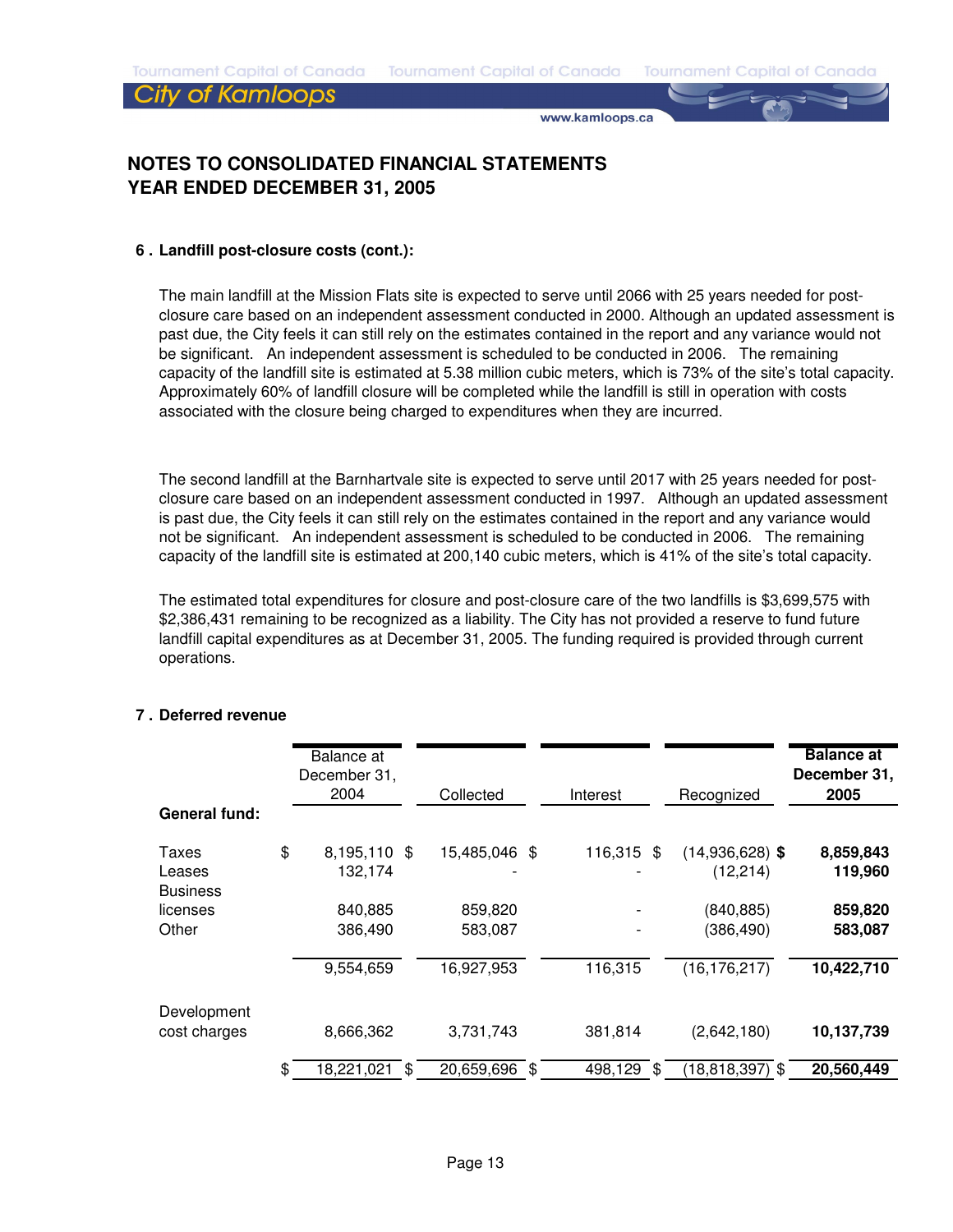## **City of Kamloops**

www.kamloops.ca

## **NOTES TO CONSOLIDATED FINANCIAL STATEMENTS YEAR ENDED DECEMBER 31, 2005**

#### **8 . Long-term debt**

( a ) Long-term debt outstanding:

|                                |   | General fund  | Water fund    | Sewer fund       | Total         |
|--------------------------------|---|---------------|---------------|------------------|---------------|
| Balance at December 31, 2004   | S | 12,248,769 \$ | 15,805,662 \$ | 9,379,897<br>-SS | 37,434,328    |
| Principal repayments           |   | (1,076,347)   | (912, 484)    | (723, 847)       | (2,712,678)   |
| Actuarial adjustments          |   | (548,862)     | (269, 479)    | (311, 984)       | (1, 130, 325) |
| Debt acquired                  |   | 558,443       | 26,161,640    | 657.921          | 27,378,004    |
| Interim financing transactions |   | 3,018,333     | (1,505,143)   |                  | 1,513,190     |
| Balance at December 31, 2005   |   | 14,200,336 \$ | 39,280,196 \$ | 9,001,987        | 62,482,519    |

( b ) Future sinking fund requirements on outstanding borrowings over the next five years and thereafter are as follows:

|            | General fund       | Water fund   | Sewer fund     | Total     |
|------------|--------------------|--------------|----------------|-----------|
| 2006       | \$<br>1,104,236 \$ | 2,479,711 \$ | 756,704<br>-SS | 4,340,651 |
| 2007       | 674,110            | 2,478,283    | 687,191        | 3,839,584 |
| 2008       | 649.842            | 2,456,641    | 619,995        | 3,726,478 |
| 2009       | 590,828            | 2,413,257    | 540,286        | 3,544,371 |
| 2010       | 540.941            | 2,343,744    | 512.481        | 3,397,166 |
| Thereafter | 2,951,708          | 3,975,238    | 1,992,202      | 8,919,148 |

The weighted average interest rate on long-term debt in 2005 was 6.04%. (2004 - 6.23%).

#### ( c ) Un-issued debt:

The City internally finances certain capital projects pending the issue of long-term debt and/or short-term debt. For budget and financial reporting purposes, borrowed funds received in the current year are applied to advances pending from prior year's. A summary of the current year's transactions and cumulative advances pending debenture issue are as follows:

|              | Balance at<br>December 31,<br>2004 |     | Capital assets<br>purchased<br>pending debt |      | Debt acquired       | Adjustments |    | <b>Balance at</b><br>December 31,<br>2005 |
|--------------|------------------------------------|-----|---------------------------------------------|------|---------------------|-------------|----|-------------------------------------------|
| General fund | \$<br>4,468,816 \$                 |     | 24,526,847 \$                               |      | $(558, 443)$ \$     | $\sim$      | -S | 28,437,220                                |
| Water fund   | 35,110,404                         |     | 9,379,636                                   |      | (26, 161, 640)      |             |    | 18,328,400                                |
| Sewer Fund   | 657,509                            |     | 150.446                                     |      | (657, 921)          |             |    | 150,034                                   |
|              | \$<br>40,236,729                   | \$. | 34,056,929                                  | - \$ | $(27, 378, 004)$ \$ |             |    | 46,915,654                                |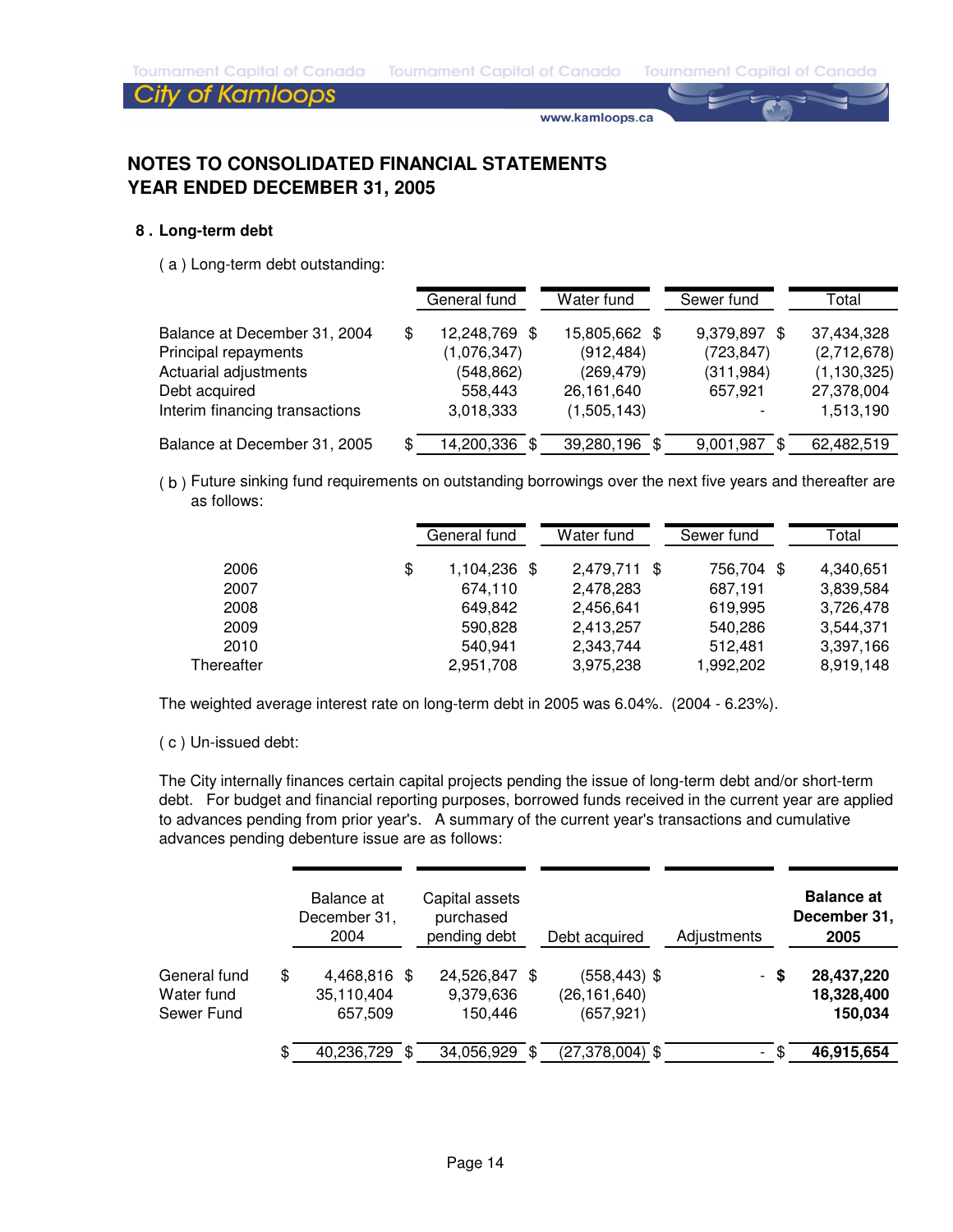www.kamloops.ca

## **NOTES TO CONSOLIDATED FINANCIAL STATEMENTS YEAR ENDED DECEMBER 31, 2005**

#### **9 . Obligation under capital lease:**

The City has entered into a capital lease agreement with the Municipal Finance Authority to finance the acquisition of a certain capital asset. The required minimum lease payment over the next three years and the net obligation under capital lease is as follows:

|                                                          | 2005               | 2004                        |
|----------------------------------------------------------|--------------------|-----------------------------|
| 2005<br>2006<br>2007                                     | 78,362<br>355,226  | 78,362<br>78,362<br>355,226 |
| Net minimum lease payments                               | 433,588            | 511,950                     |
| Less amount representing interest at approximately 3.75% | (19, 021)          | (34,166)                    |
| Present value of capital lease payments                  | 414,567            | 477,784                     |
| Less current portion                                     | 78,362             | 78,362                      |
|                                                          | 336,205<br>\$<br>S | 399,422                     |

Interest of \$14,154 (2004 - \$14,544) relating to capital lease obligations has been included in interest expense.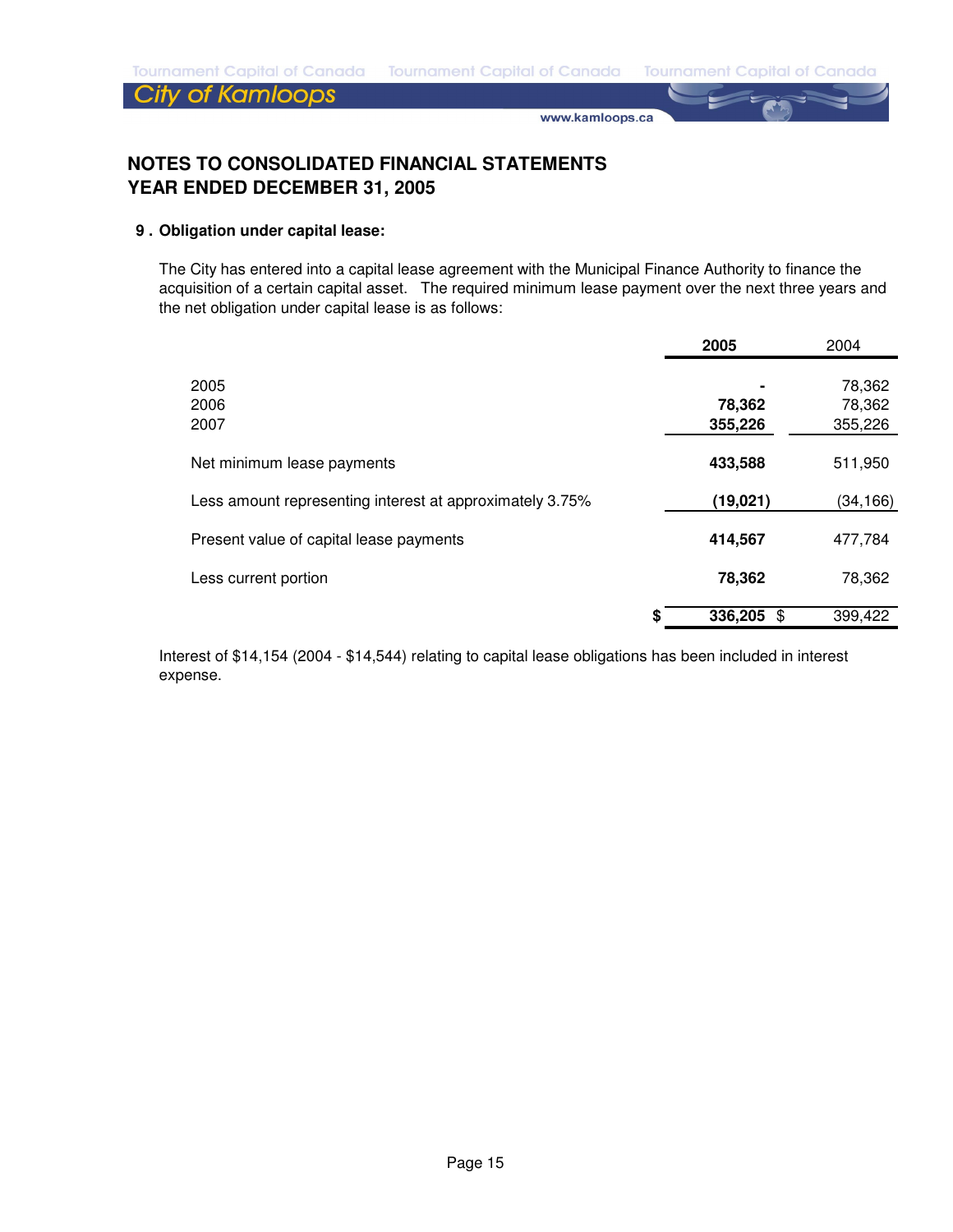www.kamloops.ca

## **NOTES TO CONSOLIDATED FINANCIAL STATEMENTS YEAR ENDED DECEMBER 31, 2005**

#### **10 . Capital Assets**

|                                                       | 2005                 | 2004        |
|-------------------------------------------------------|----------------------|-------------|
| <b>General fund:</b>                                  |                      |             |
| Engineered structures                                 | \$<br>202,596,844 \$ | 192,420,400 |
| <b>Buildings</b>                                      | 102,191,129          | 70,351,693  |
| Machinery and equipment                               | 63,473,649           | 61,242,927  |
| Land                                                  | 19,684,172           | 18,512,193  |
|                                                       | 387,945,794          | 342,527,213 |
| <b>Water Fund:</b>                                    |                      |             |
| Engineered structures                                 | 155,229,580          | 142,945,311 |
| <b>Buildings</b>                                      | 662,101              | 662,101     |
| Machinery and equipment                               | 3,809,912            | 3,744,859   |
| Land                                                  | 152,785              | 152,785     |
|                                                       | 159,854,378          | 147,505,056 |
| <b>Sewer Fund:</b>                                    |                      |             |
| <b>Engineered structures</b>                          | 85,467,174           | 83,407,472  |
| <b>Buildings</b>                                      | 298,555              | 298,555     |
| Machinery and equipment                               | 3,678,524            | 3,665,760   |
| Land                                                  | 250,790              | 250,790     |
|                                                       | 89,695,043           | 87,622,577  |
| <b>Kamloops Airport Authority:</b>                    |                      |             |
| Capital assets                                        | 50,018,824           | 48,992,675  |
| <b>Venture Kamloops Business Development Society:</b> |                      |             |
| Capital assets                                        | 24,807               |             |
|                                                       | \$<br>687,538,846 \$ | 626,647,521 |

Included in machinery and equipment (General Fund) are capital assets under capital lease with a net cost of \$619,200.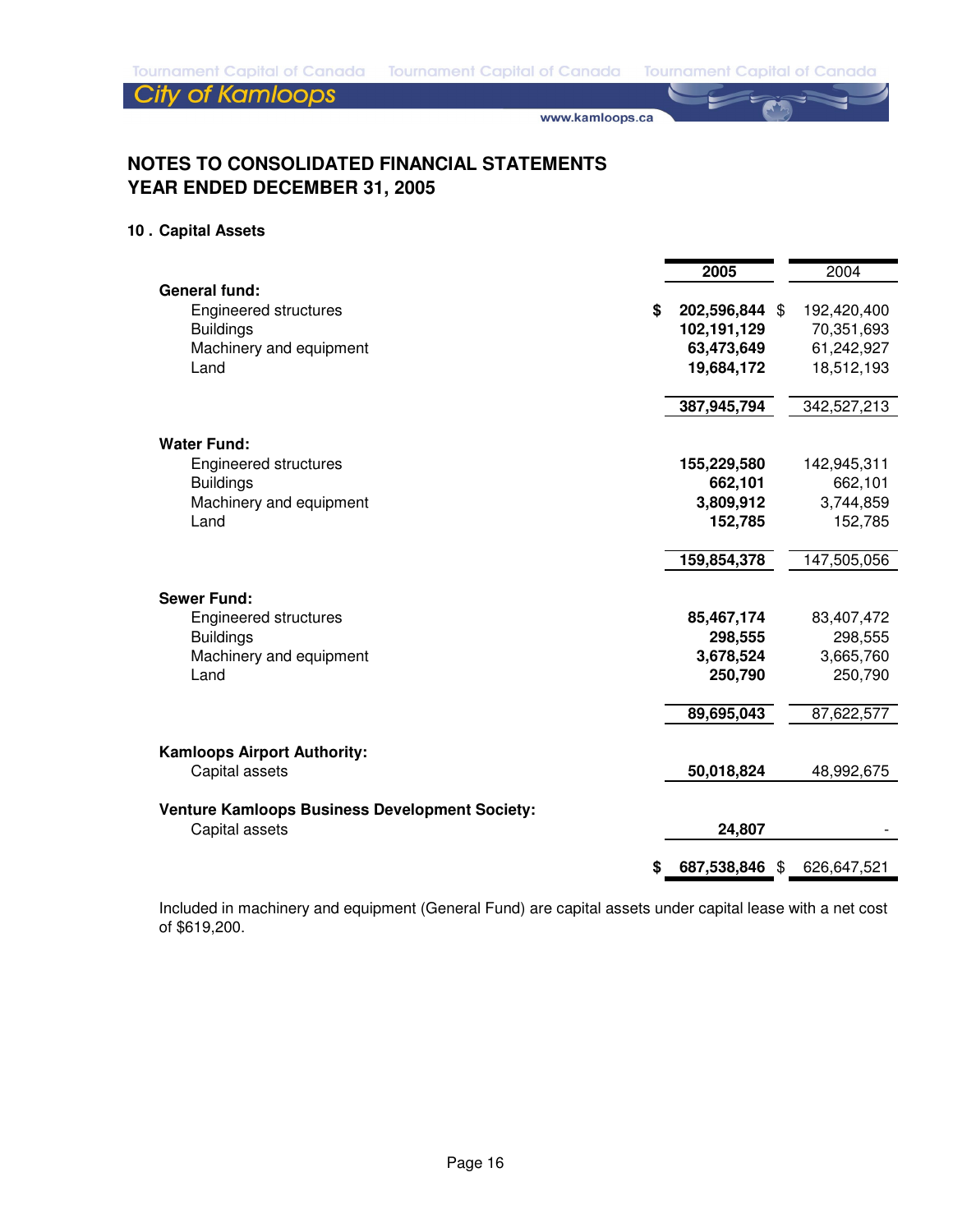www.kamloops.ca

## **NOTES TO CONSOLIDATED FINANCIAL STATEMENTS YEAR ENDED DECEMBER 31, 2005**

### **11 . Reserves for operating purposes**

|                           | <b>Balance</b> at<br>December 31,<br>2004 | <b>Interest</b><br>income and<br>contributions | <b>Transfers</b> to<br>operations and<br>capital | <b>Balance at</b><br>December 31,<br>2005 |
|---------------------------|-------------------------------------------|------------------------------------------------|--------------------------------------------------|-------------------------------------------|
| <b>General fund:</b>      |                                           |                                                |                                                  |                                           |
| Affordable Housing        | \$<br>100,000 \$                          | 50,000 \$                                      |                                                  | \$<br>150,000                             |
| <b>Art Gallery</b>        | 464,069                                   | 18,795                                         | (18, 795)                                        | 464,069                                   |
| Arts Legacy               | 216,981                                   | 5,815                                          |                                                  | 222,796                                   |
| Bi-centennial Legacy      | 238,841                                   | 9,923                                          |                                                  | 248,764                                   |
| Canada Games Legacy       | 571,943                                   | 164                                            |                                                  | 572,107                                   |
| <b>Community Arts</b>     | 7,999                                     |                                                |                                                  | 7,999                                     |
| <b>Deferred Operating</b> | 1,421,133                                 | 703,967                                        | (1,441,036)                                      | 684,064                                   |
| <b>DFO</b> Grant          | 93,810                                    |                                                | (67,091)                                         | 26,719                                    |
| <b>General Building</b>   | 19,679                                    | 12,215                                         |                                                  | 31,894                                    |
| Heritage Foundation       | 30,000                                    | 20,000                                         |                                                  | 50,000                                    |
| Insurance                 | 1,000,000                                 | 50,000                                         |                                                  | 1,050,000                                 |
| Oak Hills Dyke            | 12,932                                    |                                                |                                                  | 12,932                                    |
| <b>Police Contract</b>    | 692,876                                   | 566,361                                        | (362, 490)                                       | 896,747                                   |
| Return to Work            | 55,816                                    | 10,580                                         |                                                  | 66,396                                    |
| Sports Legacy             | 181,198                                   | 1,835                                          |                                                  | 183,033                                   |
| <b>Stream Stewardship</b> | 5,000                                     |                                                |                                                  | 5,000                                     |
| <b>Working Capital</b>    | 1,607,253                                 | 639,958                                        | (1, 116, 165)                                    | 1,131,046                                 |
| Youth Legacy              | 4,331                                     |                                                |                                                  | 4,331                                     |
|                           | 6,723,861                                 | 2,089,613                                      | (3,005,577)                                      | 5,807,897                                 |
| Cemetery:                 |                                           |                                                |                                                  |                                           |
| Cemetery Care Trust Fund  | 927,398                                   | 174,492                                        | (47, 208)                                        | 1,054,682                                 |
|                           |                                           |                                                |                                                  |                                           |
|                           | \$<br>7,651,259 \$                        | 2,264,105                                      | \$<br>$(3,052,785)$ \$                           | 6,862,579                                 |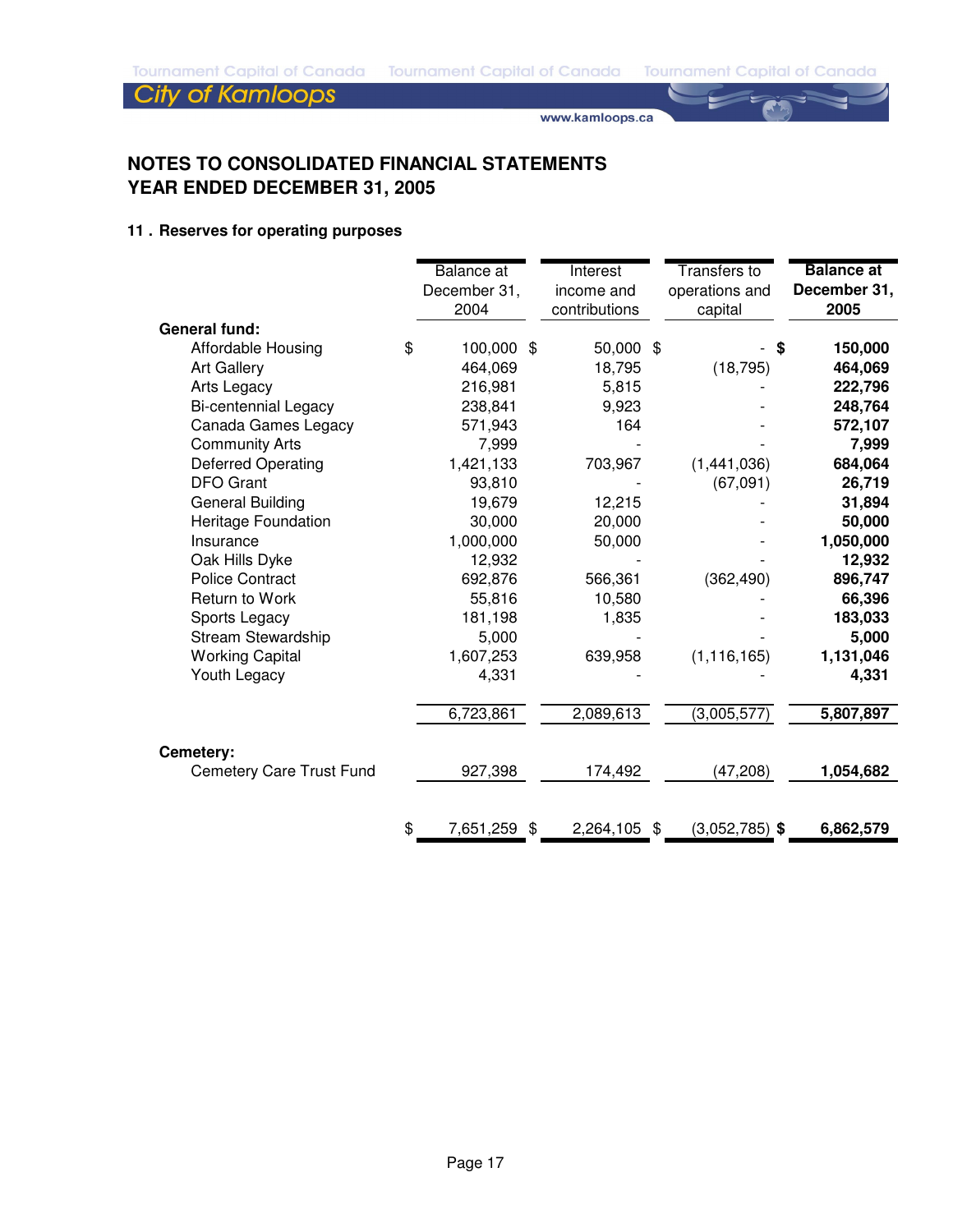www.kamloops.ca

## **NOTES TO CONSOLIDATED FINANCIAL STATEMENTS YEAR ENDED DECEMBER 31, 2005**

### **12 . Reserves for capital purposes**

|                            |    | Balance at<br>December 31,<br>2004 | Interest<br>income and<br>contributions | <b>Transfers to</b><br>operations and<br>capital | <b>Balance at</b><br>December 31,<br>2005 |
|----------------------------|----|------------------------------------|-----------------------------------------|--------------------------------------------------|-------------------------------------------|
| Statutory reserves:        |    |                                    |                                         |                                                  |                                           |
| Tax sale property fund     | \$ | 4,177,618 \$                       | 589,638 \$                              | $(333,869)$ \$                                   | 4,433,387                                 |
| Local improvement fund     |    | 940,519                            | 54,697                                  |                                                  | 995,216                                   |
| Debt retirement fund       |    | 17,351                             | 703                                     |                                                  | 18,054                                    |
| Parking facility reserve   |    | 716,625                            | 128,599                                 | (310, 415)                                       | 534,809                                   |
| Land sale reserve fund     |    | 455,578                            | 4,257,924                               | (4, 403, 222)                                    | 310,280                                   |
| Equipment replacement fund |    | 4,789,663                          | 3,436,406                               | (2,362,456)                                      | 5,863,613                                 |
|                            |    | 11,097,354                         | 8,467,967                               | (7, 409, 962)                                    | 12,155,359                                |
| Non-statutory reserves:    |    |                                    |                                         |                                                  |                                           |
| General fund               | \$ | 7,093,189 \$                       | 7,799,856 \$                            | $(2,845,145)$ \$                                 | 12,047,900                                |
| Water fund                 |    | 4,745,423                          | 1,727,451                               | (806, 117)                                       | 5,666,757                                 |
| Sewer fund                 |    | 2,493,220                          | 604,052                                 | (287, 820)                                       | 2,809,452                                 |
|                            |    | 14,331,832                         | 10,131,359                              | (3,939,082)                                      | 20,524,109                                |
| Airport capital fund       |    | 351,508                            | 251,730                                 | (187, 085)                                       | 416,153                                   |
|                            |    |                                    |                                         |                                                  |                                           |
|                            | æ. | 25,780,694 \$                      | 18,851,056 \$                           | $(11,536,129)$ \$                                | 33,095,621                                |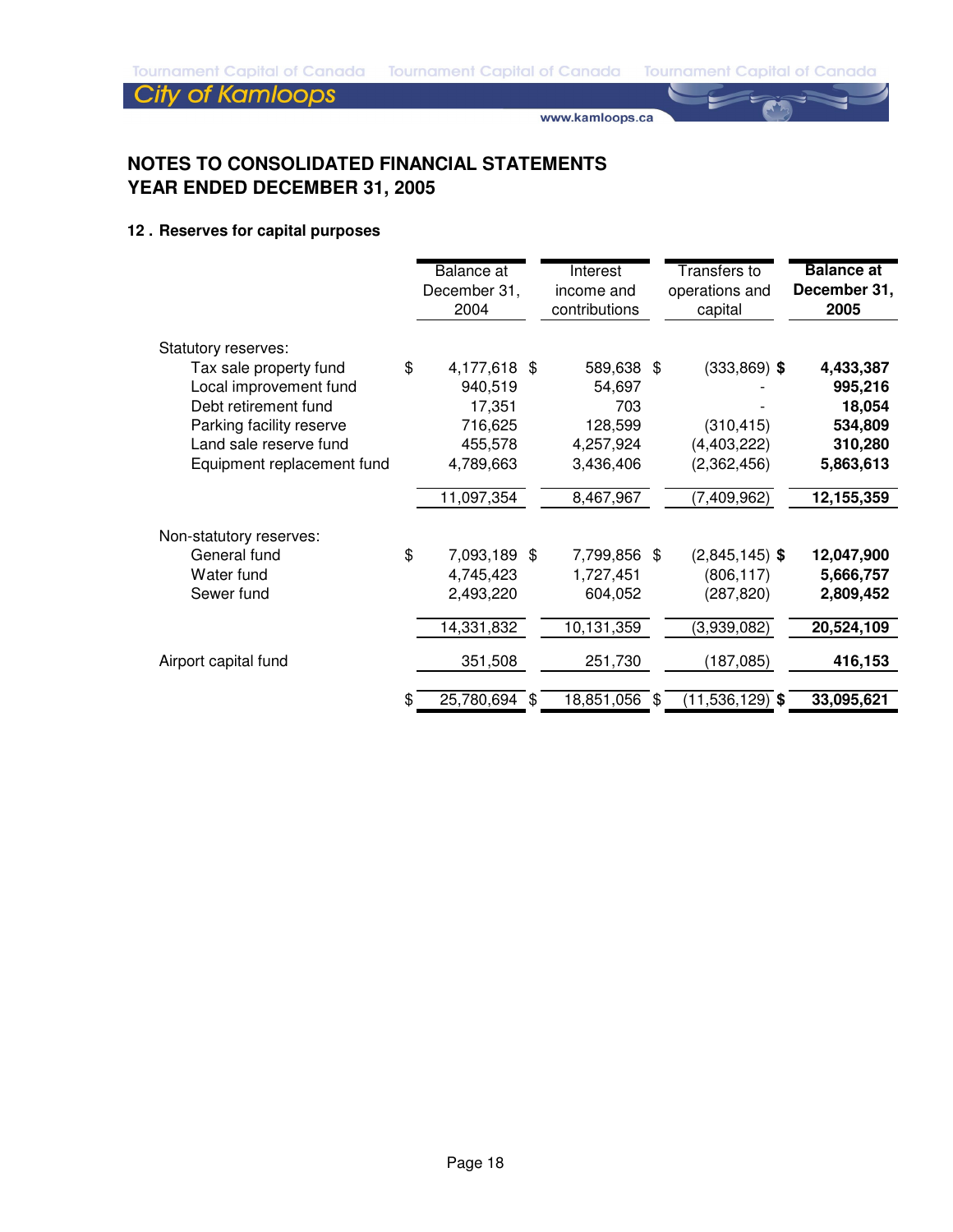www.kamloops.ca

## **NOTES TO CONSOLIDATED FINANCIAL STATEMENTS YEAR ENDED DECEMBER 31, 2005**

### **13 . Surplus from operations**

|                                                | 2005                | 2004       |
|------------------------------------------------|---------------------|------------|
|                                                |                     |            |
| General fund:                                  |                     |            |
| Balance, beginning of year                     | \$<br>3,798,239 \$  | 3,798,239  |
| Operating Surplus for the year                 | 900,315             |            |
|                                                | 4,698,554           | 3,798,239  |
| Water fund:                                    |                     |            |
| Balance, beginning of year                     | 5,403,939           | 4,249,809  |
| Operating Surplus for the year                 | 444,376             | 1,154,130  |
|                                                | 5,848,315           | 5,403,939  |
| Sewer fund:                                    |                     |            |
| Balance, beginning of year                     | 2,925,594           | 2,658,803  |
| Operating Surplus for the year                 | 313,474             | 266,791    |
|                                                | 3,239,068           | 2,925,594  |
| Kamloops Airport Authority Society:            |                     |            |
| Balance, beginning of year                     | 62,443              | 61,181     |
| Operating Surplus for the year                 | 1,327               | 1,262      |
|                                                | 63,770              | 62,443     |
| Venture Kamloops Business Development Society: |                     |            |
| Balance, beginning of year                     |                     |            |
| Operating Surplus for the year                 | 67,011              |            |
|                                                | 67,011              |            |
|                                                |                     |            |
|                                                | \$<br>13,916,718 \$ | 12,190,215 |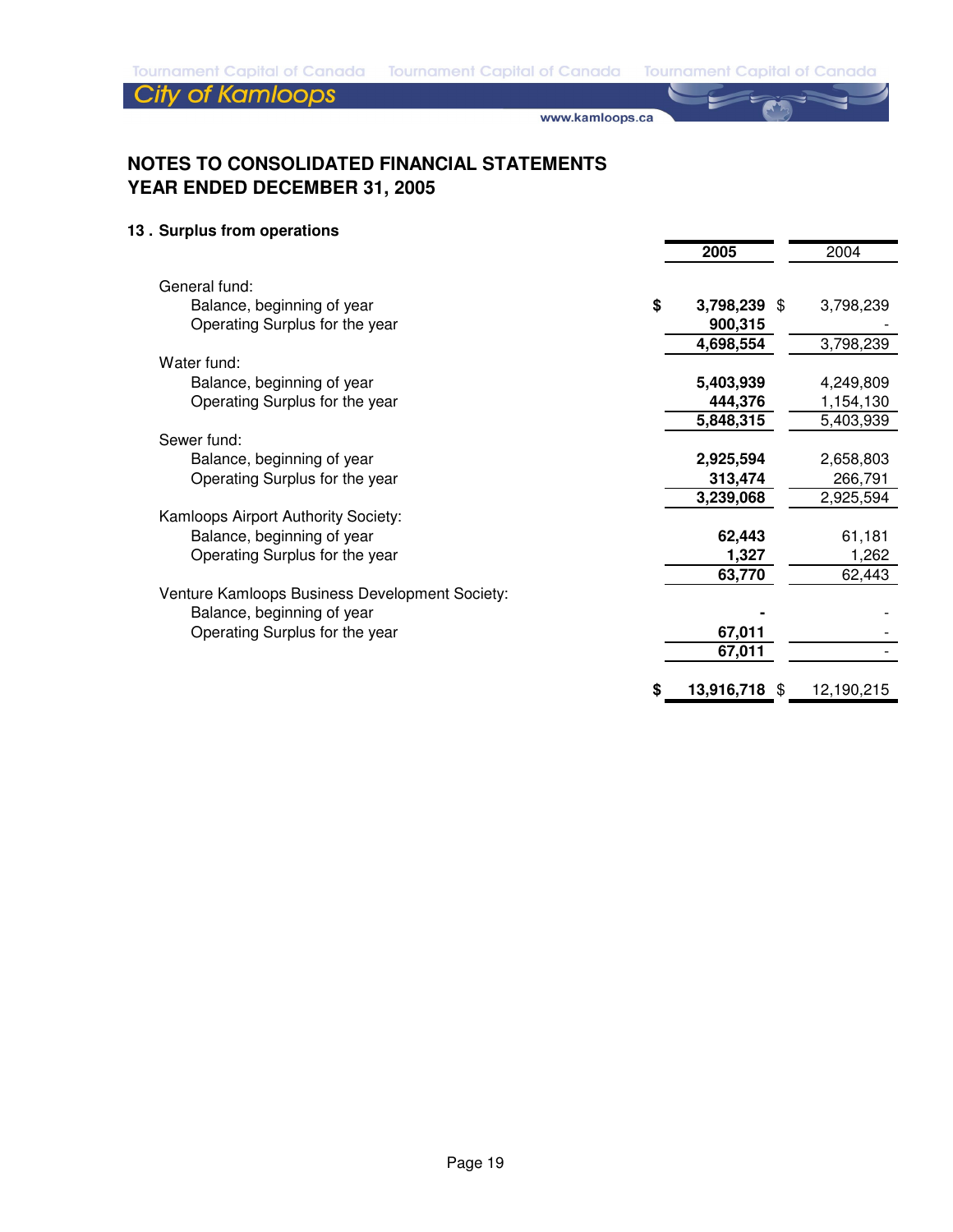www.kamloops.ca

## **NOTES TO CONSOLIDATED FINANCIAL STATEMENTS YEAR ENDED DECEMBER 31, 2005**

#### **14 . Taxation**

|                         | 2005 Budget<br>(unaudited) |   | 2005          | 2004       |
|-------------------------|----------------------------|---|---------------|------------|
| General fund:           |                            |   |               |            |
| Real property           | \$<br>64,732,000           | S | 64,656,923 \$ | 60,664,150 |
| Special assessments     | 1,279,406                  |   | 1,129,884     | 1,367,855  |
| <b>Utilities</b>        | 1,160,500                  |   | 1,160,611     | 1,135,404  |
| Grants in lieu of taxes | 2,192,850                  |   | 2,238,618     | 2,096,546  |
|                         |                            |   |               |            |
|                         | \$<br>69,364,756           | S | 69,186,036    | 65,263,955 |

On behalf of other taxing jurisdictions the collected and remitted the following taxes:

|                                                                                                                                                                                |   | 2005                                               | 2004                                            |
|--------------------------------------------------------------------------------------------------------------------------------------------------------------------------------|---|----------------------------------------------------|-------------------------------------------------|
| Province of British Columbia - school taxes<br>Thompson-Nicola Regional Hospital District<br>Thompson-Nicola Regional District<br><b>British Columbia Assessment Authority</b> | S | 30,659,948 \$<br>2,491,316<br>3,812,943<br>783,230 | 29,763,638<br>2,359,021<br>3,715,536<br>765,393 |
|                                                                                                                                                                                |   | 37,747,437                                         | 36,603,588                                      |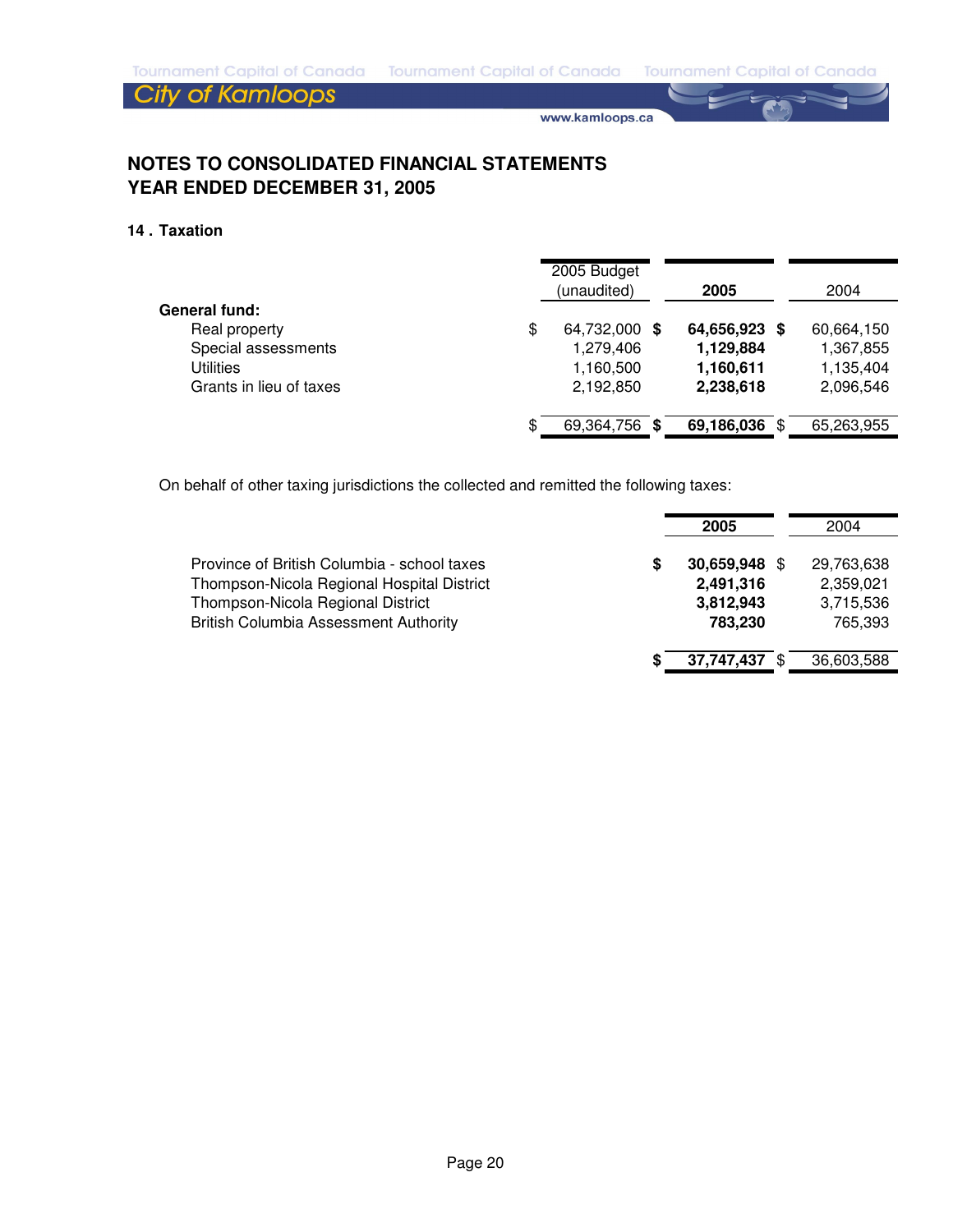www.kamloops.ca

## **NOTES TO CONSOLIDATED FINANCIAL STATEMENTS YEAR ENDED DECEMBER 31, 2005**

## **15 . Fees, Rates and Sales of Service by Function and Object**

|                                  | 2005 Budget      |            |           |
|----------------------------------|------------------|------------|-----------|
|                                  | (unaudited)      | 2005       | 2004      |
|                                  |                  |            |           |
| Cemetery:                        |                  |            |           |
| Sale of service                  | \$<br>361,495 \$ | 359,483 \$ | 349,618   |
|                                  | 361,495          | 359,483    | 349,618   |
| <b>Community development:</b>    |                  |            |           |
| Sale of service                  | 187,400          | 302,529    | 264,830   |
| Licences and permits             | 1,692,731        | 2,077,403  | 1,641,854 |
| Rentals                          | 106,215          | 123,090    | 117,391   |
| Miscellaneous                    | 17,000           | 11,215     | 13,542    |
|                                  | 2,003,346        | 2,514,237  | 2,037,617 |
| <b>Corporate administration:</b> |                  |            |           |
| Sale of service                  | \$<br>144,100 \$ | 166,774 \$ | 161,868   |
| Concessions and franchises       | 1,259,400        | 1,197,423  | 1,204,983 |
| Fines and fees                   | 7,000            | 13,015     | 8,835     |
| Rentals                          | 126,000          | 106,901    | 118,279   |
| Penalties and interest           | 522,000          | 488,328    | 535,991   |
| Miscellaneous                    | 32,600           | 59,028     | 184,820   |
|                                  | 2,091,100        | 2,031,469  | 2,214,776 |
| <b>Fire services:</b>            |                  |            |           |
| Sale of service                  | 395,668          | 483,882    | 509,121   |
|                                  | 395,668          | 483,882    | 509,121   |
| Infrastructure maintenance       |                  |            |           |
| Sale of service                  | 1,500            | 12,141     | 1,387     |
| Miscellaneous                    | 1,400            |            | 64,051    |
|                                  | 2,900            | 12,141     | 65,438    |
| Legislative and enforcement      |                  |            |           |
| Sale of service                  | 837,727          | 797,358    | 808,590   |
| Licences and permits             | 100,000          | 103,645    | 97,950    |
| Fines and fees                   | 237,600          | 212,152    | 300,737   |
| Miscellaneous                    | 6,000            | 3,607      | 4,317     |
|                                  | 1,181,327        | 1,116,762  | 1,211,594 |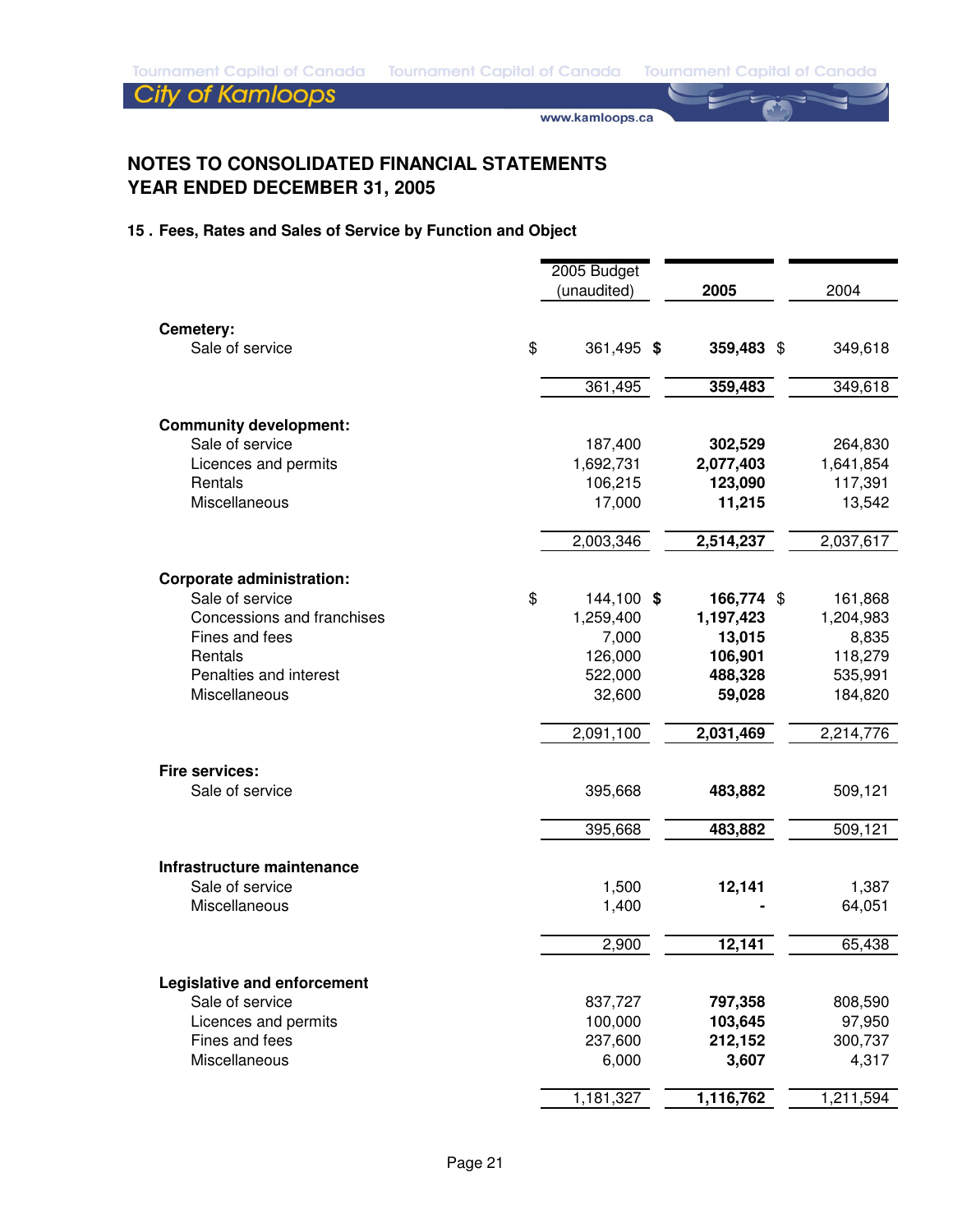www.kamloops.ca

## **NOTES TO CONSOLIDATED FINANCIAL STATEMENTS YEAR ENDED DECEMBER 31, 2005**

### **15 . Fees, Rates and Sales of Service by Function and Object (continued):**

|                                                      | 2005 Budget         |               |            |
|------------------------------------------------------|---------------------|---------------|------------|
| Parks, recreation and leisure services:              | (unaudited)         | 2005          | 2004       |
| Sale of service                                      | 4,028,570           | 3,583,623     | 3,680,707  |
| Rentals                                              |                     | 4,673         | 4,673      |
| Miscellaneous                                        |                     | 20,258        | 2,482      |
|                                                      |                     |               |            |
|                                                      | 4,028,570           | 3,608,554     | 3,687,862  |
| <b>Police services:</b>                              |                     |               |            |
| Sale of service                                      | 126,200             | 135,839       | 124,045    |
| Rentals                                              | 70,000              | 66,315        | 65,424     |
|                                                      |                     |               |            |
|                                                      | 196,200             | 202,154       | 189,469    |
| <b>Public transit:</b>                               |                     |               |            |
| Sale of service                                      | \$<br>3,044,500 \$  | 3,367,791 \$  | 2,954,044  |
|                                                      | 3,044,500           | 3,367,791     | 2,954,044  |
|                                                      |                     |               |            |
| Solid waste:                                         |                     |               |            |
| Sale of service                                      | 1,292,500           | 1,188,224     | 1,083,432  |
| Miscellaneous                                        |                     | 1,143         | 2,140      |
|                                                      | 1,292,500           | 1,189,367     | 1,085,572  |
|                                                      |                     |               |            |
| <b>Water utility:</b>                                |                     |               |            |
| Sale of service                                      | 12,508,817          | 12,951,428    | 10,974,065 |
| Miscellaneous                                        |                     | 681           | 622        |
|                                                      | 12,508,817          | 12,952,109    | 10,974,687 |
|                                                      |                     |               |            |
| Sewer utility:<br>Sale of service                    | 7,231,455           | 7,304,726     | 6,865,592  |
| Miscellaneous                                        | 24,000              | 94,777        | 67,841     |
|                                                      |                     |               |            |
|                                                      | 7,255,455           | 7,399,503     | 6,933,433  |
| <b>Kamloops Airport Authority Society</b>            |                     |               |            |
| Sale of service                                      |                     | 308,714       | 318,573    |
|                                                      |                     |               |            |
|                                                      |                     | 308,714       | 318,573    |
| <b>Venture Kamloops Business Development Society</b> |                     |               |            |
| Sale of service                                      |                     | 241,935       |            |
|                                                      |                     | 241,935       |            |
|                                                      |                     |               |            |
|                                                      | \$<br>34,361,878 \$ | 35,788,101 \$ | 32,531,804 |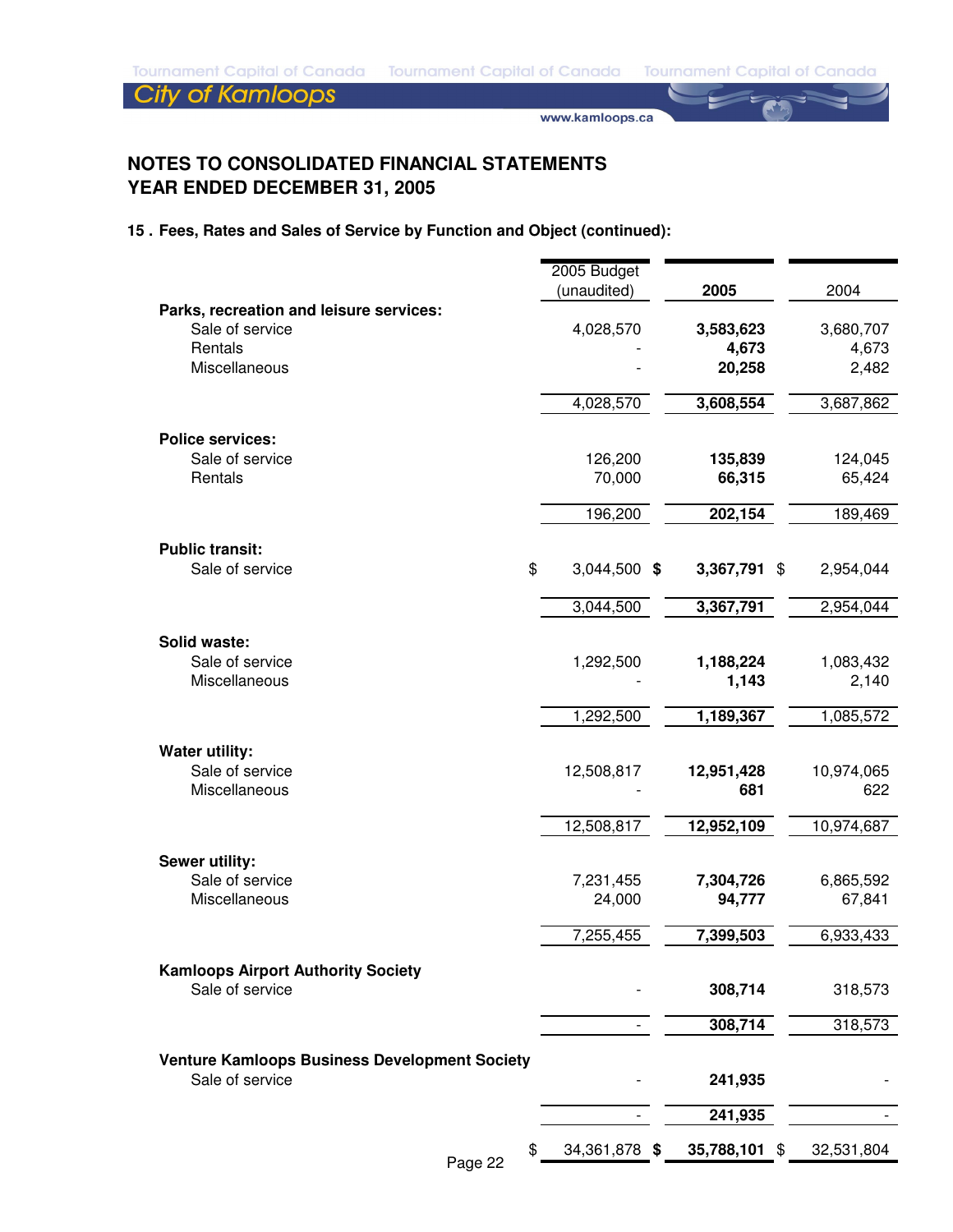www.kamloops.ca

## **NOTES TO CONSOLIDATED FINANCIAL STATEMENTS YEAR ENDED DECEMBER 31, 2005**

#### **16 . Grants**

|                                                                                 | 2005 Budget         |               |            |
|---------------------------------------------------------------------------------|---------------------|---------------|------------|
|                                                                                 | (unaudited)         | 2005          | 2004       |
| <b>General fund:</b>                                                            |                     |               |            |
| <b>Federal Government:</b>                                                      |                     |               |            |
| Policing                                                                        | \$<br>1,448,241 \$  | 1,507,384 \$  | 2,413,286  |
| <b>Community Works Fund</b>                                                     |                     | 963,761       |            |
| Capital infrastructure                                                          | 20,000              | 11,914        |            |
| <b>Provincial Government:</b>                                                   |                     |               |            |
| Transit                                                                         | 3,445,000           | 3,492,410     | 3,443,907  |
| Gaming revenue                                                                  | 1,700,000           | 2,023,208     | 1,885,373  |
| Victims assistance                                                              | 60,000              | 60,000        | 60,000     |
| <b>Traffic Fines</b>                                                            | 1,056,811           | 1,056,811     |            |
| Capital infrastructure                                                          | 10,000,000          | 8,000,000     |            |
|                                                                                 |                     |               |            |
| Other                                                                           | 18,650              | 835           | 15,977     |
| <b>Other Governments</b>                                                        |                     |               |            |
| School District #73                                                             | 106,346             | 106,572       | 106,345    |
|                                                                                 | 17,855,048          | 17,222,895    | 7,924,888  |
|                                                                                 |                     |               |            |
| <b>Water fund:</b>                                                              |                     |               |            |
| <b>Federal Government:</b>                                                      |                     |               |            |
| Capital infrastructure                                                          |                     |               | 4,434,948  |
| <b>Provincial Government:</b>                                                   |                     |               |            |
| Revenue Sharing                                                                 |                     |               | 232,679    |
|                                                                                 |                     |               |            |
| Capital infrastructure                                                          | 50,000              | 39,333        | 4,434,948  |
|                                                                                 | 50,000              | 39,333        | 9,102,575  |
|                                                                                 |                     |               |            |
| Sewer fund:                                                                     |                     |               |            |
| <b>Provincial Government:</b>                                                   |                     |               |            |
| Capital infrastructure                                                          |                     | 10,000        |            |
|                                                                                 |                     |               |            |
|                                                                                 |                     | 10,000        |            |
|                                                                                 |                     |               |            |
| <b>Kamloops Airport Authority Society</b>                                       |                     |               |            |
| <b>Federal Government:</b>                                                      |                     |               |            |
| Capital infrastructure                                                          |                     |               | 167,000    |
|                                                                                 |                     |               |            |
|                                                                                 |                     |               | 167,000    |
|                                                                                 |                     |               |            |
| <b>Venture Kamloops Business Development Society</b><br><b>Other Government</b> |                     |               |            |
| Thompson-Nicola Tourism and                                                     |                     |               |            |
| <b>Economic Development Society</b>                                             |                     | 114,789       |            |
|                                                                                 |                     |               |            |
|                                                                                 |                     | 114,789       |            |
|                                                                                 |                     |               |            |
|                                                                                 | \$<br>17,905,048 \$ | 17,387,017 \$ | 17,194,463 |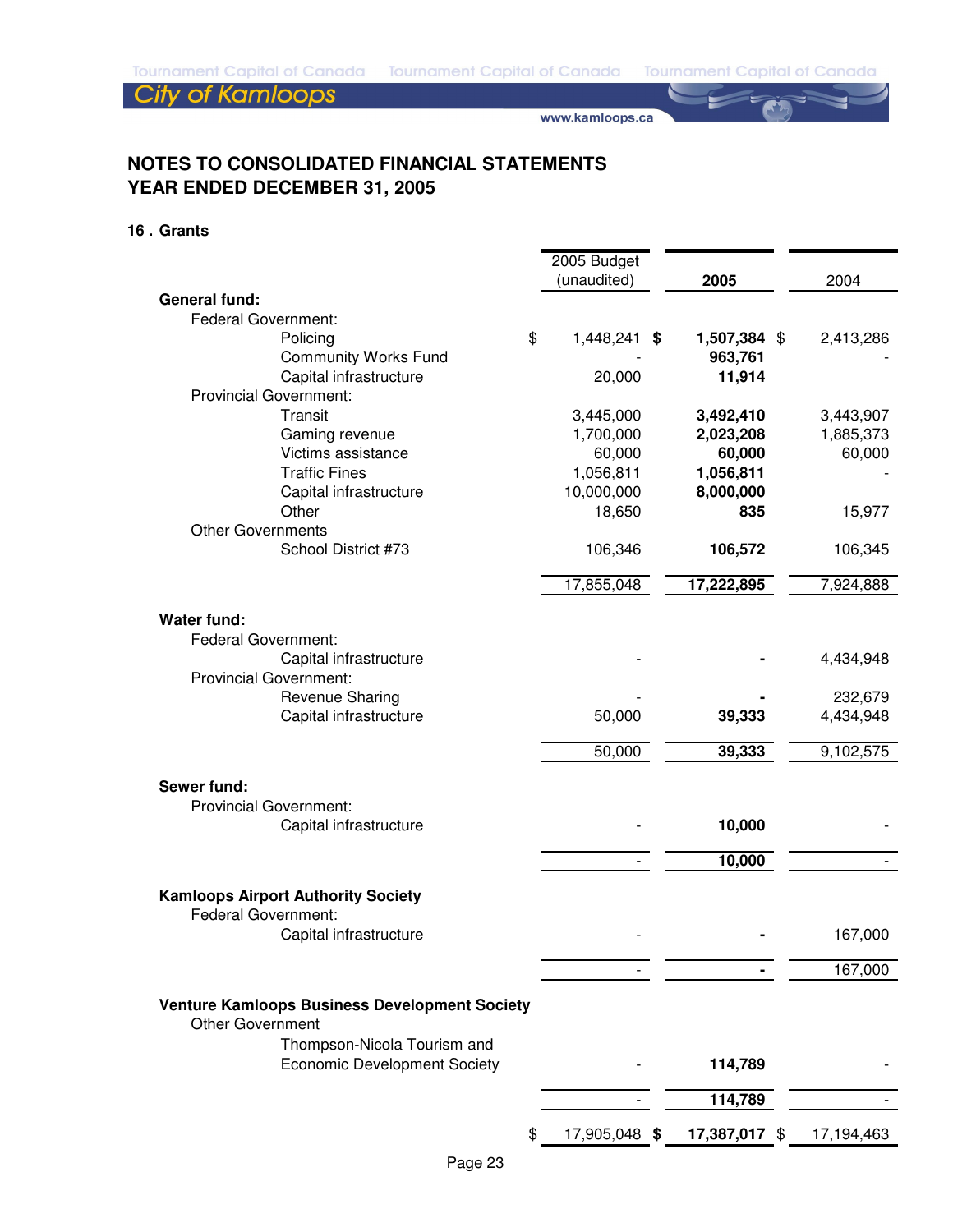www.kamloops.ca

## **NOTES TO CONSOLIDATED FINANCIAL STATEMENTS YEAR ENDED DECEMBER 31, 2005**

## **17 . Expenditures by function and object**

|                                                                  | 2005 Budget      |             |             |
|------------------------------------------------------------------|------------------|-------------|-------------|
|                                                                  | (unaudited)      | 2005        | 2004        |
|                                                                  |                  |             |             |
| Cemetery:<br>Salaries, wages and benefits                        | \$<br>327,593 \$ | 314,852 \$  | 306,413     |
| Personnel expenses                                               | 2,500            | 2,024       | 2,970       |
| Contractual services                                             | 11,300           | 12,949      | 12,885      |
| Supplies and other expenses                                      | 57,744           | 69,346      | 60,348      |
| Transfers from other functions                                   | 111,076          | 101,577     | 135,481     |
| Total operating expenditures                                     | 510,213          | 500,748     | 518,097     |
| Capital expenditures                                             | 263,600          | 229,897     | 115,740     |
|                                                                  | 773,813          | 730,645     | 633,837     |
| <b>Community development:</b>                                    |                  |             |             |
| Salaries, wages and benefits                                     | 3,842,704        | 3,815,489   | 3,556,634   |
| Personnel expenses                                               | 85,715           | 66,735      | 42,554      |
| <b>Contractual services</b>                                      | 225,778          | 246,571     | 155,308     |
| Supplies and other expenses                                      | 203,756          | 184,099     | 108,149     |
| Transfers from other functions                                   | 583,114          | 523,655     | 818,484     |
| Transfers to other functions                                     | (650, 900)       | (650, 900)  | (1,220,800) |
| Cost allocated to capital                                        | (478,000)        | (486, 852)  | (475, 978)  |
| Total operating expenditures                                     | 3,812,167        | 3,698,797   | 2,984,351   |
| Capital expenditures                                             | 139,500          | 233,254     | 554,259     |
|                                                                  | 3,951,667        | 3,932,051   | 3,538,610   |
|                                                                  |                  |             |             |
| <b>Corporate administration:</b><br>Salaries, wages and benefits | 5,121,456        | 5,427,468   | 5,268,424   |
| Personnel expenses                                               | 388,323          | 255,323     | 266,090     |
| <b>Contractual services</b>                                      | 2,657,333        | 2,402,186   | 2,000,363   |
| Supplies and other expenses                                      | 1,800,421        | 928,776     | 1,116,442   |
| Transfers from other functions                                   | 688,657          | 783,565     | 1,132,110   |
| Transfers to other functions                                     | (2,621,937)      | (2,549,397) | (3,290,881) |
| Total operating expenditures                                     | 8,034,253        | 7,247,921   | 6,492,548   |
| Capital expenditures                                             | 2,769,215        | 931,312     | 1,238,781   |
|                                                                  | 10,803,468       | 8,179,233   | 7,731,329   |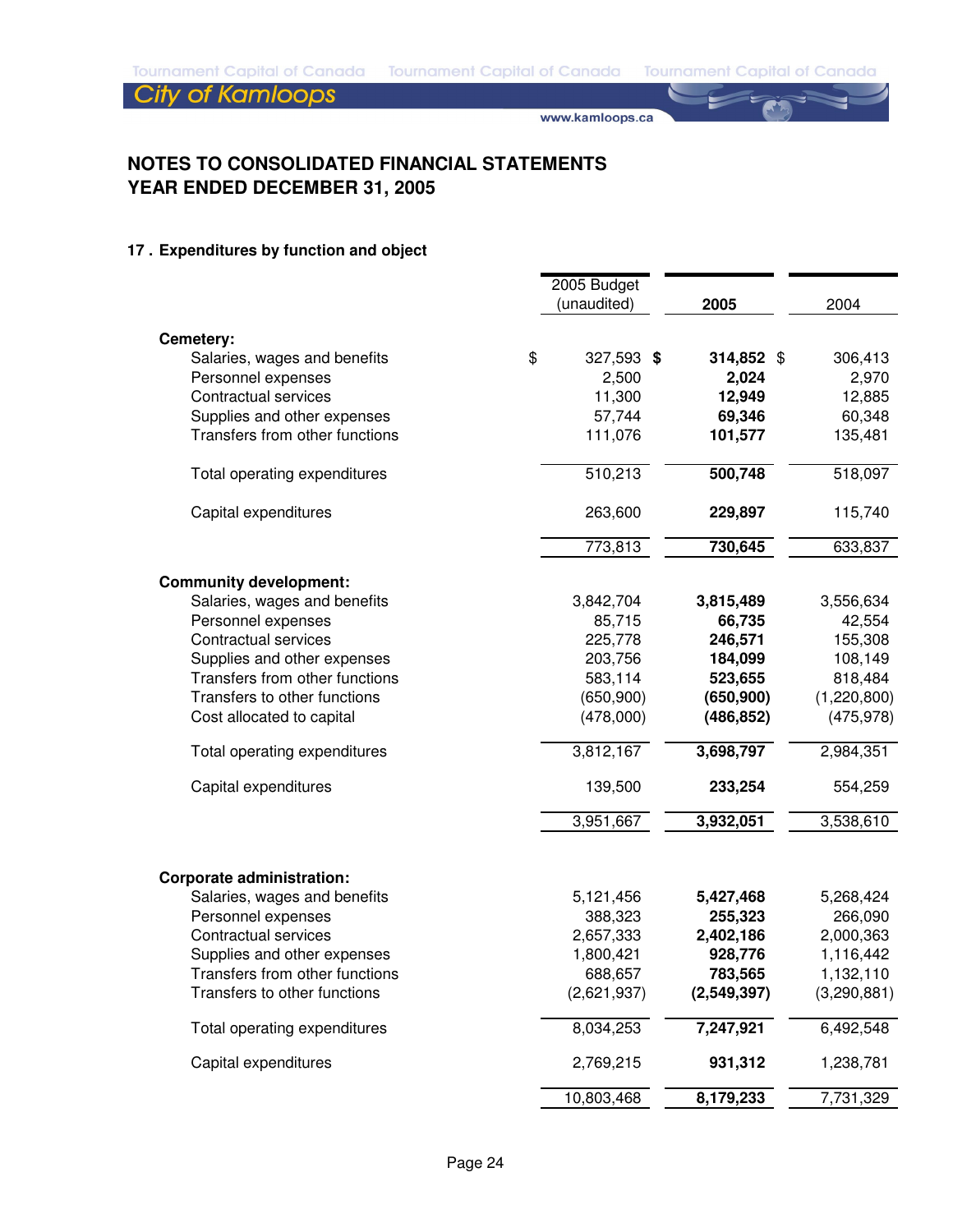www.kamloops.ca

## **NOTES TO CONSOLIDATED FINANCIAL STATEMENTS YEAR ENDED DECEMBER 31, 2005**

|                                | 2005 Budget<br>(unaudited) | 2005          | 2004        |
|--------------------------------|----------------------------|---------------|-------------|
| <b>Environmental services:</b> |                            |               |             |
| Salaries, wages and benefits   | \$<br>75,842 \$            | 78,142 \$     | 41,122      |
| Personnel expenses             | 3,000                      | 4,087         |             |
| <b>Contractual services</b>    | 30,474                     | 24,766        | 30,143      |
| Supplies and other expenses    | 48,000                     | 38,325        | 14,048      |
| Transfers from other functions |                            | 6,046         | 1,383       |
| Total operating expenditures   | 157,316                    | 151,366       | 86,696      |
| Capital expenditures           |                            |               |             |
|                                | 157,316                    | 151,366       | 86,696      |
| Fire services:                 |                            |               |             |
| Salaries, wages and benefits   | \$<br>8,609,630 \$         | 8,676,981 \$  | 8,538,654   |
| Personnel expenses             | 75,200                     | 70,381        | 67,641      |
| Contractual services           | 163,742                    | 121,439       | 145,855     |
| Supplies and other expenses    | 437,798                    | 441,510       | 310,649     |
| Transfers from other functions | 381,643                    | 483,569       | 518,065     |
| Transfers to other functions   |                            | (105, 187)    | (109, 133)  |
| Total operating expenditures   | 9,668,013                  | 9,688,693     | 9,471,731   |
| Capital expenditures           | 714,710                    | 152,196       | 225,452     |
|                                | 10,382,723                 | 9,840,889     | 9,697,183   |
| Infrastructure maintenance:    |                            |               |             |
| Salaries, wages and benefits   | 5,854,366                  | 5,451,111     | 5,665,937   |
| Personnel expenses             | 73,150                     | 46,908        | 34,726      |
| <b>Contractual services</b>    | 1,352,108                  | 1,187,432     | 1,271,265   |
| Supplies and other expenses    | 3,577,259                  | 3,645,583     | 3,616,173   |
| Transfers from other functions | 2,983,891                  | 3,412,912     | 4,105,739   |
| Transfers to other functions   | (7,896,011)                | (8, 130, 486) | (8,733,558) |
| Cost allocated to capital      | (651, 841)                 | (614, 596)    | (405, 668)  |
| Total operating expenditures   | 5,292,922                  | 4,998,864     | 5,554,614   |
| Capital expenditures           | 17,376,592                 | 12,524,224    | 7,351,520   |
|                                | 22,669,514                 | 17,523,088    | 12,906,134  |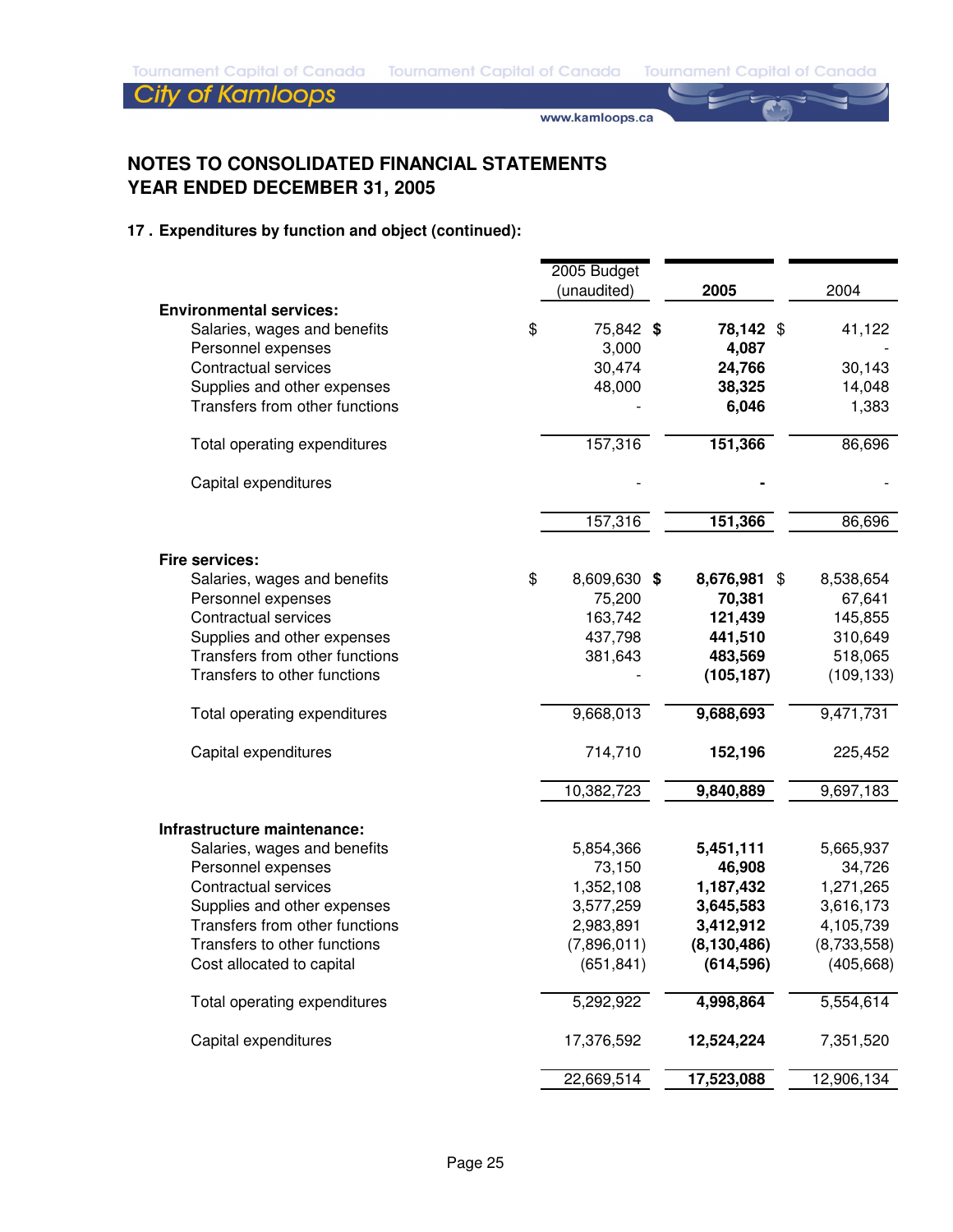www.kamloops.ca

## **NOTES TO CONSOLIDATED FINANCIAL STATEMENTS YEAR ENDED DECEMBER 31, 2005**

|                                                              | 2005 Budget        |              |            |
|--------------------------------------------------------------|--------------------|--------------|------------|
|                                                              | (unaudited)        | 2005         | 2004       |
| Legislative and enforcement:<br>Salaries, wages and benefits | 1,783,599          | 1,757,634    | 1,748,438  |
| Personnel expenses                                           | 97,700             | 97,142       | 80,840     |
| <b>Contractual services</b>                                  | 156,824            | 165,878      | 120,020    |
| Supplies and other expenses                                  | 667,082            | 586,122      | 594,864    |
| Transfers from other functions                               | 450,802            | 440,872      | 501,519    |
| Transfers to other functions                                 | (30,000)           | (30,000)     | (85,500)   |
| Total operating expenditures                                 | 3,126,007          | 3,017,648    | 2,960,181  |
| Capital expenditures                                         | 2,131,337          | 2,558,023    | 108,550    |
|                                                              | 5,257,344          | 5,575,671    | 3,068,731  |
| Parks, recreation and leisure services:                      |                    |              |            |
| Salaries, wages and benefits                                 | \$<br>7,563,858 \$ | 7,267,806 \$ | 7,362,201  |
| Personnel expenses                                           | 163,415            | 137,082      | 162,638    |
| <b>Contractual services</b>                                  | 2,275,302          | 2,431,320    | 2,429,407  |
| Supplies and other expenses                                  | 4,707,628          | 4,385,374    | 4,087,653  |
| Transfers from other functions                               | 2,608,724          | 2,581,138    | 3,056,919  |
| Transfers to other functions                                 | (227, 844)         | (227, 844)   | (461, 698) |
| Cost allocated to capital                                    | (115, 488)         | (86,001)     | (105, 730) |
| Total operating expenditures                                 | 16,975,595         | 16,488,875   | 16,531,390 |
| Capital expenditures                                         | 39,954,579         | 33,565,468   | 7,706,843  |
|                                                              | 56,930,174         | 50,054,343   | 24,238,233 |
| <b>Police services:</b>                                      |                    |              |            |
| Salaries, wages and benefits                                 | 2,602,326          | 2,573,267    | 2,459,098  |
| Personnel expenses                                           | 86,730             | 68,036       | 32,416     |
| <b>Contractual services</b>                                  | 13,650,770         | 13,112,862   | 12,645,891 |
| Supplies and other expenses                                  | 65,429             | 61,877       | 43,591     |
| Transfers from other functions                               | 734,542            | 508,329      | 748,352    |
| Total operating expenditures                                 | 17,139,797         | 16,324,371   | 15,929,348 |
| Capital expenditures                                         | 52,584             | 26,332       | 41,105     |
|                                                              | 17,192,381         | 16,350,703   | 15,970,453 |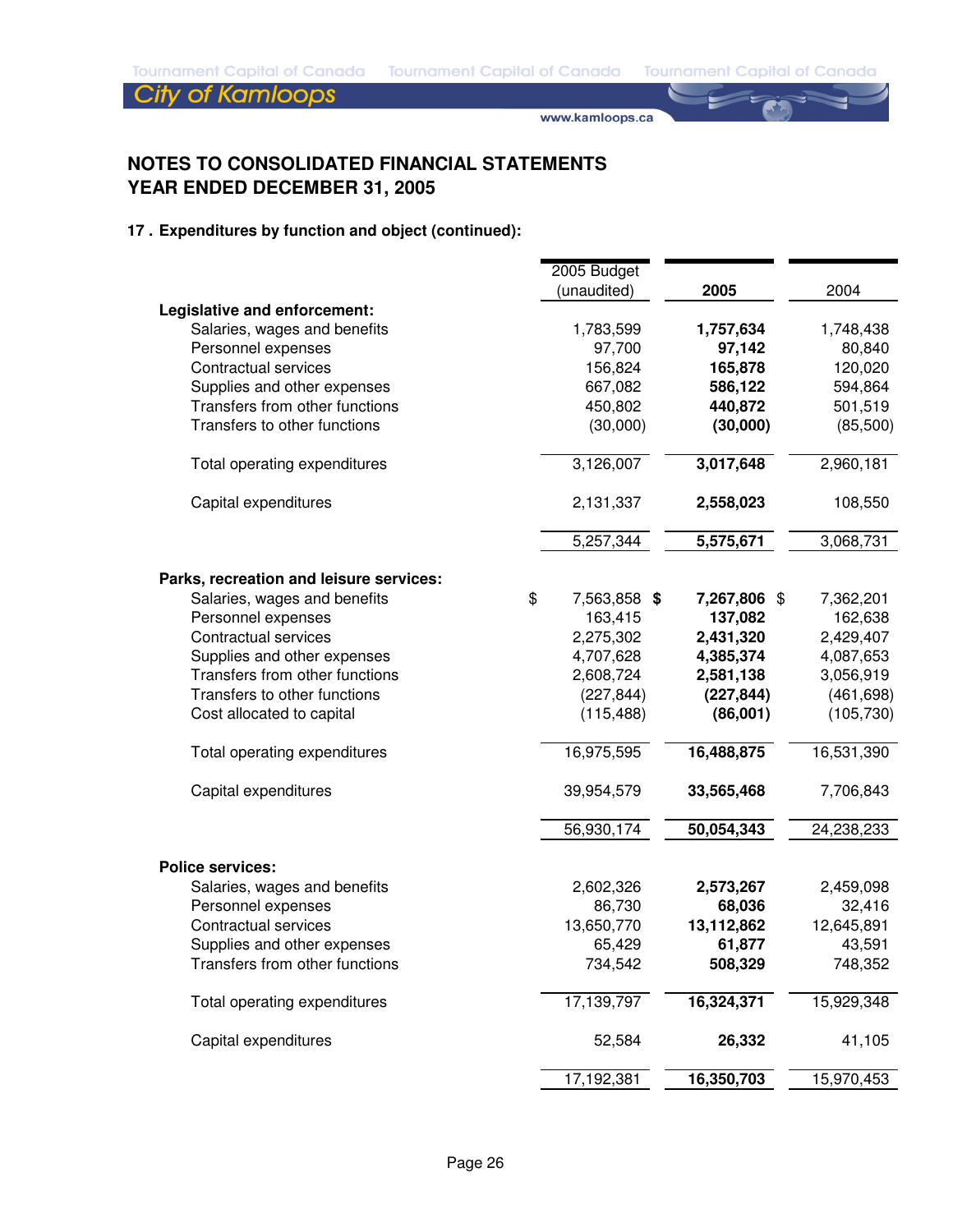www.kamloops.ca

## **NOTES TO CONSOLIDATED FINANCIAL STATEMENTS YEAR ENDED DECEMBER 31, 2005**

|                                | 2005 Budget        |              |            |
|--------------------------------|--------------------|--------------|------------|
|                                | (unaudited)        | 2005         | 2004       |
| <b>Public transit:</b>         |                    |              |            |
| Salaries, wages and benefits   | 42,300             | 42,142       |            |
| Personnel expenses             |                    | 48           |            |
| <b>Contractual services</b>    | 8,274,260          | 8,329,004    | 8,173,078  |
| Supplies and other expenses    |                    | з            | 29         |
| Transfers from other functions | 11,493             | 8,703        | 22,491     |
| Total operating expenditures   | 8,328,053          | 8,379,900    | 8,195,598  |
| Capital expenditures           | 12,000             | 1,964        |            |
|                                | 8,340,053          | 8,381,864    | 8,195,598  |
| <b>Solid waste:</b>            |                    |              |            |
| Salaries, wages and benefits   | \$<br>1,147,578 \$ | 1,138,940 \$ | 1,099,164  |
| Personnel expenses             | 8,500              | 9,714        | 7,855      |
| <b>Contractual services</b>    | 1,430,025          | 1,572,894    | 1,505,550  |
| Supplies and other expenses    | 96,633             | 78,683       | 79,953     |
| Transfers from other functions | 887,642            | 910,849      | 884,801    |
| Transfers to other functions   | (58,069)           | (58,068)     | (58,069)   |
| Total operating expenditures   | 3,512,309          | 3,653,012    | 3,519,254  |
| Capital expenditures           | 892,116            | 537,630      | 306,130    |
|                                | 4,404,425          | 4,190,642    | 3,825,384  |
| <b>Water utility:</b>          |                    |              |            |
| Salaries, wages and benefits   | 2,079,939          | 1,932,300    | 1,666,319  |
| Personnel expenses             | 26,084             | 11,584       | 12,639     |
| <b>Contractual services</b>    | 417,896            | 473,495      | 375,503    |
| Supplies and other expenses    | 2,265,430          | 2,046,177    | 1,527,506  |
| Transfers from other functions | 1,355,380          | 1,293,953    | 1,300,689  |
| Transfers to other functions   | (286, 539)         | (286, 539)   | (288, 322) |
| Cost allocated to capital      | (50,000)           |              |            |
| Total operating expenditures   | 5,808,190          | 5,470,970    | 4,594,334  |
| Capital expenditures           | 20,504,162         | 12,349,322   | 27,138,937 |
|                                | 26,312,352         | 17,820,292   | 31,733,271 |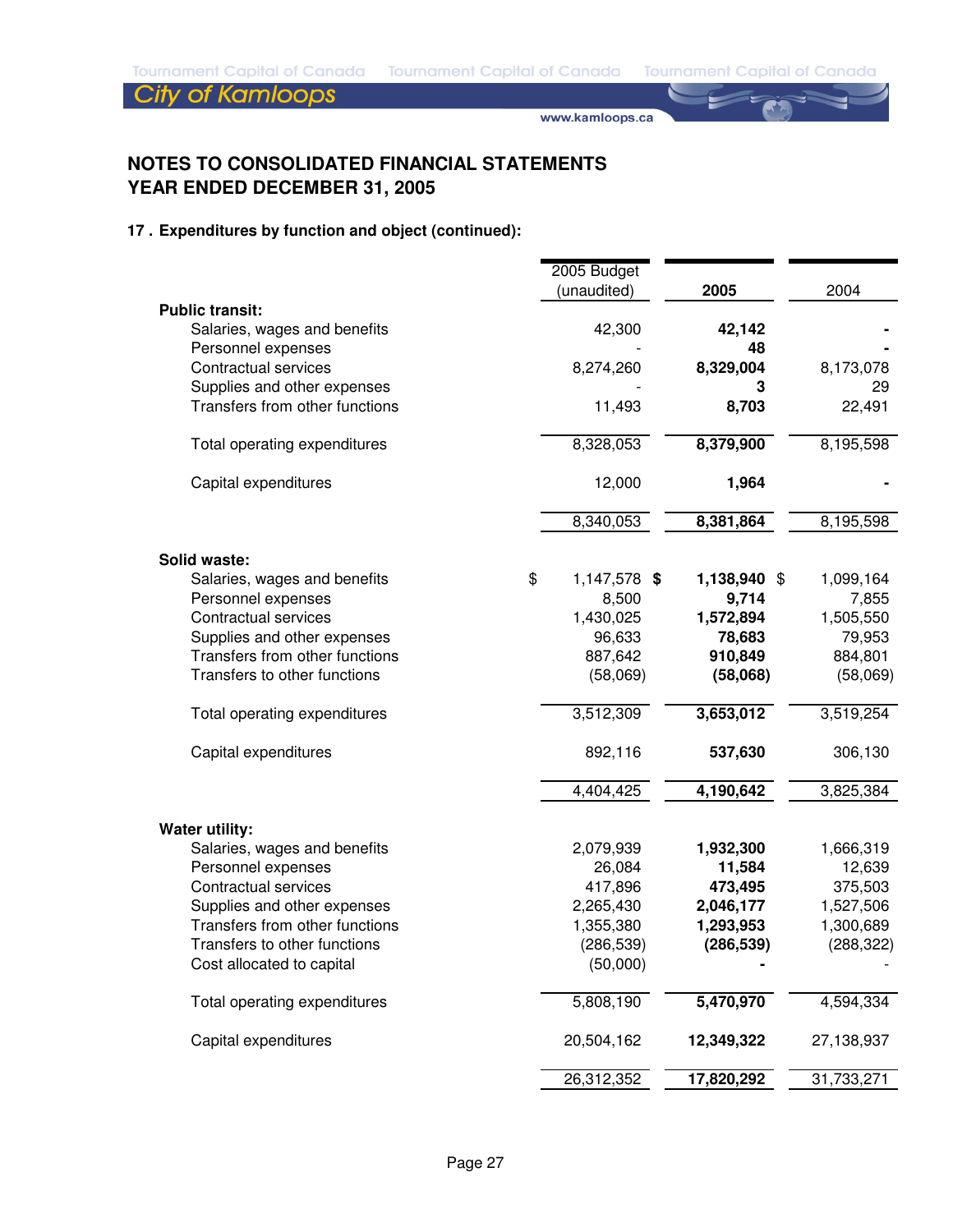www.kamloops.ca

## **NOTES TO CONSOLIDATED FINANCIAL STATEMENTS YEAR ENDED DECEMBER 31, 2005**

|                                                      | 2005 Budget          |         |                |             |
|------------------------------------------------------|----------------------|---------|----------------|-------------|
|                                                      | (unaudited)          |         | 2005           | 2004        |
| Sewer utility:                                       |                      |         |                |             |
| Salaries, wages and benefits                         | 1,326,350            |         | 1,145,967      | 1,289,442   |
| Personnel expenses                                   | 15,616               |         | 15,666         | 17,569      |
| Contractual services                                 | 932,369              | 797,795 |                | 583,058     |
| Supplies and other expenses                          | 1,308,531            |         | 1,104,545      | 1,123,632   |
| Transfers from other functions                       | 1,013,976            |         | 1,022,893      | 1,063,104   |
| Transfers to other functions                         | (39, 640)            |         | (39, 640)      | (41, 176)   |
| Cost allocated to capital                            | (32,000)             |         |                |             |
| Total operating expenditures                         | 4,525,202            |         | 4,047,226      | 4,035,629   |
| Capital expenditures                                 | 5,138,455            |         | 2,072,467      | 1,085,701   |
|                                                      | 9,663,657            |         | 6,119,693      | 5,121,330   |
|                                                      |                      |         |                |             |
| <b>Kamloops Airport Authority Society</b>            |                      |         |                |             |
| Contractual services                                 | \$                   |         | 63,500 \$      | 213,127     |
| Supplies and other expenses                          |                      |         | 1,586          | 2,172       |
| Total operating expenditures                         |                      |         | 65,086         | 215,299     |
| Capital expenditures                                 |                      |         | 1,026,150      | 90,727      |
|                                                      |                      |         | 1,091,236      | 306,026     |
| <b>Venture Kamloops Business Development Society</b> |                      |         |                |             |
| Supplies and other expenses                          |                      |         | 826,377        |             |
| Total operating expenditures                         |                      |         | 826,377        |             |
| Capital expenditures                                 |                      |         | 24,807         |             |
|                                                      |                      |         | 851,184        |             |
| <b>Debt servicing costs</b>                          | 6,225,082            |         | 4,860,600      | 3,797,190   |
|                                                      | \$<br>183,063,969 \$ |         | 155,653,500 \$ | 130,850,005 |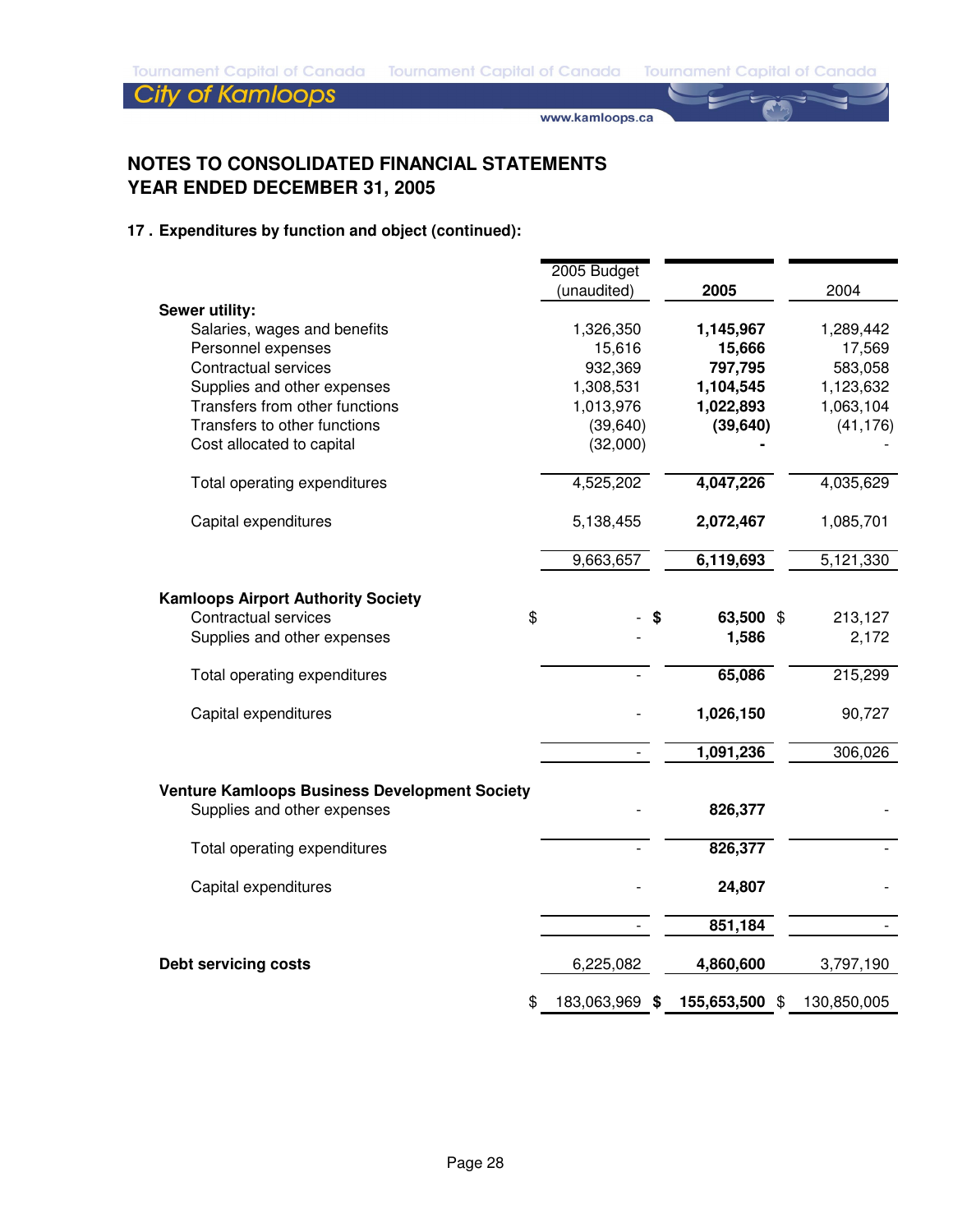#### City of Kamloops

www.kamloops.ca

## **NOTES TO CONSOLIDATED FINANCIAL STATEMENTS YEAR ENDED DECEMBER 31, 2005**

#### **18 . Commitments and contingencies:**

- (a) The City of Kamloops has entered into various agreements and contracts for services and construction for periods ranging from one to five years.
- (b) The City of Kamloops, as a member of the Thompson Nicola Regional District, is liable for its proportion of any operating deficits or long-term debt related to functions in which it participates.
- (c) The City of Kamloops is a participant in the Municipal Insurance Association of British Columbia. Should the Association pay out claims in excess of premiums received, it is possible the City, along with other participants, would be required to contribute towards the deficit.
- (d) The City of Kamloops and its employees contribute to the Municipal Pension Plan ("the plan"), a jointly trusteed pension plan. The Board of Trustees, representing plan members and employers, is responsible for overseeing the management of the pension plan, including investment of the assets and administration of benefits. The pension plan is a multi-employer contributory pension plan. Basic pension benefits provided are defined. The plan has about 130,000 active members and approximately 48,000 retired members. Active members include approximately 30,000 contributors from local governments.

Every three years an actuarial valuation is performed to assess the financial position of the plan and the adequacy of plan funding. The most recent valuation as at December 31, 2003 indicated an unfunded liability of \$789 million for basic pension benefits. The next valuation will be as at December 31, 2006 with results available in 2007. The actuary does not attribute portions of the unfunded liability to individual employers. The City of Kamloops paid \$2,741,444 for employer contributions to the plan in fiscal 2005.

(e)

From time to time the City of Kamloops is brought forth as defendant in various lawsuits. The City reviews its exposure to any potential litigation for which it would not be covered by insurance and assesses whether a successful claim against the City would materially affect the consolidated financial statements of the City. The City reserves a portion of its operating surplus for future payment of insurance deductibles and payment of claims for which it would not be covered by insurance, The City is currently not aware of any claims brought against it that if not defended successfully would result in a material change to the consolidated financial statements of the City.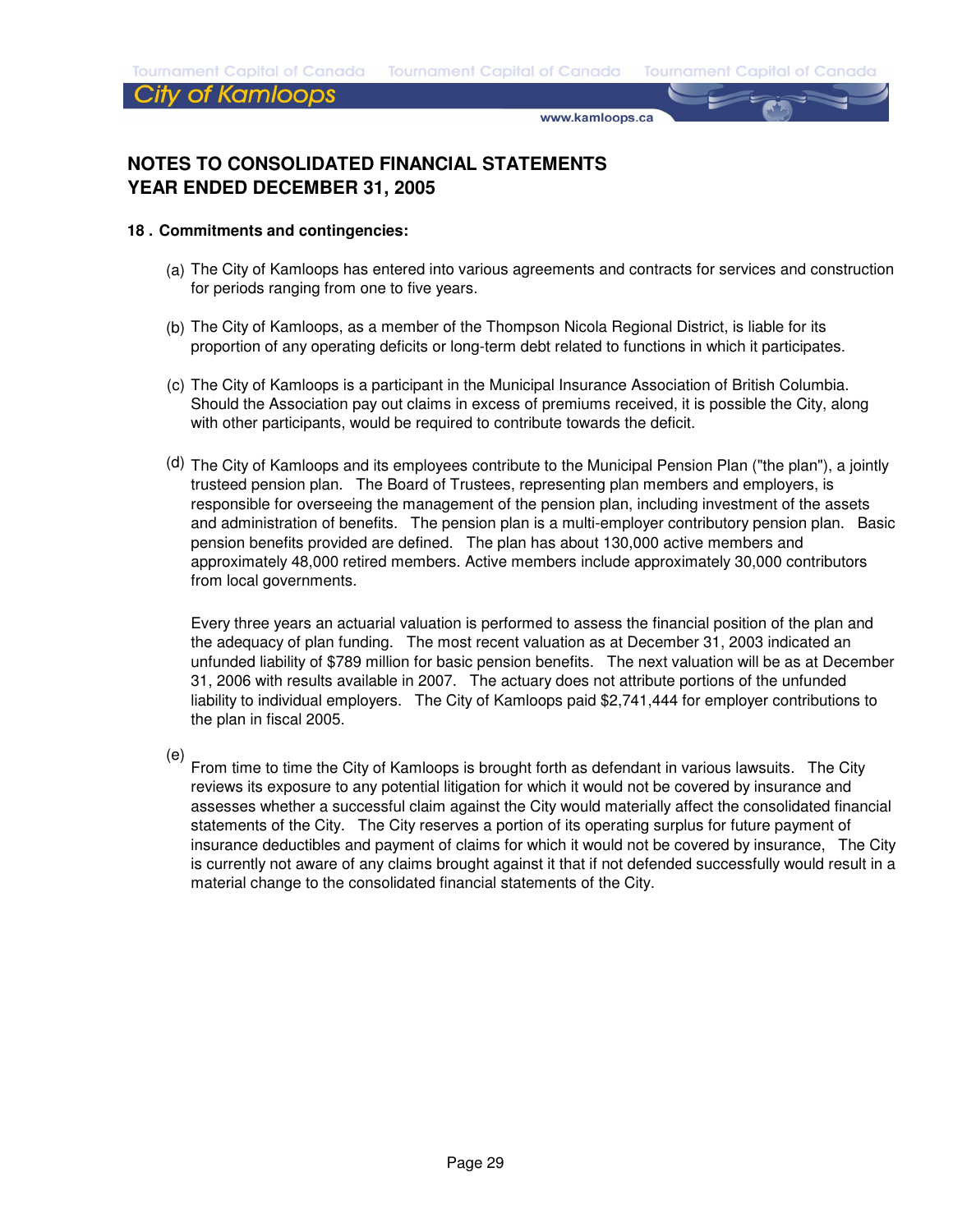### City of Kamloops

www.kamloops.ca

## **NOTES TO CONSOLIDATED FINANCIAL STATEMENTS YEAR ENDED DECEMBER 31, 2005**

#### **18 . Commitments and contingencies (cont.):**

(f) The City issues certain of its debt instruments through the Municipal Finance Authority. As a condition of these borrowings and as required by legislation, a debt reserve fund is to be established in the amount of one-half the average instalment of principal and interest as set out in the agreement(s) entered into. The reserve is funded in part by cash, being the withholding of 1% of the total issue proceeds, and the remainder being funded by a demand note whereby the City may be required to loan certain amounts to the Municipal Finance Authority. These demand notes are contingent in nature and are not reflected in the accounts of the City.

Details of the cash deposits and contingent demand notes on hand at year end are as follows:

|                                                          | Cash Deposits                          |   | Contingent<br><b>Demand Notes</b> |      | 2005 Total                          |      | 2004 Total                          |
|----------------------------------------------------------|----------------------------------------|---|-----------------------------------|------|-------------------------------------|------|-------------------------------------|
| General fund<br>Water utility fund<br>Sewer utility fund | \$<br>480,351 \$<br>578,537<br>291,933 |   | 1,208,854<br>1,890,562<br>788.230 | - \$ | 1,689,205<br>2,469,099<br>1,080,163 | - \$ | 1,642,269<br>1,191,637<br>1,036,550 |
|                                                          | \$<br>1,350,821                        | S | 3,887,646                         | S    | 5,238,467                           | \$.  | 3,870,456                           |

#### **19 . Budget figures:**

Budget figures are unaudited and represent the Financial Plan By-law adopted by Council at the time of adoption of the Annual Taxation By-law. Subsequent amendments to the Financial Plan By-law have been made by Council to reflect changes as required by law.

#### **20 . Trust funds:**

The City operates the cemeteries and maintains a cemetery perpetual care fund in accordance with the Cemetery and Funeral Services Act.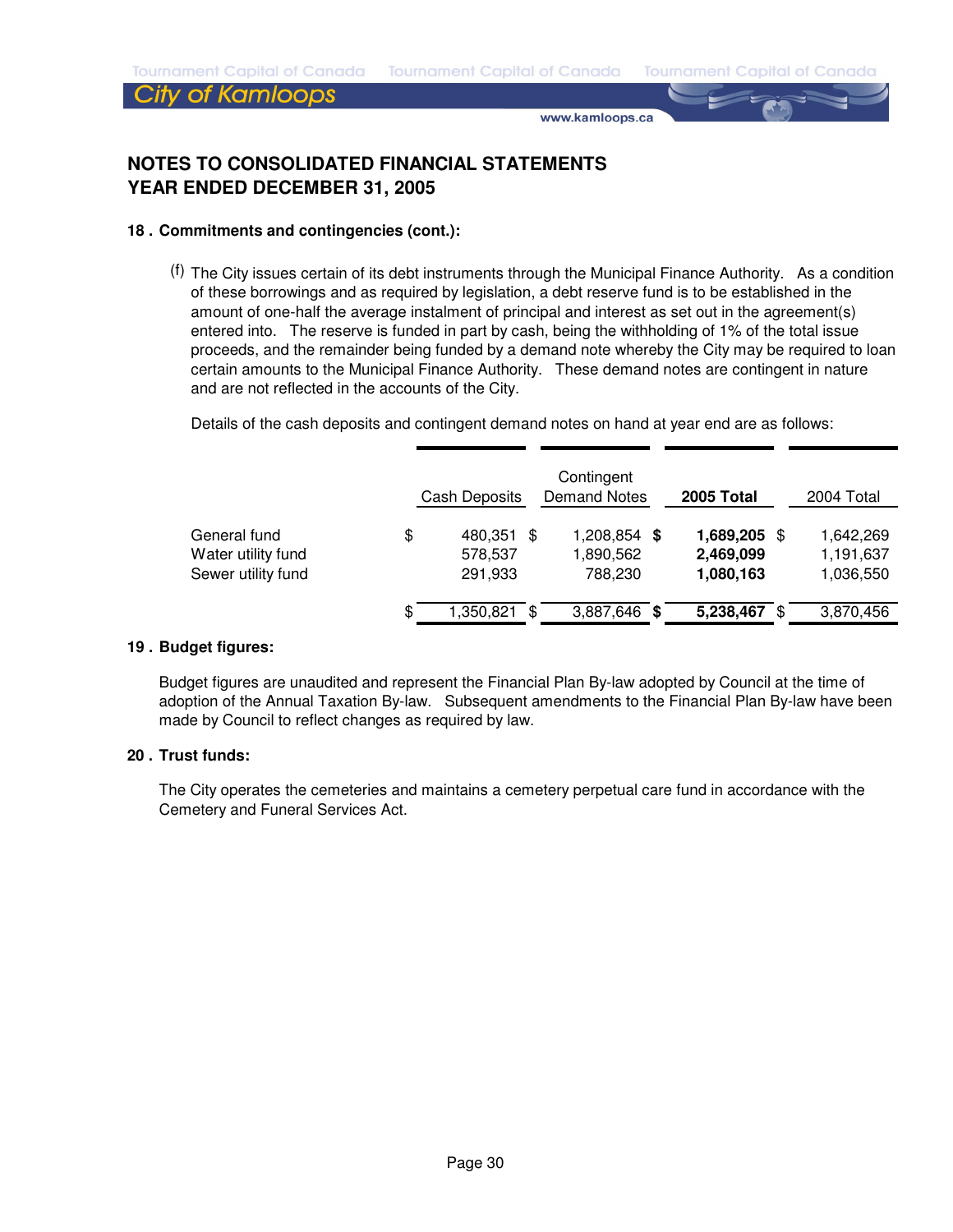www.kamloops.ca

## **GENERAL FUND STATEMENT OF FINANCIAL POSITION AS AT DECEMBER 31, 2005, with comparatives for 2004**

|                                           | 2005             | 2004             |
|-------------------------------------------|------------------|------------------|
| <b>Financial assets</b>                   |                  |                  |
| Cash and short-term investments           | \$<br>23,904,664 | \$<br>39,731,746 |
| Accounts receivable (note 3)              | 10,831,252       | 7,680,876        |
| Long-term investments                     | 248,764          | 238,841          |
|                                           | 34,984,680       | 47,651,463       |
| <b>Liabilities</b>                        |                  |                  |
| Accounts payable (note 4)                 | 19,810,191       | 17,471,332       |
| Payroll benefits payable                  | 2,644,872        | 2,691,939        |
| Post-employment benefits payable (note 5) | 5,388,476        | 4,930,000        |
| Landfill post-closure costs (note 6)      | 1,313,144        | 1,259,858        |
| Deferred revenue (note 7)                 | 10,422,710       | 9,554,659        |
| Long-term debt (note 8)                   | 14,200,336       | 12,248,769       |
| Obligation under capital lease (note 9)   | 414,567          | 477,784          |
|                                           | 54,194,296       | 48,634,341       |
| <b>Net financial assets</b>               | (19,209,616)     | (982, 878)       |
| <b>Non-financial assets</b>               |                  |                  |
| Inventory                                 | 683,735          | 718,254          |
| Prepaid expenses                          | 1,041,822        | 901,918          |
| Capital assets (note 10)                  | 387,945,794      | 342,527,213      |
|                                           | 389,671,351      | 344, 147, 385    |
| <b>Net position</b>                       | 370,461,735      | 343,164,507      |
| <b>Reserves, Surplus and Equity</b>       |                  |                  |
| Reserves for operating purposes (note 11) | 5,807,897        | 6,723,861        |
| Reserves for capital purposes (note 12)   | 12,047,900       | 7,093,189        |
| Surplus from operations (note 13)         | 4,698,554        | 3,798,239        |
| Total financial equity                    | 22,554,351       | 17,615,289       |
| Total capital equity                      | 347,907,384      | 325,549,218      |
|                                           | 370,461,735      | 343,164,507      |
|                                           | \$               | \$               |

Commitments and contingencies - Note 18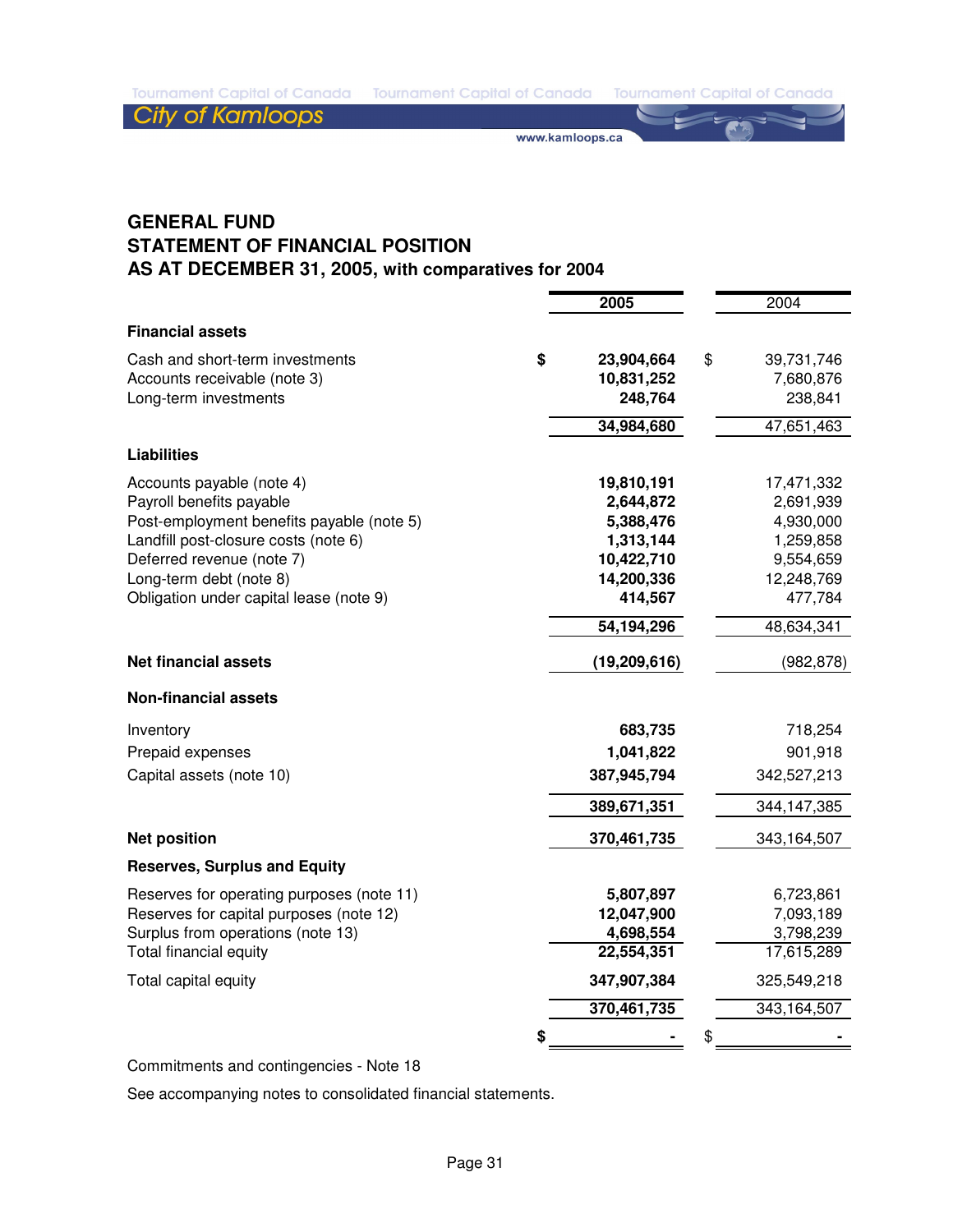Tournament Capital of Canada Tournament Capital of Canada Tournament Capital of Canada

**City of Kamloops** 

www.kamloops.ca

## **GENERAL FUND STATEMENT OF FINANCIAL ACTIVITIES YEAR ENDED DECEMBER 31, 2005, with comparatives for 2004**

|                                                 | 2005 Budget                       | 2005           | 2004        |
|-------------------------------------------------|-----------------------------------|----------------|-------------|
|                                                 | (unaudited)                       |                |             |
| <b>Revenue</b>                                  |                                   |                |             |
| Taxation (note 14)                              | \$<br>69,364,756 \$               | 69,186,036 \$  | 65,263,955  |
| Development levies utilized                     | 1,040,013                         | 867,759        | 824,478     |
| Fees, rates and sales of service (note 15)      | 14,597,606                        | 14,885,840     | 14,305,111  |
| Grants (note 16)                                | 17,855,048                        | 17,222,895     | 7,924,888   |
| Investment income                               | 2,197,772                         | 1,710,475      | 1,688,819   |
| Private contributions                           | 1,058,530                         | 442,507        | 451,094     |
| Sale of capital assets                          | 88,500                            | 4,326,933      | 453,178     |
| Transfers from other funds                      | 9,519,855                         | 8,281,860      | 4,826,101   |
|                                                 | 115,722,080                       | 116,924,305    | 95,737,624  |
| <b>Expenditures (note 17)</b>                   |                                   |                |             |
| Cemetery                                        | 510,213                           | 500,748        | 518,097     |
| Community development                           | 3,812,167                         | 3,698,797      | 2,984,351   |
| Corporate administration                        | 8,034,253                         | 7,247,921      | 6,492,548   |
| <b>Environmental services</b>                   | 157,316                           | 151,366        | 86,696      |
| Fire services                                   | 9,668,013                         | 9,688,693      | 9,471,731   |
| Infrastructure maintenance                      | 5,292,922                         | 4,998,864      | 5,554,614   |
| Legislative and enforcement                     | 3,126,007                         | 3,017,648      | 2,960,181   |
| Parks, recreation and leisure services          | 16,975,595                        | 16,488,875     | 16,531,390  |
| Police services                                 | 17,139,797                        | 16,324,371     | 15,929,348  |
| <b>Public Transit</b>                           | 8,328,053                         | 8,379,900      | 8,195,598   |
| Solid waste                                     | 3,512,309                         | 3,653,012      | 3,519,254   |
| Debt servicing costs                            | 1,743,439                         | 1,599,862      | 1,523,858   |
| Capital expenditures                            | 64,306,233                        | 50,760,301     | 17,648,380  |
| Transfers to other funds                        | 3,109,514                         | 8,313,306      | 4,428,543   |
|                                                 | 145,715,831                       | 134,823,664    | 95,844,589  |
| Net operating activity                          | (29, 993, 751)                    | (17, 899, 359) | (106, 965)  |
| Reduction of long-term debt                     | (1,625,208)                       | (1,625,209)    | (1,547,819) |
| Repayment of obligations under capital lease    |                                   | (63, 217)      | (64,093)    |
| Capital assets acquired pending debenture issue | 26,701,258                        | 24,526,847     | 4,049,438   |
| Increase (decrease) in financial equity         | \$<br>$\overline{(4,917,701)}$ \$ | 4,939,062 \$   | 2,330,561   |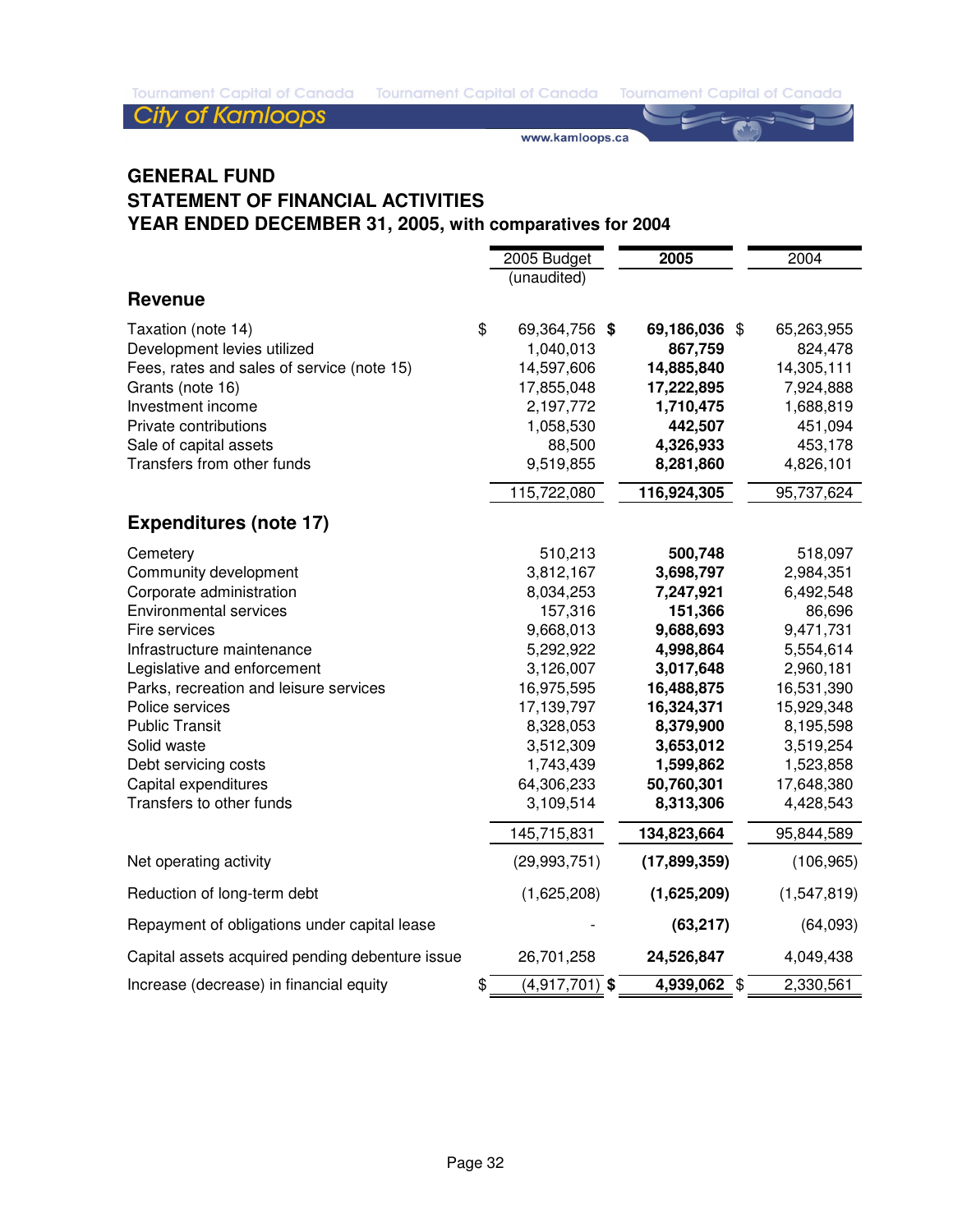**City of Kamloops** 

www.kamloops.ca

## **WATER FUND STATEMENT OF FINANCIAL POSITION AS AT DECEMBER 31, 2005, with comparatives for 2004**

|                                                                 | 2005                     | 2004                              |
|-----------------------------------------------------------------|--------------------------|-----------------------------------|
| <b>Financial assets</b>                                         |                          |                                   |
| Cash and short-term investments<br>Accounts receivable (note 3) | \$<br>872,453<br>822,550 | \$<br>(17, 341, 479)<br>2,182,693 |
|                                                                 | 1,695,003                | (15, 158, 786)                    |
| <b>Liabilities</b>                                              |                          |                                   |
| Payroll benefits payable<br>Long-term debt (note 8)             | 144,464<br>39,280,196    | 131,847<br>15,805,662             |
|                                                                 | 39,424,660               | 15,937,509                        |
| <b>Net financial assets</b>                                     | (37, 729, 657)           | (31,096,295)                      |
| <b>Non-financial assets</b>                                     |                          |                                   |
| Inventory                                                       | 234,550                  | 219,461                           |
| Capital assets (note 10)                                        | 159,854,378              | 147,505,056                       |
|                                                                 | 160,088,928              | 147,724,517                       |
| <b>Net Position</b>                                             | 122,359,271              | 116,628,222                       |
| <b>Reserves, Surplus and Equity</b>                             |                          |                                   |
| Reserves for operating purposes (note 11)                       |                          |                                   |
| Reserves for capital purposes (note 12)                         | 5,666,757                | 4,745,423                         |
| Surplus from operations (note 13)                               | 5,848,315                | 5,403,939                         |
| Total financial equity                                          | 11,515,072               | 10,149,362                        |
| Total capital equity                                            | 110,844,199              | 106,478,860                       |
|                                                                 | 122,359,271              | 116,628,222                       |
|                                                                 |                          |                                   |

Commitments and contingencies - Note 18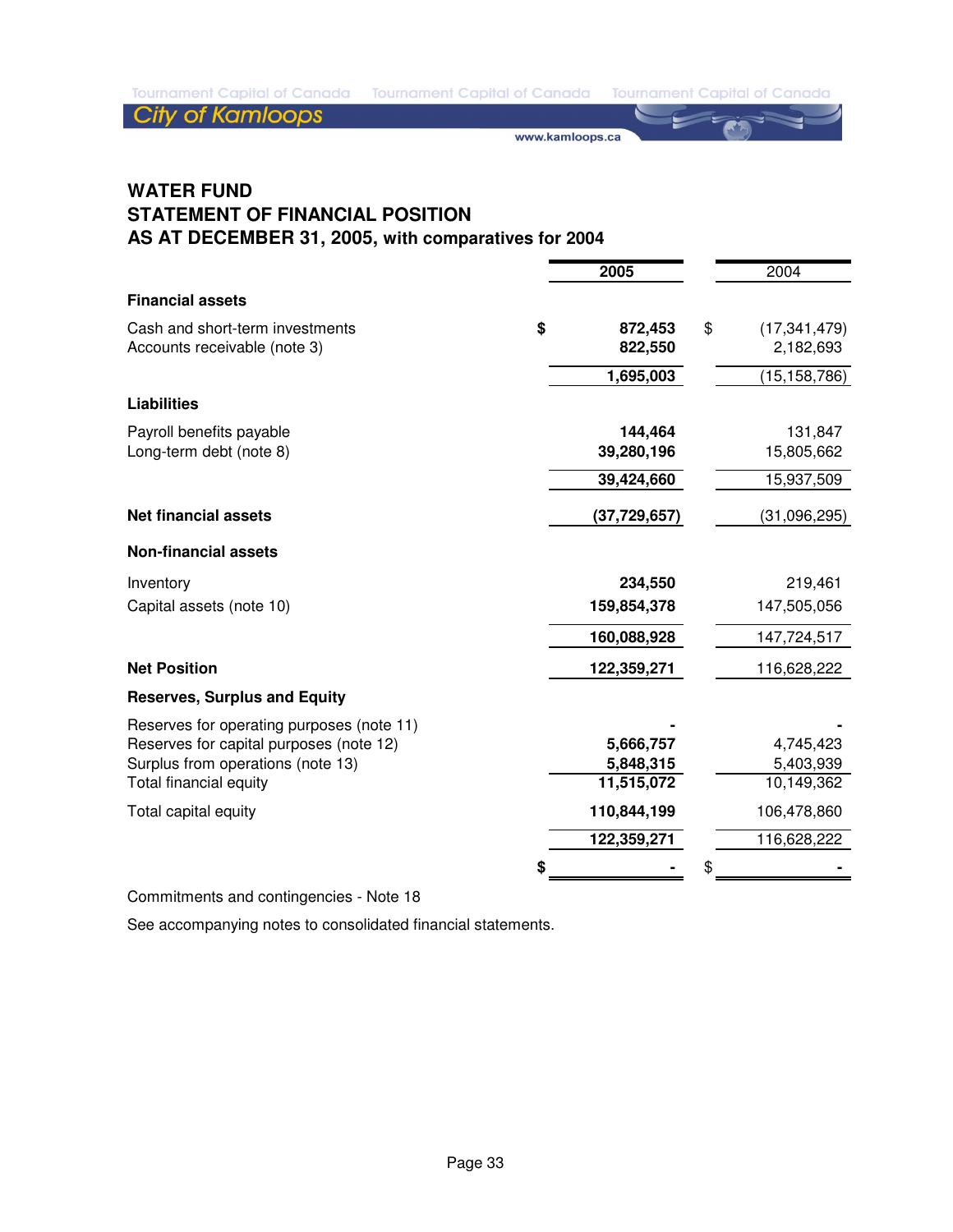Tournament Capital of Canada Tournament Capital of Canada Tournament Capital of Canada

**City of Kamloops** 

www.kamloops.ca

## **WATER FUND STATEMENT OF FINANCIAL ACTIVITIES YEAR ENDED DECEMBER 31, 2005, with comparatives for 2004**

|                                                 | 2005 Budget            | 2005          | 2004          |
|-------------------------------------------------|------------------------|---------------|---------------|
|                                                 | (unaudited)            |               |               |
| <b>Revenue</b>                                  |                        |               |               |
| Development levies utilized                     | \$<br>1,832,869 \$     | 1,056,657     | \$<br>210,137 |
| Fees, rates and sales of service (note 15)      | 12,508,817             | 12,952,109    | 10,974,687    |
| Grants (note 16)                                | 50,000                 | 39,333        | 9,102,575     |
| Investment income                               | 367,413                | 755,448       | 627,764       |
| Private contributions                           | 140,000                | 140,000       | 21,415        |
| Transfers from other funds                      | 137,180                | 122,380       | 220,845       |
|                                                 | 15,036,279             | 15,065,927    | 21, 157, 423  |
| <b>Expenditures (note 17)</b>                   |                        |               |               |
| Water utility                                   | 5,808,190              | 5,470,970     | 4,594,334     |
| Debt servicing costs                            | 3,117,499              | 2,271,183     | 1,279,394     |
| Capital expenditures                            | 20,504,162             | 12,349,322    | 27,138,937    |
| Transfers to other funds                        | 750,000                | 1,788,300     | 1,239,200     |
|                                                 | 30,179,851             | 21,879,775    | 34,251,865    |
| Net operating activity                          | (15, 143, 572)         | (6,813,848)   | (13,094,442)  |
| Reduction of long-term debt                     | (1, 191, 897)          | (1, 181, 963) | (1, 125, 679) |
| Capital assets acquired pending debenture issue | 14,479,432             | 9,379,635     | 16,371,829    |
| Increase (decrease) in financial equity         | \$<br>$(1,856,037)$ \$ | 1,383,824 \$  | 2,151,708     |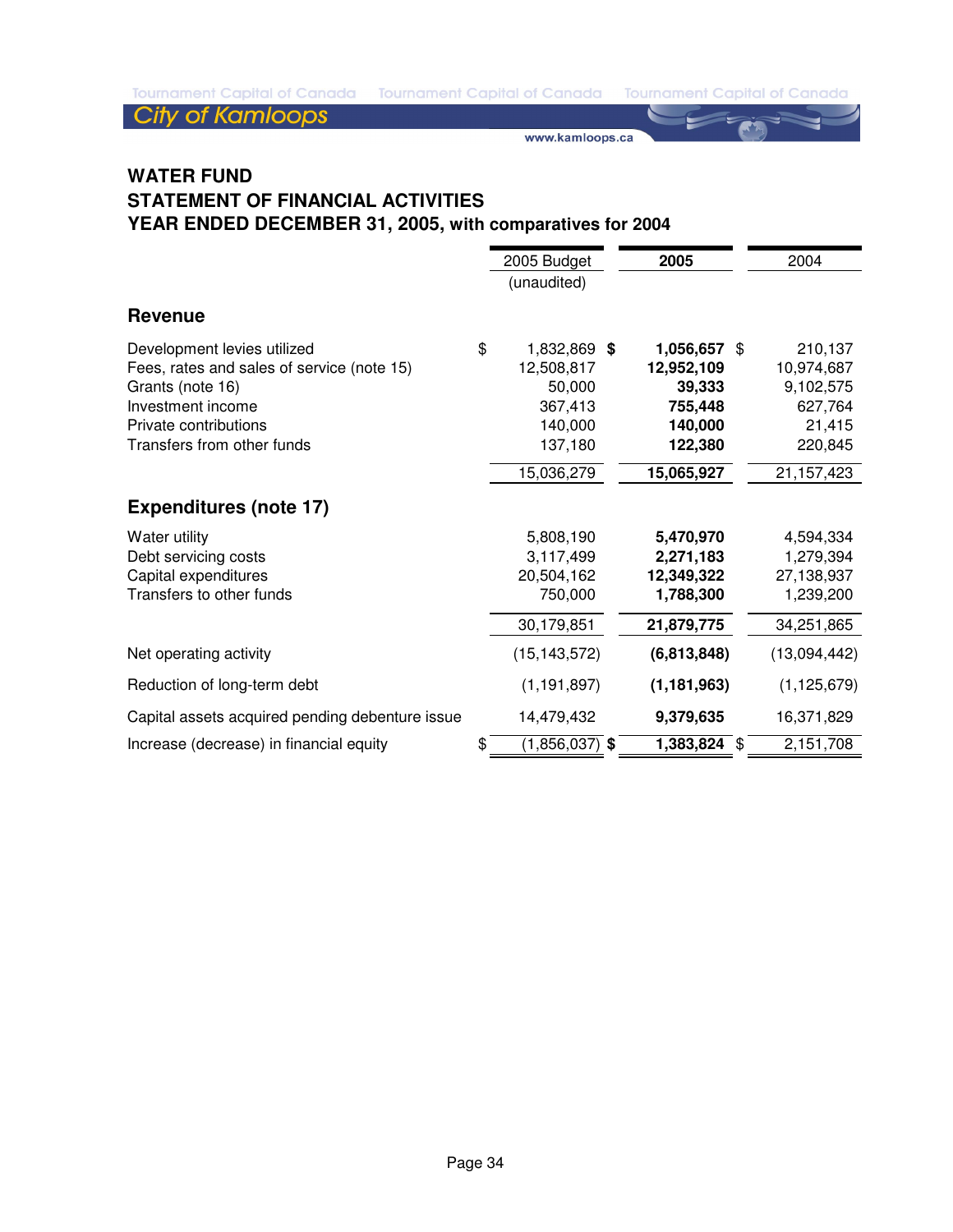**City of Kamloops** 

www.kamloops.ca

## **SEWER FUND STATEMENT OF FINANCIAL POSITION AS AT DECEMBER 31, 2005, with comparatives for 2004**

|                                                                 | 2005                      | 2004                 |
|-----------------------------------------------------------------|---------------------------|----------------------|
| <b>Financial assets</b>                                         |                           |                      |
| Cash and short-term investments<br>Accounts receivable (note 3) | \$<br>4,290,705<br>10,000 | \$<br>3,153,582      |
|                                                                 | 4,300,705                 | 3,153,582            |
| <b>Liabilities</b>                                              |                           |                      |
| Payroll benefits payable<br>Long-term debt (note 8)             | 115,571<br>9,001,987      | 105,477<br>9,379,897 |
|                                                                 | 9,117,558                 | 9,485,374            |
| <b>Net financial assets</b>                                     | (4,816,853)               | (6,331,792)          |
| <b>Non-financial assets</b>                                     |                           |                      |
| Inventory                                                       | 60,814                    | 52,358               |
| Capital assets (note 10)                                        | 89,695,043                | 87,622,577           |
|                                                                 | 89,755,857                | 87,674,935           |
| <b>Net Position</b>                                             | 84,939,004                | 81,343,143           |
| <b>Reserves, Surplus and Equity</b>                             |                           |                      |
| Reserves for operating purposes (note 11)                       |                           |                      |
| Reserves for capital purposes (note 12)                         | 2,809,452                 | 2,493,220            |
| Surplus from operations (note 13)                               | 3,239,068                 | 2,925,594            |
| Total financial equity                                          | 6,048,520                 | 5,418,814            |
| Total capital equity                                            | 78,890,484                | 75,924,329           |
|                                                                 | 84,939,004                | 81,343,143           |
|                                                                 |                           | \$                   |

Commitments and contingencies - Note 18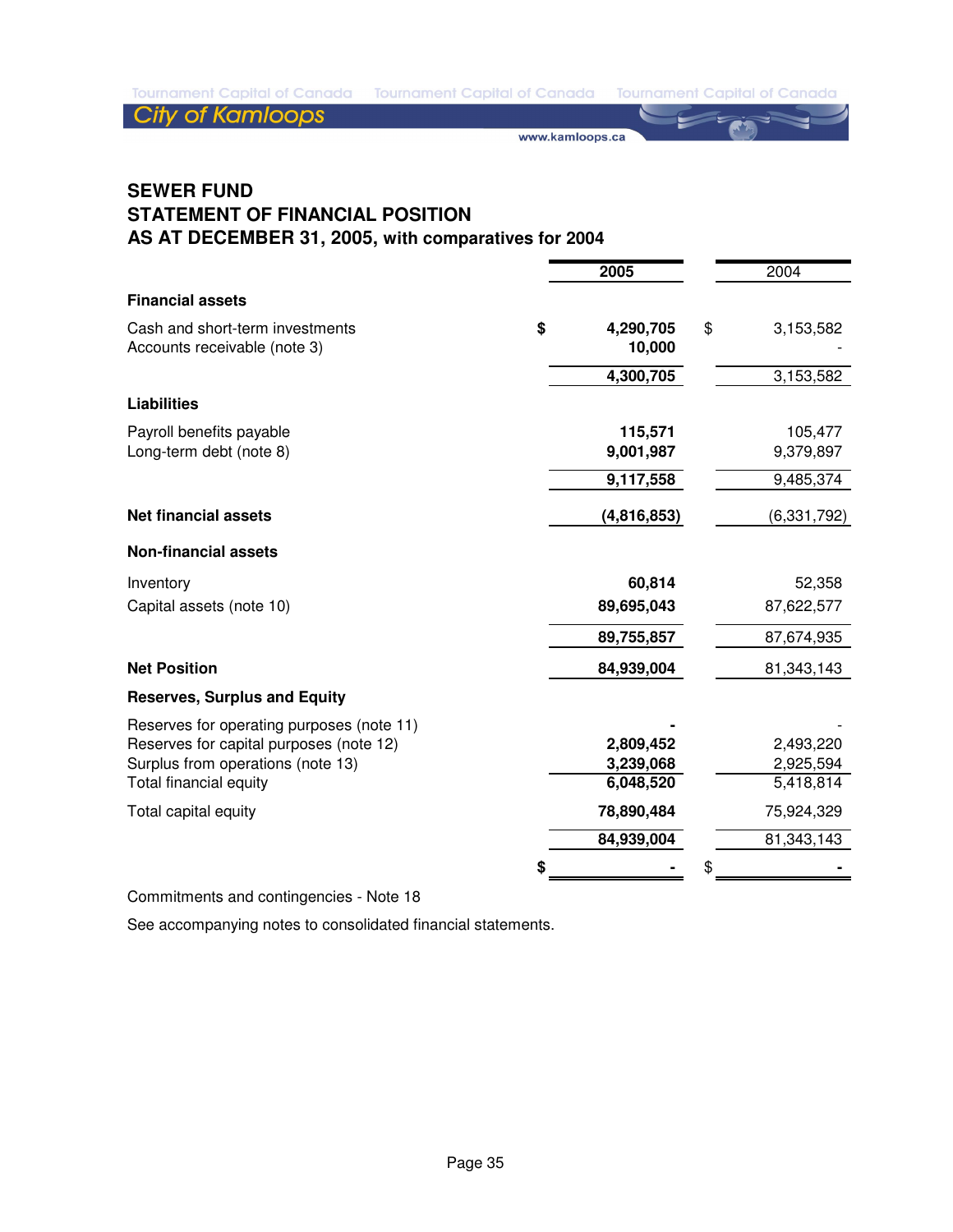Tournament Capital of Canada Tournament Capital of Canada Tournament Capital of Canada

**City of Kamloops** 

www.kamloops.ca

## **SEWER FUND STATEMENT OF FINANCIAL ACTIVITIES YEAR ENDED DECEMBER 31, 2005, with comparatives for 2004**

|                                                                                               | 2005 Budget<br>(unaudited)                        | 2005                                                     | 2004                                                      |
|-----------------------------------------------------------------------------------------------|---------------------------------------------------|----------------------------------------------------------|-----------------------------------------------------------|
| <b>Revenue</b>                                                                                |                                                   |                                                          |                                                           |
| Development levies utilized<br>Fees, rates and sales of service (note 15)<br>Grants (note 16) | \$<br>2,002,867 \$<br>7,255,455                   | 717,766 \$<br>7,399,503<br>10,000                        | 74,755<br>6,933,433                                       |
| Investment income<br>Private contributions                                                    | 446,980<br>80,000                                 | 526,158                                                  | 727,703                                                   |
| Transfers from other funds                                                                    | 70,025<br>9,855,327                               | 8,653,427                                                | 61,026<br>7,796,917                                       |
| <b>Expenditures (note 17)</b>                                                                 |                                                   |                                                          |                                                           |
| Sewer utility<br>Debt servicing costs<br>Capital expenditures<br>Transfers to other funds     | 4,525,202<br>1,364,144<br>5,138,455<br>11,027,801 | 4,047,226<br>989,555<br>2,072,467<br>47,204<br>7,156,452 | 4,035,629<br>993,938<br>1,085,701<br>107,943<br>6,223,211 |
| Net operating activity                                                                        | (1, 172, 474)                                     | 1,496,975                                                | 1,573,706                                                 |
| Reduction of long-term debt                                                                   | (1,074,827)                                       | (1,035,831)                                              | (986, 506)                                                |
| Capital assets acquired pending debenture issue                                               | 565,491                                           | 150,447                                                  | 366,994                                                   |
| Increase (decrease) in financial equity                                                       | \$<br>$(1,681,810)$ \$                            | 611,591 $$$                                              | 954,194                                                   |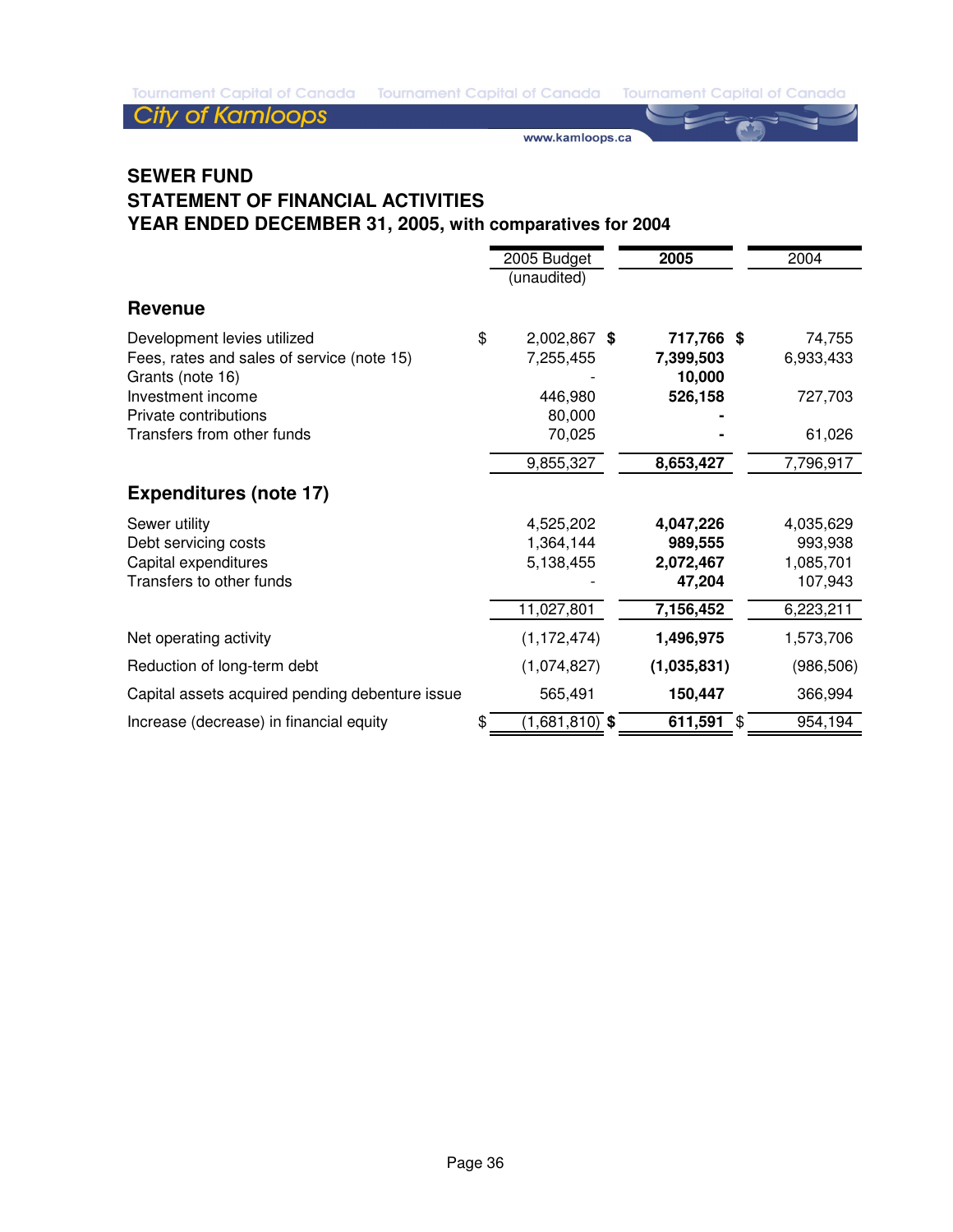www.kamloops.ca

## **CEMETERY CARE TRUST FUND STATEMENT OF FINANCIAL POSITION AS AT DECEMBER 31, 2005, with comparatives for 2004**

|                                                                             |   | 2005                 | 2004                   |
|-----------------------------------------------------------------------------|---|----------------------|------------------------|
| <b>Financial Assets</b>                                                     |   |                      |                        |
| Cash and short-term investments (note 2)<br>Accounts receivable (note 3)    | S | 1,049,263<br>5,419   | \$<br>919,919<br>7,479 |
|                                                                             |   | 1,054,682            | 927,398                |
| <b>Reserves, Surplus and Equity</b>                                         |   |                      |                        |
| Reserves for operating purposes (note 11)<br>Balance, beginning of the year |   | 927,398              | 791,453                |
| Add:<br>Transfer from General Revenue Fund<br>Interest Earned               |   | 127,284<br>47,208    | 135,945<br>47,208      |
| Less:<br><b>Transfer to General Revenue Fund</b>                            |   | 174,492<br>(47, 208) | 183,153<br>(47,208)    |
| Balance, end of the year                                                    |   | 1,054,682            | 927,398                |
|                                                                             |   |                      |                        |
|                                                                             |   |                      |                        |

Commitments and contingencies - Note 18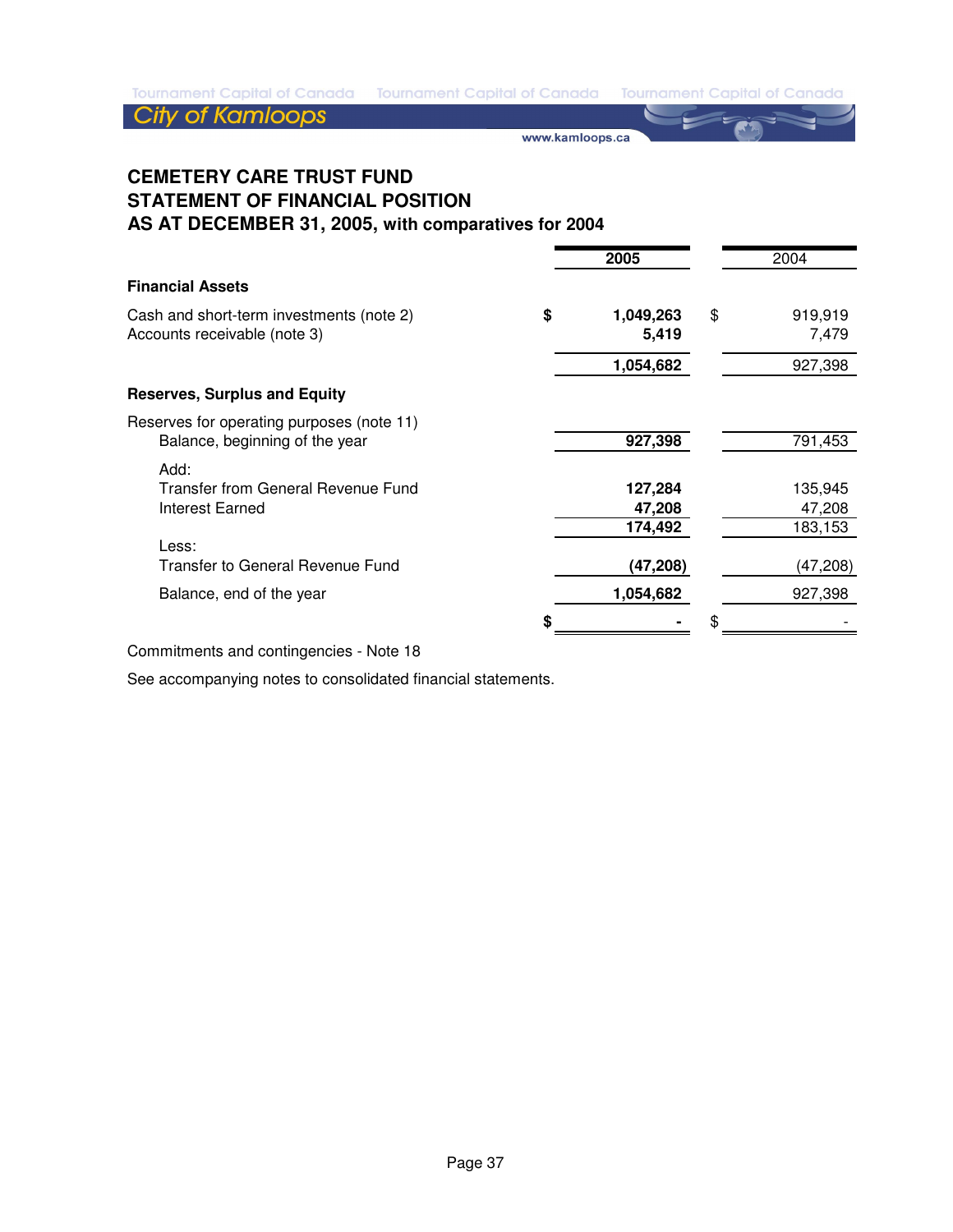www.kamloops.ca

## **STATUTORY RESERVE FUNDS STATEMENT OF FINANCIAL POSITION AS AT DECEMBER 31, 2005, with comparatives for 2004**

|                                          | 2005             | 2004             |
|------------------------------------------|------------------|------------------|
| <b>Financial Assets</b>                  |                  |                  |
| Cash and short-term investments (note 2) | \$<br>22,293,098 | \$<br>19,763,716 |
|                                          | 22,293,098       | 19,763,716       |
| <b>Liabilities</b>                       |                  |                  |
| Deferred revenue (note 7)                | 10,137,739       | 8,666,362        |
|                                          | 10,137,739       | 8,666,362        |
| <b>Net financial assets</b>              | 12,155,359       | 11,097,354       |
| <b>Reserves, Surplus and Equity</b>      |                  |                  |
| Reserves for capital purposes (note 12)  |                  |                  |
| Tax sale property fund                   | 4,433,387        | 4,177,618        |
| Local improvement fund                   | 995,216          | 940,519          |
| Debt retirement fund                     | 18,054           | 17,351           |
| Parking facility reserve                 | 534,809          | 716,625          |
| Land sale reserve fund                   | 310,280          | 455,578          |
| Equipment replacement fund               | 5,863,613        | 4,789,663        |
| Total financial equity                   | 12,155,359       | 11,097,354       |
|                                          |                  | \$               |

Commitments and contingencies - Note 18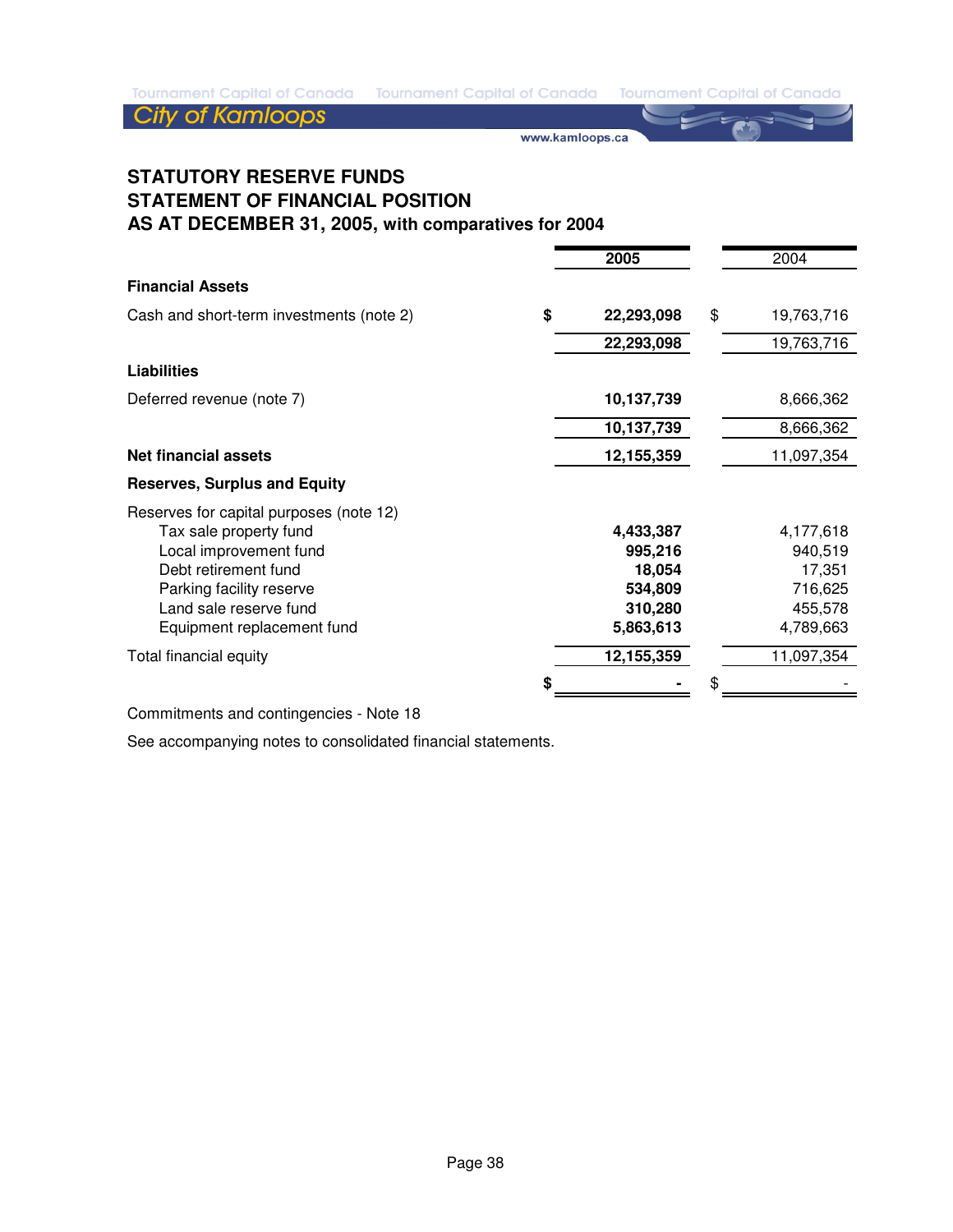Tournament Capital of Canada Tournament Capital of Canada Tournament Capital of Canada

# **City of Kamloops**

www.kamloops.ca

## **STATUTORY RESERVE FUNDS STATEMENT OF FINANCIAL ACTIVITIES YEAR ENDED DECEMBER 31, 2005, with comparatives for 2004**

|                                                                                                                                              | 2005 Budget<br>(unaudited) |                                                                      | 2005 |                                                                  | 2004 |                                                             |
|----------------------------------------------------------------------------------------------------------------------------------------------|----------------------------|----------------------------------------------------------------------|------|------------------------------------------------------------------|------|-------------------------------------------------------------|
| <b>Revenue</b>                                                                                                                               |                            |                                                                      |      |                                                                  |      |                                                             |
| Transfer to:<br>Tax sale property<br>Local improvement<br>Debt retirement<br>Parking facility<br><b>Land Sale</b><br>Equipment replacement   | \$                         | 190,500 \$<br>34,430<br>10,000<br>120,907<br>22,800<br>3,305,672     |      | 589,638 \$<br>54,696<br>703<br>128,599<br>4,257,924<br>3,436,406 |      | 355,663<br>51,383<br>653<br>126,572<br>389,247<br>2,987,096 |
| <b>Cemetery Trust</b>                                                                                                                        |                            |                                                                      |      |                                                                  |      |                                                             |
|                                                                                                                                              |                            | 3,684,309                                                            |      | 8,467,966                                                        |      | 3,910,614                                                   |
| <b>Expenditures</b>                                                                                                                          |                            |                                                                      |      |                                                                  |      |                                                             |
| Transfer from:<br>Tax sale property<br>Local improvement<br>Debt retirement<br>Parking facility<br><b>Land Sale</b><br>Equipment replacement |                            | 708,034<br>165,000<br>499,570<br>4,207,767<br>4,029,484<br>9,609,855 |      | 333,869<br>310,415<br>4,403,222<br>2,362,456<br>7,409,962        |      | 46,881<br>51,255<br>266,256<br>3,014,452<br>3,378,844       |
| Increase (decrease) in financial equity                                                                                                      | \$                         | $(5,925,546)$ \$                                                     |      | 1,058,004                                                        | \$   | 531,770                                                     |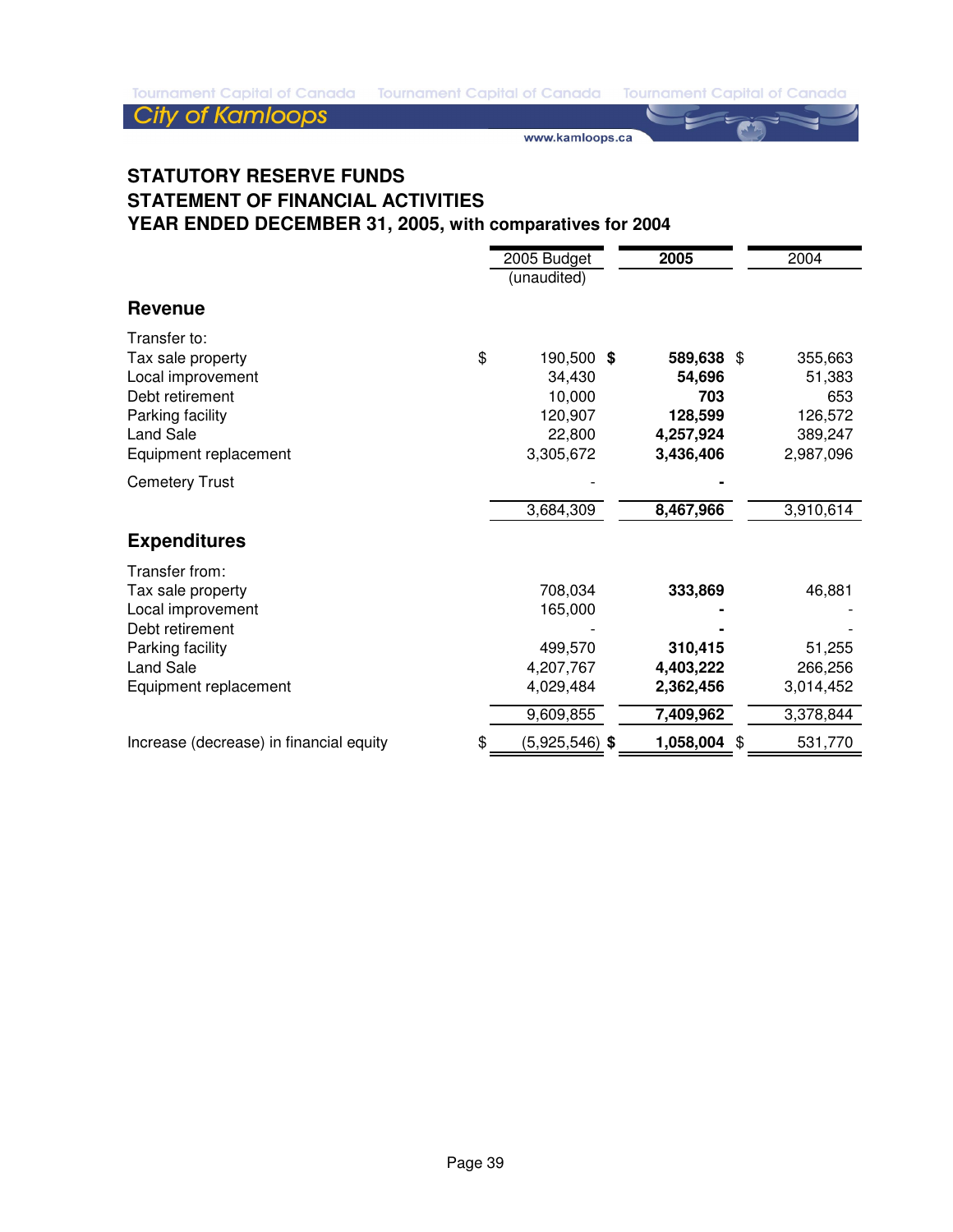**City of Kamloops** 

www.kamloops.ca

**KAMLOOPS AIRPORT AUTHORITY SOCIETY STATEMENT OF FINANCIAL POSITION AS AT DECEMBER 31, 2005, with comparatives for 2004**

|                                          | 2005          | 2004          |
|------------------------------------------|---------------|---------------|
| <b>Financial assets</b>                  |               |               |
| Cash and short-term investments (note 2) | \$<br>371,676 | \$<br>334,454 |
| Accounts receivable (note 3)             | 160,671       | 161,796       |
|                                          | 532,347       | 496,250       |
| <b>Liabilities</b>                       |               |               |
| Accounts payable (note 4)                | 52,424        | 82,299        |
|                                          | 52,424        | 82,299        |
| <b>Net financial assets</b>              | 479,923       | 413,951       |
| <b>Non-financial assets</b>              |               |               |
| Capital assets (note 10)                 | 50,018,824    | 48,992,675    |
|                                          | 50,018,824    | 48,992,675    |
| <b>Net Position</b>                      | 50,498,747    | 49,406,626    |
| <b>Reserves, Surplus and Equity</b>      |               |               |
| Reserves for capital purposes (note 12)  | 416,153       | 351,508       |
| Surplus from operations (note 13)        | 63,770        | 62,443        |
| Total financial equity                   | 479,923       | 413,951       |
| Total capital equity                     | 50,018,824    | 48,992,675    |
|                                          | 50,498,747    | 49,406,626    |
|                                          |               |               |

Commitments and contingencies - Note 18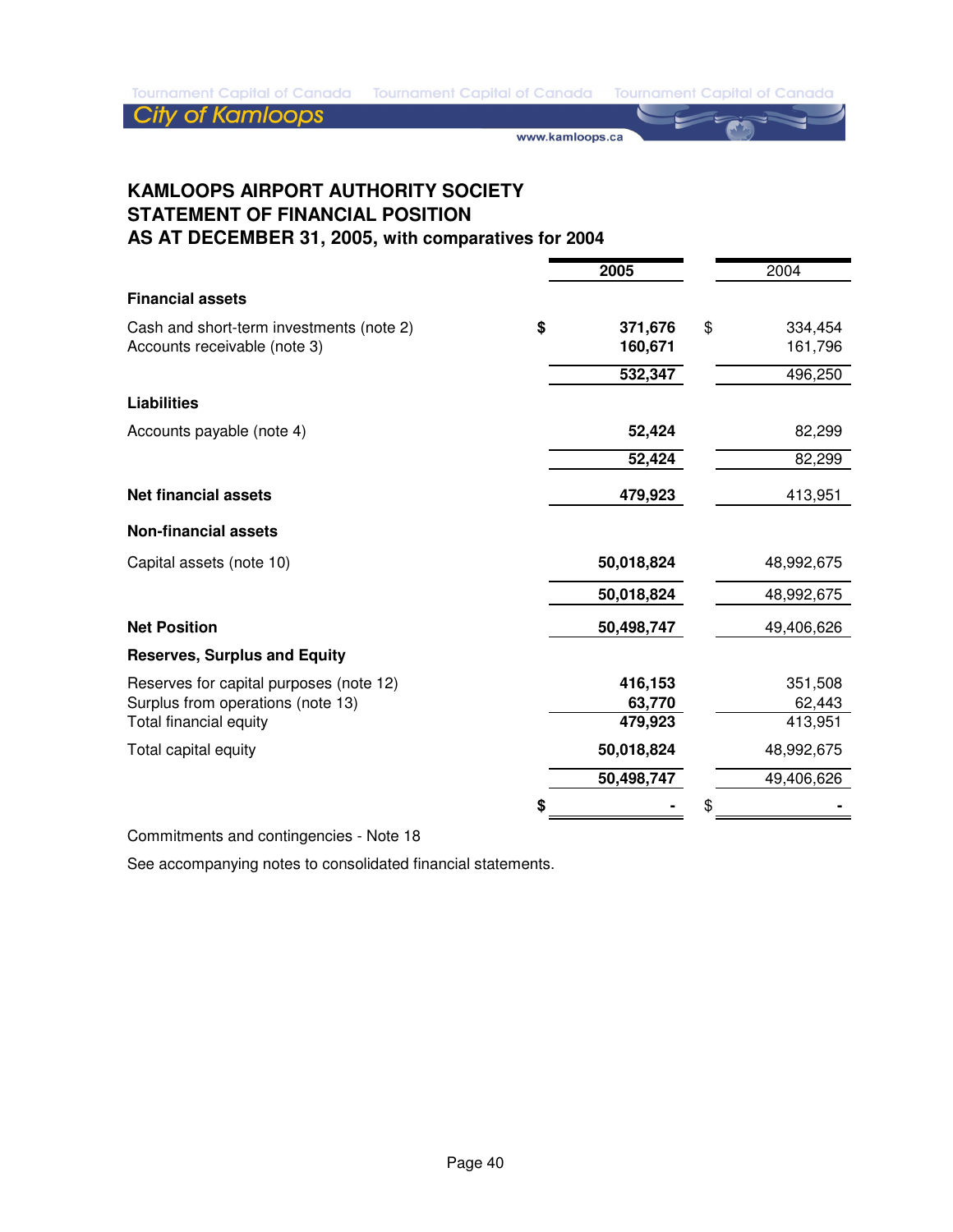www.kamloops.ca

## **KAMLOOPS AIRPORT AUTHORITY SOCIETY STATEMENT OF FINANCIAL ACTIVITIES YEAR ENDED DECEMBER 31, 2005, with comparatives for 2004**

|                                                                                     |    | 2005 Budget<br>(unaudited) | 2005                | 2004                        |
|-------------------------------------------------------------------------------------|----|----------------------------|---------------------|-----------------------------|
| Revenue                                                                             |    |                            |                     |                             |
| Fees, rates and sales of service (note 15)<br>Grants (note 16)<br>Investment income | \$ | - \$                       | 308,714<br>9,432    | 318,573<br>167,000<br>6,475 |
|                                                                                     |    |                            | 318,146             | 492,048                     |
| <b>Expenditures (note 17)</b>                                                       |    |                            |                     |                             |
| Kamloops Airport Authority Society<br>Capital expenditures                          |    |                            | 65,086<br>1,026,149 | 215,299<br>90,727           |
|                                                                                     |    |                            | 1,091,235           | 306,026                     |
| Net operating activity                                                              |    |                            | (773,089)           | 186,022                     |
| Increase (decrease) in financial equity                                             | S  | S                          | (773,089)           | 186,022                     |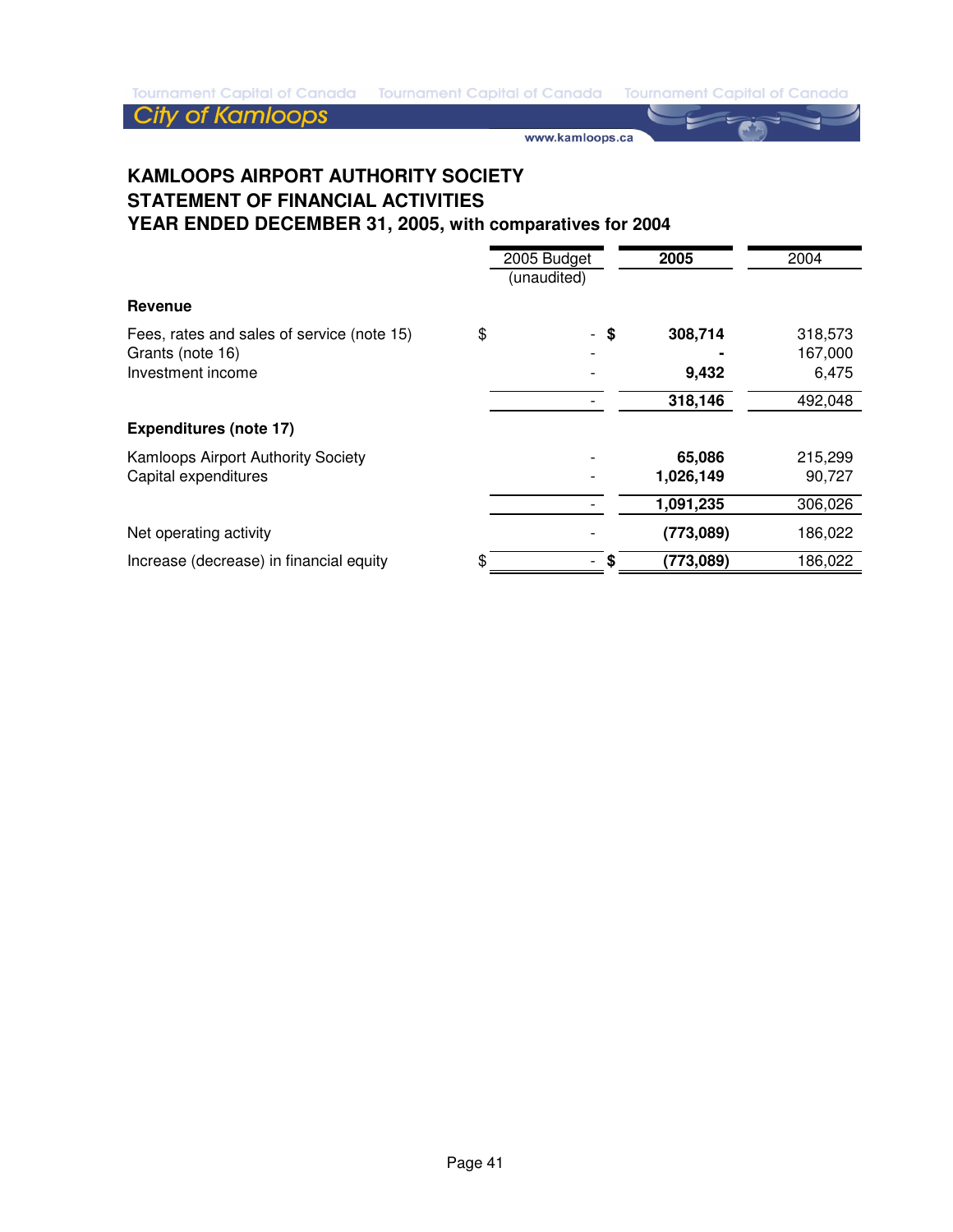**City of Kamloops** 

www.kamloops.ca

# **VENTURE KAMLOOPS BUSINESS DEVELOPMENT SOCIETY STATEMENT OF FINANCIAL POSITION**

**AS AT DECEMBER 31, 2005, with comparatives for 2004**

|                                          | 2005         | 2004 |
|------------------------------------------|--------------|------|
| <b>Financial assets</b>                  |              |      |
| Cash and short-term investments (note 2) | \$<br>40,677 | \$   |
| Accounts receivable (note 3)             | 41,638       |      |
|                                          | 82,315       |      |
| <b>Liabilities</b>                       |              |      |
| Accounts payable (note 4)                | 18,849       |      |
|                                          | 18,849       |      |
| <b>Net financial assets</b>              | 63,466       |      |
| <b>Non-financial assets</b>              |              |      |
| Prepaid expenses                         | 3,545        |      |
| Capital assets (note 10)                 | 24,807       |      |
|                                          | 28,352       |      |
| <b>Net Position</b>                      | 91,818       |      |
| <b>Reserves, Surplus and Equity</b>      |              |      |
| Surplus from operations (note 13)        | 67,011       |      |
| Total financial equity                   | 67,011       |      |
| Total capital equity                     | 24,807       |      |
|                                          | 91,818       |      |
|                                          |              | \$   |

Commitments and contingencies - Note 18